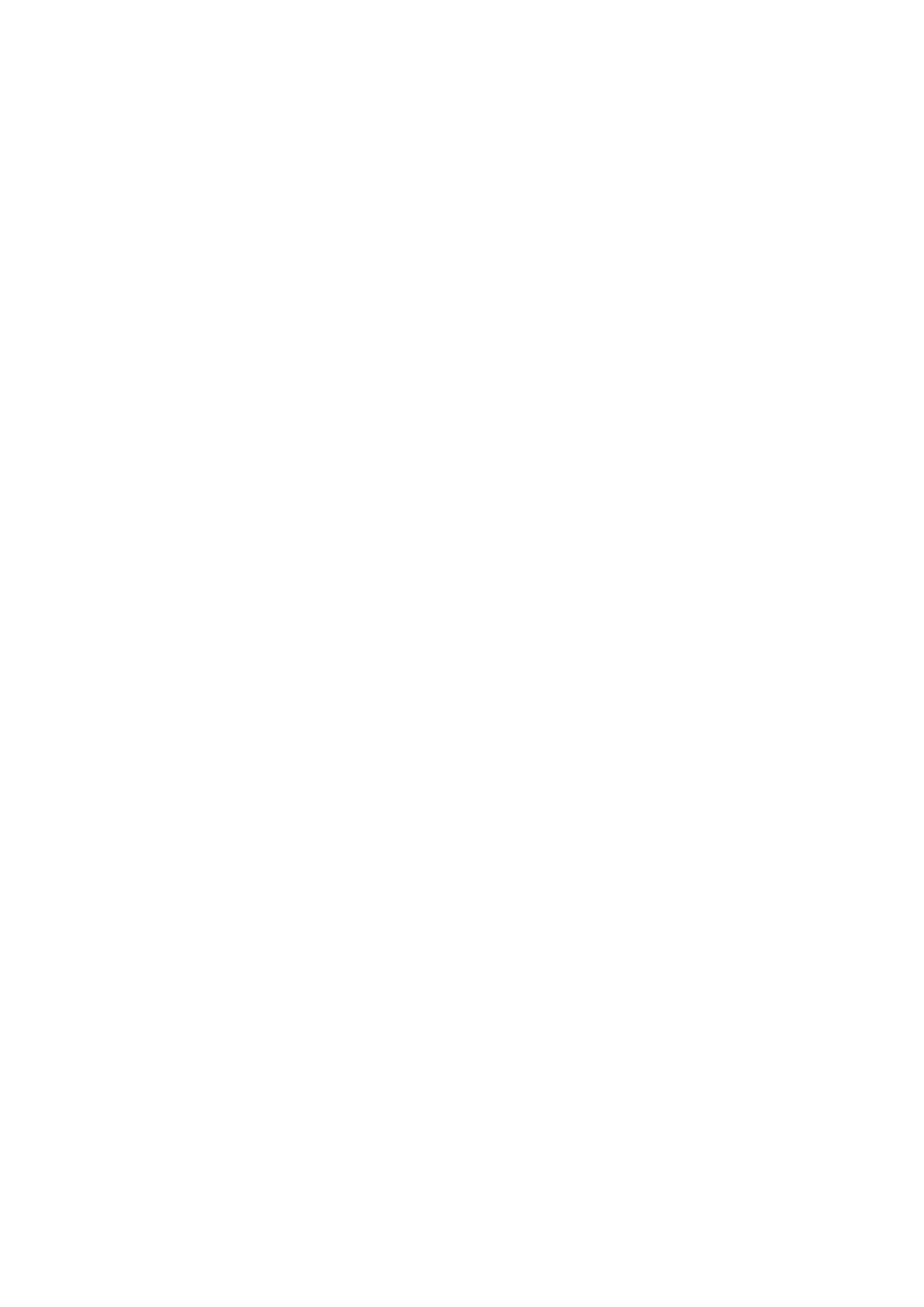

# The Derry/Londonderry Report on Upholding the Human Right to Culture in Post-Conflict Societies

**March 2014 ISBN 978-1-910219-13-3**

© Northern Ireland Human Rights Commission Temple Court, 39 North Street, Belfast BT1 1NA Tel: (028) 9024 3987 = Fax: (028) 9024 7844 Email: information@nihrc.org  $\blacksquare$  Online: www.nihrc.org  $\blacksquare$  twitter.com/nihrc facebook.com/nihrc voutube.com/nihrc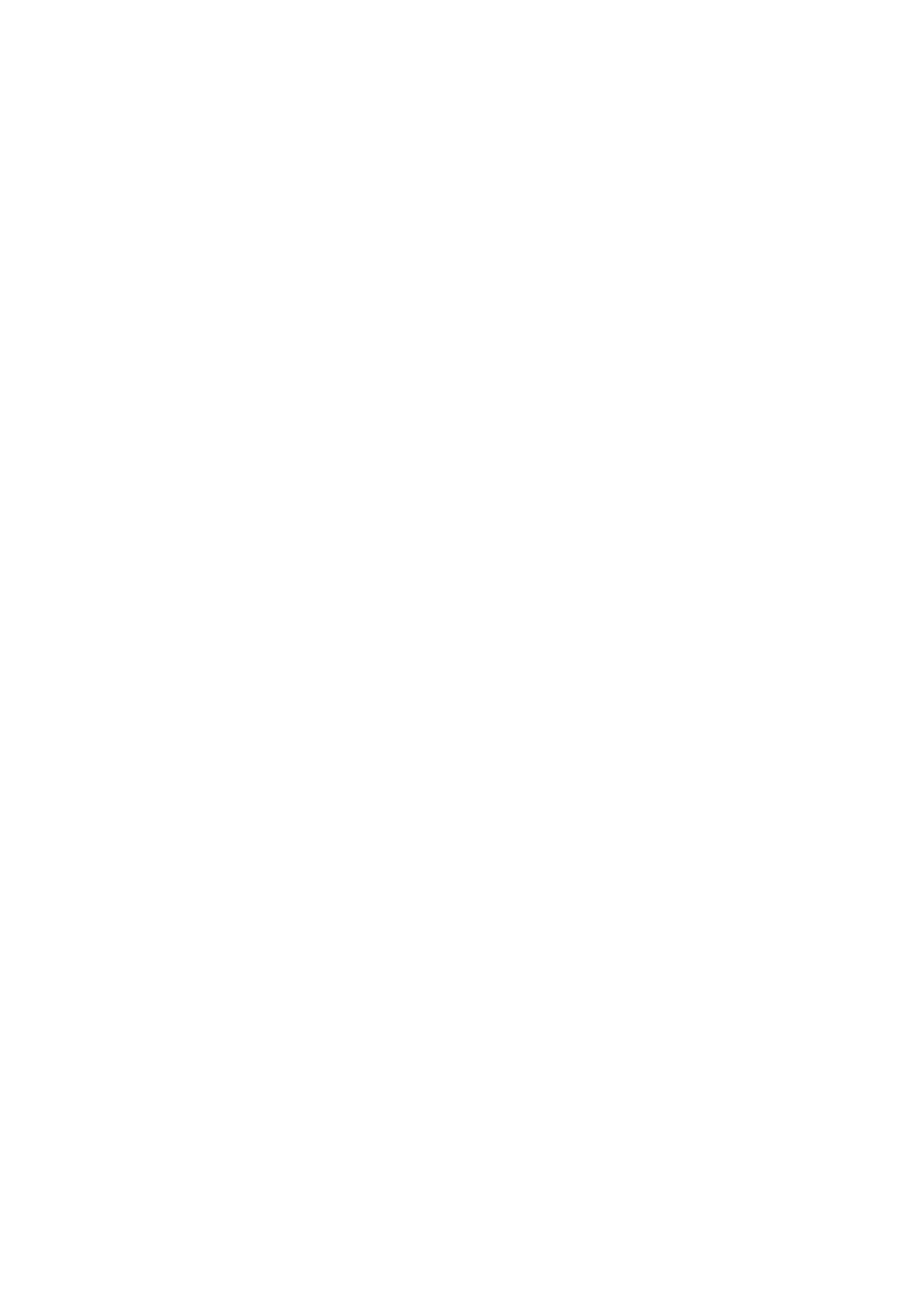### Foreword

The Northern Ireland Human Rights Commission (the Commission) is mandated as a national human rights institution to uphold all of the human rights in the international human rights treaties. These include the right to culture. However, the Commission has found that little attention has been paid to cultural rights in human rights discourse. In particular, the promotion and protection of cultural rights in societies emerging from conflict is a neglected area. Little guidance exists for States, cultural stakeholders and such human rights actors as national human rights institutions as to how best to uphold cultural rights in such contexts. This gap is of particular concern for the promotion of cultural rights in Northern Ireland, a society that is emerging from decades of conflict. It is in order to redress this gap in literature and policy guidance that the Commission is publishing the present report.

The report is set against the backdrop of the designation of Derry/Londonderry as UK City of Culture 2013. The experience of that city as City of Culture is used as a case study in relation to the realisation of cultural rights in a post-conflict society. As part of the UK City of Culture initiative, the Commission organised a conference and consultation on cultural rights in divided and post-conflict societies in association with the University of Ulster and in co-operation with the UN Special Rapporteur in the Field of Cultural Rights, Ms Farida Shaheed. This event took place in Derry/Londonderry from 1 to 3 July 2013 and the discussions that took place informed the finalisation of the current report as well as the attached recommendations. (See Annex A for a full list of participants.)

The research for the report was led on behalf of the Commission by Dr Elizabeth Craig, with the contributions of Stratis-Andreas Efthymiou and Ciara O'Connell, all of the University of Sussex. The researchers and those who participated in the Derry/Londonderry meetings are owed the profound thanks of the Commission. We particularly appreciate the enthusiastic support and engagement on the part of the Special Rapporteur, Ms Shaheed.

The report concludes with a set of recommendations that are intended to contribute to the protection of cultural rights in post-conflict societies internationally.

We hope that you will find the Derry/Londonderry Report, with its conclusions and recommendations, to be of value in clarifying the content and the application of cultural rights in the context of societies emerging from conflict. We trust that the conclusions and recommendations will be of assistance in guiding States and all human rights actors in charting a path that best honours these crucial human rights.

The former Chief Commissioner of the Northern Ireland Human Rights Commission, Professor Michael O'Flaherty, was the architect of this initiative and we are indebted to him for his insight and leadership in this innovative area.

**John Corey Interim Chair, Northern Ireland Human Rights Commission March 2014**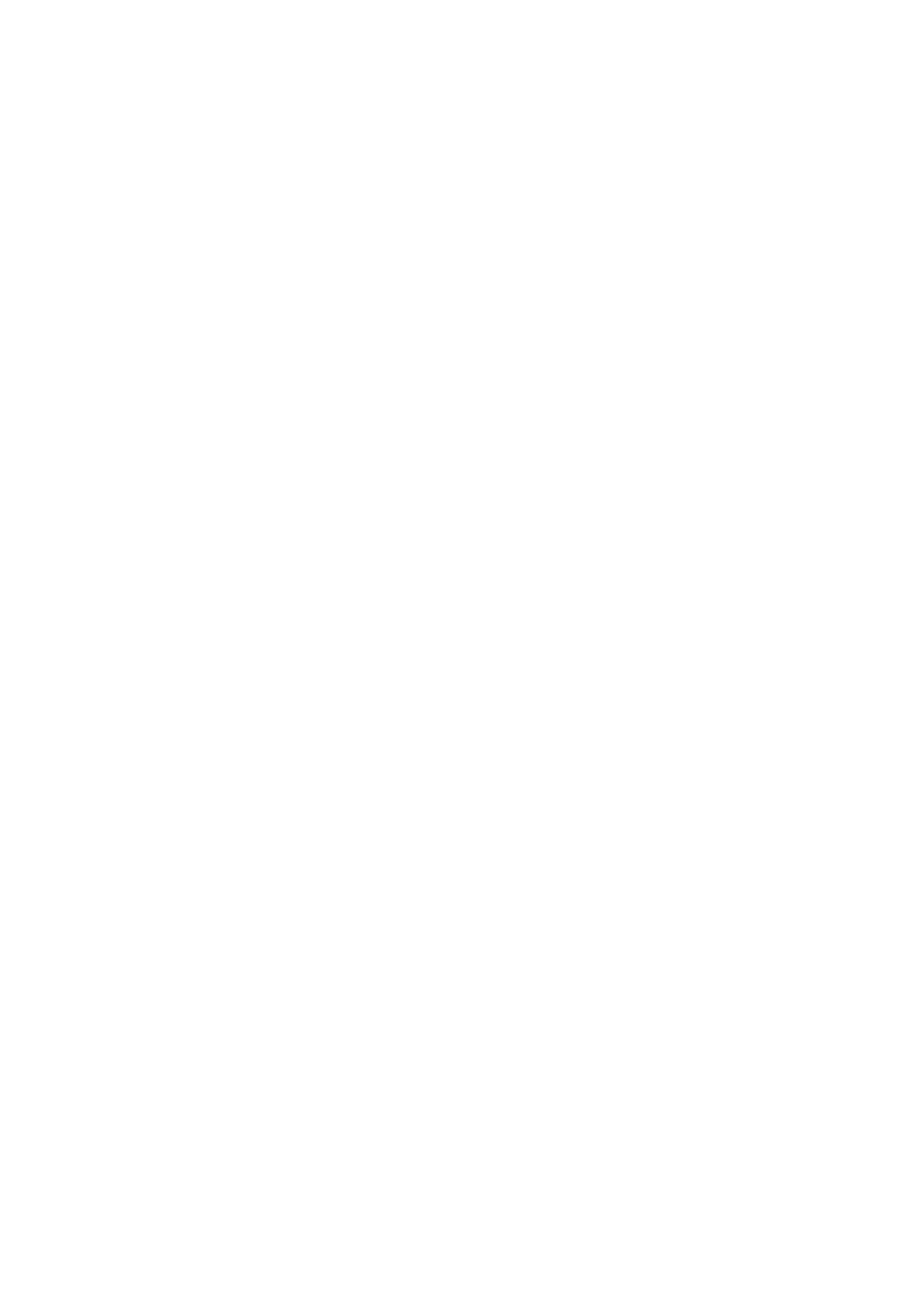### Table of contents

|  | page |
|--|------|
|  |      |

|    |                  | 1. The International Legal Framework: Cultural Rights as                                                            | 1            |
|----|------------------|---------------------------------------------------------------------------------------------------------------------|--------------|
|    | 1.1              |                                                                                                                     | $\mathbf{1}$ |
|    | $1.2^{\circ}$    |                                                                                                                     | 6            |
|    | 1.3              | Cultural Rights and the UN Declaration on the Rights of                                                             |              |
|    |                  |                                                                                                                     | 8            |
|    |                  | 1.4 Giving Effect to Cultural Rights Provisions in Post-Conflict Societies                                          | 9            |
| 2. |                  | <b>Rights to Cultural Heritage and Diversity of Cultural</b>                                                        | 11           |
|    | 2.1              |                                                                                                                     | 11           |
|    | $2.2\phantom{0}$ |                                                                                                                     | 12           |
|    | 2.3              | Rights to Cultural Heritage and Expression in Post-Conflict Societies                                               | 13           |
|    |                  | 3. Historical and Cultural Narratives in Post-Conflict Societies:<br>Developing a More Inclusive Symbolic Landscape | 14           |
|    |                  |                                                                                                                     | 15           |
|    |                  |                                                                                                                     | 16           |
|    | 3.3              |                                                                                                                     | 18           |
|    |                  | 3.4 Further Challenges for the Right to Culture in Post-Conflict Societies                                          | 19           |
|    |                  | 4. Case-Study on Cultural Rights: The Derry/Londonderry City of                                                     | 20           |
|    | 4.1              |                                                                                                                     | 20           |
|    | 4.2              |                                                                                                                     | 20           |
|    |                  |                                                                                                                     | 21           |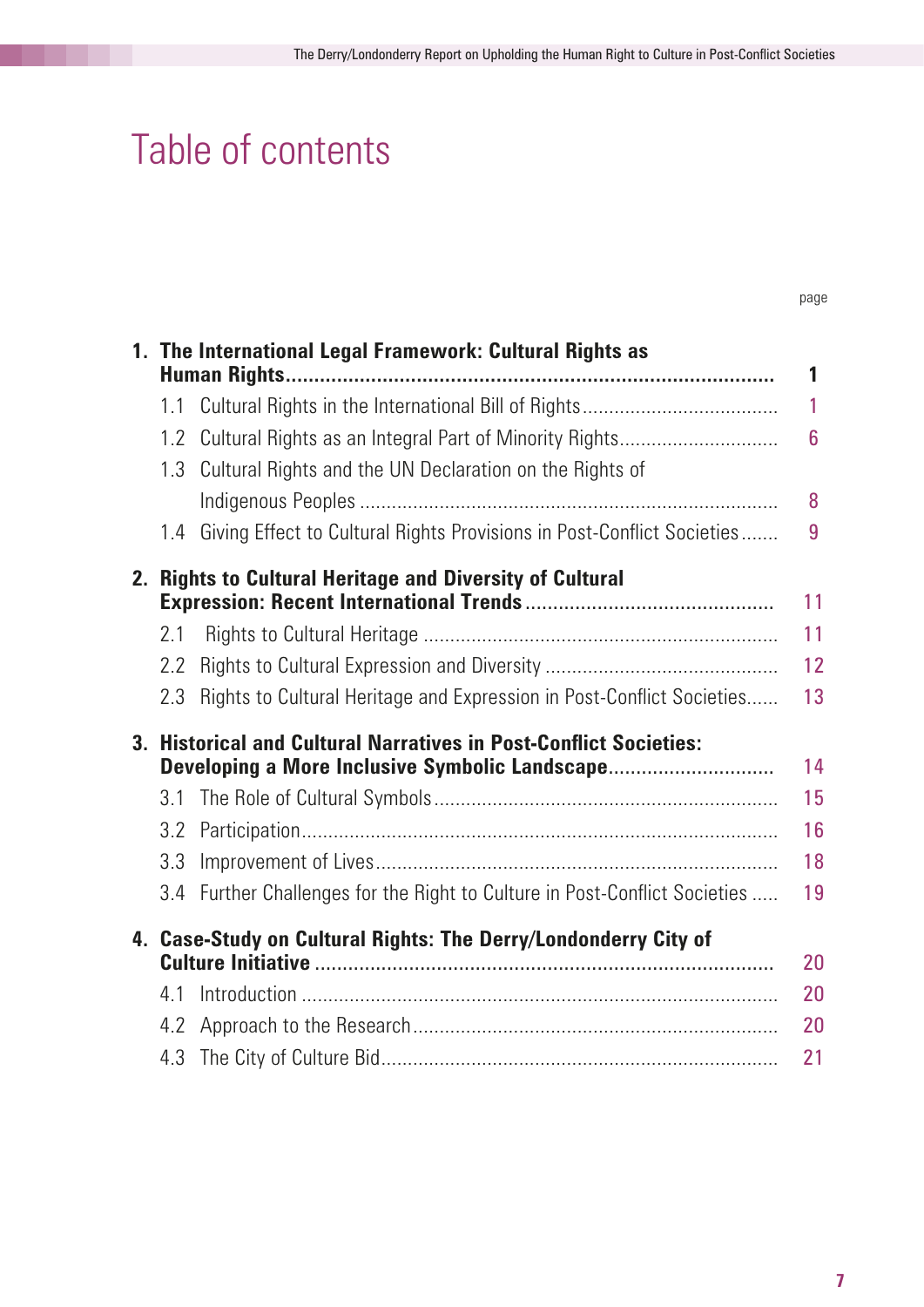| Annex A |                                                                                                                                |    |
|---------|--------------------------------------------------------------------------------------------------------------------------------|----|
|         | 5. The Derry/Londonderry Conclusions and Recommendations on<br>Upholding the Human Right to Culture in Post-Conflict Societies | 29 |
|         |                                                                                                                                | 28 |
|         |                                                                                                                                | 27 |
|         |                                                                                                                                | 23 |
|         |                                                                                                                                | 22 |
|         | 4.4 Realising the Right to Participate in Cultural Life: The Opportunities                                                     |    |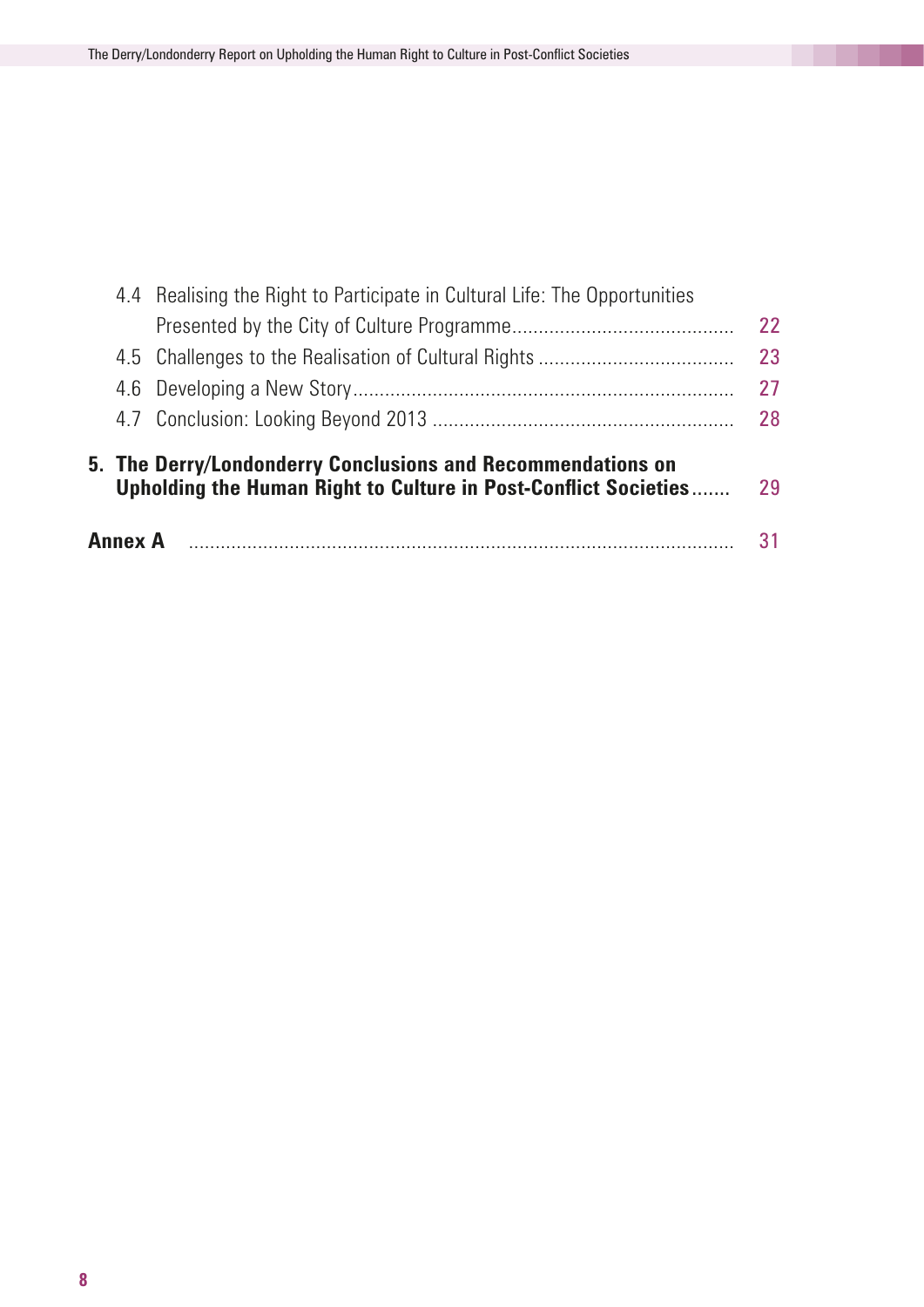### The International Legal Framework: Cultural Rights as Human Rights

Culture is understood for the purpose of this report as a 'shared system of meaning that people use to make sense of the world' that is expressed in a variety of different ways.**<sup>1</sup>** According to Ross, '[a]ttention to symbols, rituals and the narratives that members of a group use to make sense of the world is key to understanding how culture shapes their lives and their collective behaviours.'**<sup>2</sup>** It has furthermore been argued that participants of culture 'experience their traditions, stories, rituals and symbols, tools and material living conditions through shared, albeit contested and contestable, accounts.'**<sup>3</sup>** It is clear that in post-conflict and divided societies cultural expression can serve both as a marker of division and as a way of transcending difference.**<sup>4</sup>** This report therefore focuses in particular on the implementation of cultural rights in a way that either reinforces existing cultural narratives or that provides an opportunity for broadening understanding of what it means to speak of a right to culture.**<sup>5</sup>** The report considers cultural rights as a separate category of rights to those rights provisions dealing exclusively with education and minority and indigenous languages. Whilst it is clear that education, language and culture are inextricably connected, the focus of this report is on cultural rights as a category of rights that historically has been neglected by the international human rights community.

#### **1.1 Cultural Rights in the International Bill of Rights**

This section of the report focuses specifically on the right of everyone to participate in cultural life and the right of those belonging to minority groups to enjoy their own culture as universally recognised rights.

#### **(a) Right to Participate in Cultural Life – Art 15 ICESCR**

The most detailed elaboration of a human rights approach to 'culture' is found in the Committee on Economic, Social and Cultural Rights' General Comment on the Right of Everyone to Take Part in Cultural Life.**<sup>6</sup>** The view of culture adopted in the General Comment is one that is 'broad, inclusive… encompassing all manifestations of human existence. The expression "cultural life" is an explicit reference to culture as a living process, historical, dynamic and evolving, with a past, a present and a future.'**<sup>7</sup>** It stresses that culture should not be seen 'as a series of isolated manifestations or hermetic compartments, but as an interactive process, whereby individuals and communities, while preserving their specificities and purposes, give expression to the culture of humanity.'**<sup>8</sup>** There is

**<sup>1</sup>** Marc Howard Ross, *Cultural Contestation in Ethnic Conflict* (Cambridge University Press 2007) 2, who draws upon Geertz's definition of culture as "an historically transmitted pattern of meanings embodied in symbols, a system of inherited conceptions expressed in symbolic forms by means of which men communicate, perpetuate, and develop their knowledge about and their attitudes toward life" (Clifford Geertz, *The Interpretation of Cultures: Selected Essays* (Basic Books 1973) 89).

**<sup>2</sup>** *Ibid*.

**<sup>3</sup>** Seyla Behabib, *The Claims of Culture: Equality, Diversity in the Global Era* (Princeton University Press 2002) 5.

**<sup>4</sup>** Ross (2007) *op. cit*., 2.

**<sup>5</sup>** See generally Ross (2007), *op. cit*.

**<sup>6</sup>** Committee on Economic, Social and Cultural Rights: *General Comment No. 21: Article 15(1)(a) The Right of Everyone to Take Part in Cultural Life* (21 Dec. 2009) UN Doc. E/C.12/GC/21,

**<sup>7</sup>** *Ibid*., para. 11.

**<sup>8</sup>** *Ibid*., para. 12.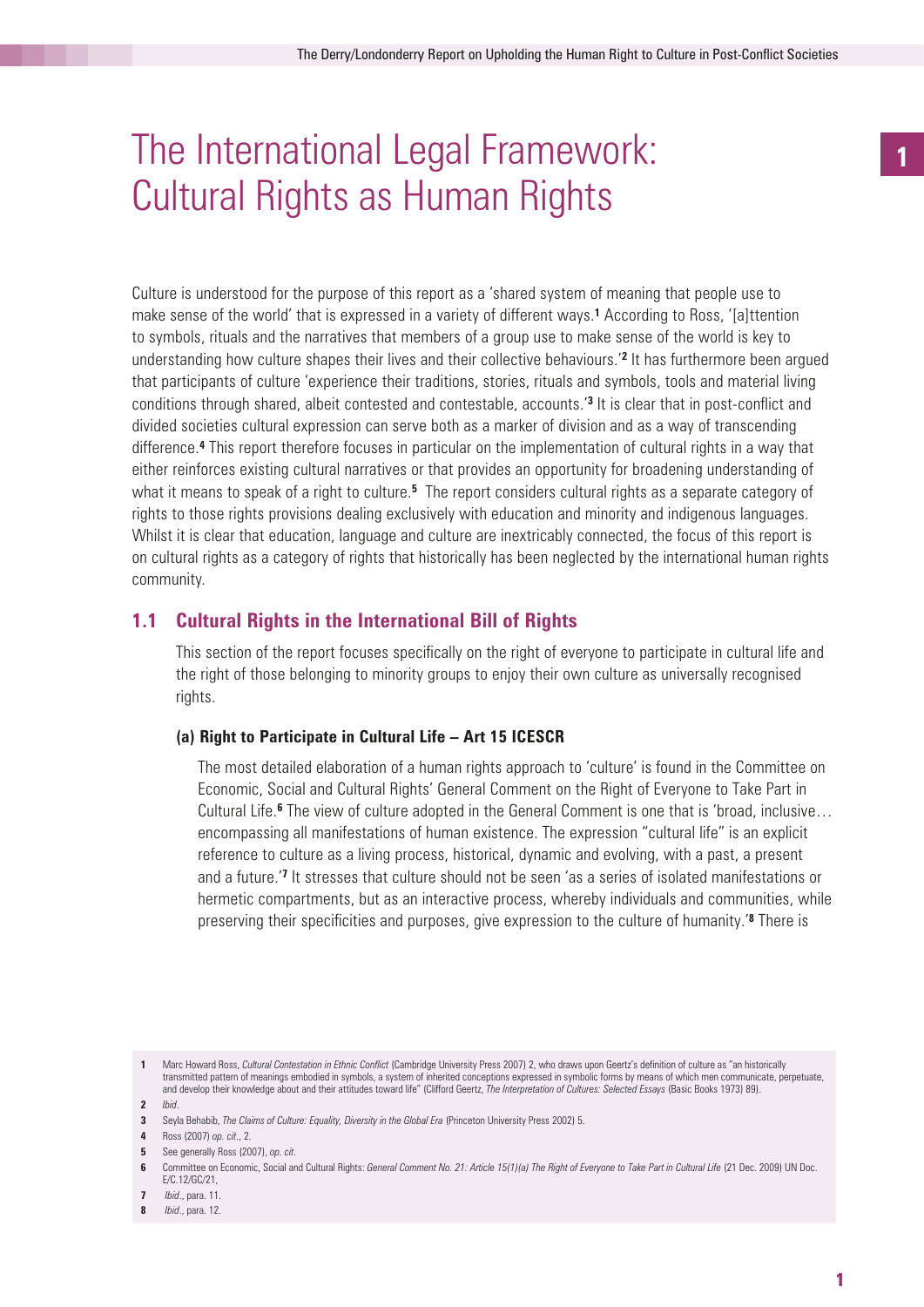however no real reflection in the General Comment of the particular challenges and threats in postconflict and divided societies where there are often competing and contested cultural narratives.

As with other economic, social and cultural rights provisions, Article 15 confers specific legal obligations to respect, protect and fulfil the right in question with a focus on availability, accessibility, acceptability, adaptability and appropriateness. This requires non-interference with the exercise of cultural practices and access to cultural goods and services and steps to prevent third parties from interfering in the right. It also requires appropriate measures (whether legislative, administrative, judicial, budgetary, promotional or other) to ensure full realisation of the right, including 'preconditions for participation, facilitation and promotion of cultural life, and access to and preservation of cultural goods.'**<sup>9</sup>**

The obligation to fulfil requires positive measures such as supporting public institutions and the cultural infrastructure for the implementation of policies aimed at protecting and promoting cultural diversity, granting financial and other assistance to relevant actors as well as '[t]aking appropriate measures to remedy structural forms of discrimination so as to ensure that the underrepresentation of persons from certain communities in public life does not adversely affect their right to take part in cultural life' and 'to create conditions conducive to constructive intercultural relationship between individuals and groups based on mutual respect, understanding and tolerance'.**<sup>10</sup>** It also requires measures from the State where individuals or communities are unable to realise the right for themselves**<sup>11</sup>** and to ensure appropriate education and public awareness concerning the right, particularly in relation to rural areas, areas of deprivation or in relation to the specific situation of minority groups.**<sup>12</sup>**

Meanwhile communities and cultural organisations are also recognised as having a role to play in promoting cultural rights and cooperating with the State.**13** This is particularly important in a postconflict or divided society where the challenges of developing constructive intercultural relationships between individuals and groups are more evident. As with other economic, social and cultural rights, each State is required 'to take steps…to the maximum of its available resources, with a view to achieving progressively the full realisation of the rights recognized … by all appropriate means, including the adoption of legislative measures.'**<sup>14</sup>**

The right to access one's own culture, as well as that of others, is emphasised throughout the General Comment, as is both the individual and collective aspect. Key elements include the right to seek and develop cultural knowledge and expressions and to share them with others, the right to take part in creative activity, 'to know and understand his or her own culture and that of others'**<sup>15</sup>** and the right 'to be involved in creating the spiritual, material, intellectual and emotional expressions of the community. This is supported by the right to take part in the development of the community to which a person belongs, and in the definition, elaboration and implementation of policies and

**15** General Comment No. 21, *op. cit*., para. 15(b).

**<sup>9</sup>** *Ibid*., para. 6.

**<sup>10</sup>** *Ibid*., para. 58.

**<sup>11</sup>** *Ibid*., para. 54. **12** *Ibid*., para. 53.

**<sup>13</sup>** *Ibid*., para. 74.

**<sup>14</sup>** International Covenant on Economic, Social and Cultural Rights 1966, Article 2(1).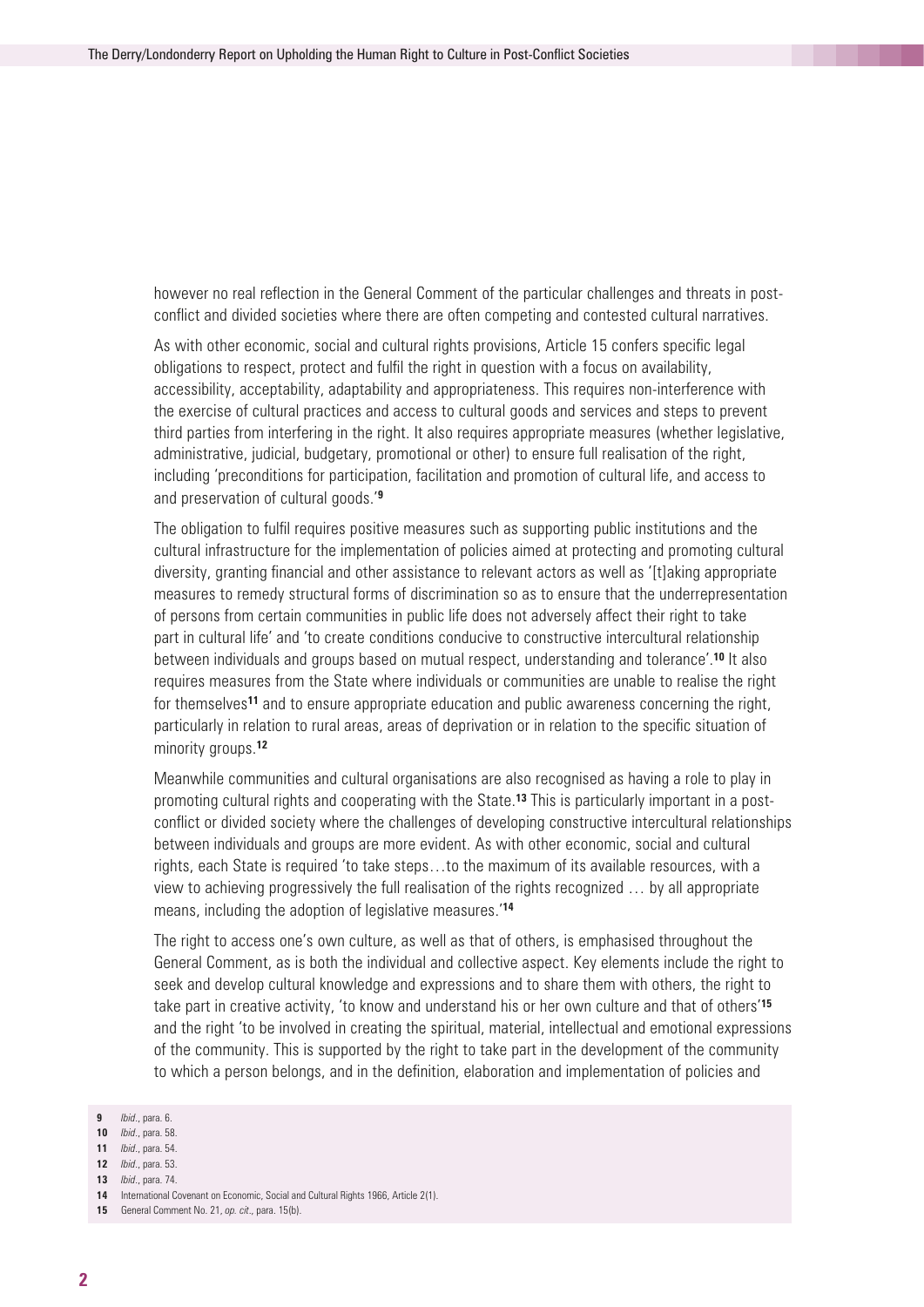decisions that have an impact on the exercise of a person's cultural rights.'**<sup>16</sup>** Meanwhile the State's 'minimum core obligations' are to take legislative and other necessary measures to guarantee nondiscrimination and gender equality in the enjoyment of the right; respect for the right to self-identify and the right to change their choice; to respect and protect the right of everyone to engage in their own cultural rights while respecting human rights; eliminating barriers and obstacles that restrict access to a person's own culture or to other cultures and to allow and encourage the participation of members of different minority groups and communities in the design and implementation of law and policies that affect them.**<sup>17</sup>**

It is clear that the right to participate in cultural life requires that tangible cultural goods and services are *available* to all without discrimination. However, the General Comment makes it clear that intangibles such as 'languages, customs, traditions, beliefs, knowledge and history, as well as values which make up identity and contribute to the cultural diversity of individuals and communities' should also be available to all with particular emphasis placed on 'the productive intercultural kinship that arises where diverse groups, minorities and communities can freely share the same territory'.**<sup>18</sup>** In relation to *accessibility*, it is important that access should be provided and facilitated, covering individuals and communities in both urban and rural areas and be 'within physical and financial reach'.**<sup>19</sup>** However, of most significance for post-conflict societies are the requirements of *acceptability, adaptability* and *appropriateness*. Measures adopted require formulation and implementation 'in such a way as to be acceptable to the individuals and communities involved. In this regard, consultations should be held with the individuals and communities concerned in order to ensure that the measures to protect cultural diversity are acceptable to them'.**<sup>20</sup>** They should be flexible and relevant.**<sup>21</sup>** Finally, the General Comment stresses, in relation to appropriateness, that other human rights should be realised in a way that is 'pertinent and suitable to a given cultural modality or context' and 'respectful of the culture and cultural rights of individuals and communities, including minorities and indigenous communities.'**<sup>22</sup>**

To what extent are limits to the exercise of this right permissible, particularly in post-conflict situations? Here the standard qualification applies in that any limitations must be such 'as are determined by law only in so far as this may be compatible with the nature of these rights and solely for the purpose of promoting the general welfare in a democratic society.'**<sup>23</sup>** Furthermore the right should not be interpreted 'as implying for any State, group or person any right to engage in any activity or to perform any act aimed at the destruction of any of the rights or freedoms recognized herein, or at their limitation to a greater extent than is provided for in the present Covenant.'**<sup>24</sup>** The General Comment makes it clear that limitations might be necessary where there is a likelihood of infringement on other human rights but these 'must pursue a legitimate aim, be compatible with the

 *Ibid*., para. 55. *Ibid*., para. 16(a). *Ibid*., para. 16(b). *Ibid*., para. 16(c). *Ibid*., para. 16(d).

**16** *Ibid*., para. 15(c).

- 
- **22** *Ibid*., para. 16(e).
- **23** ICESCR, Article 4..
- **24** *Ibid*., Article 5.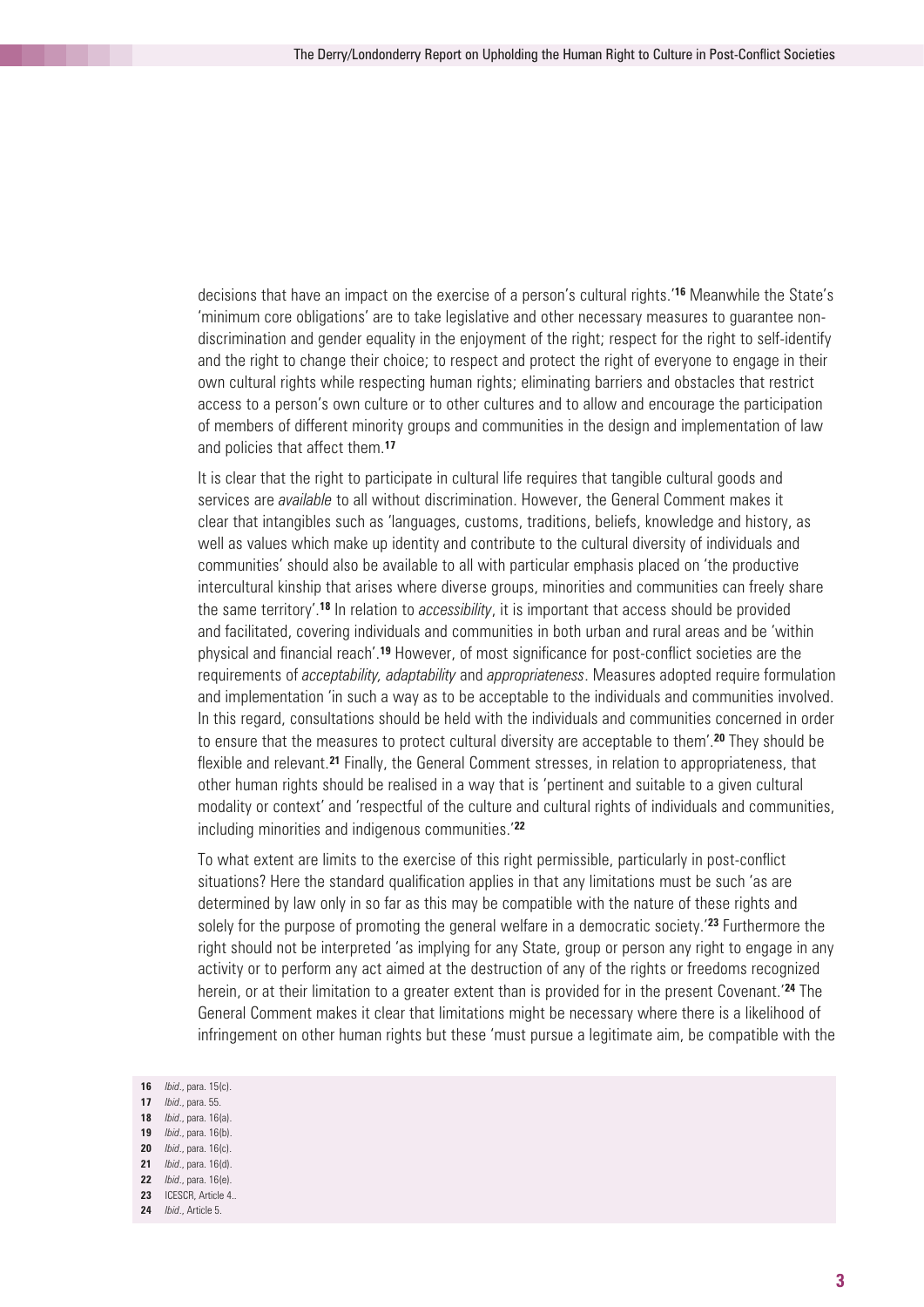nature of this right and be strictly necessary for the promotion of a general welfare in a democratic society'.**<sup>25</sup>** The General Comment also makes it clear that certain groups require special protection with regard to the realisation of cultural rights and that the requirement of non-discrimination requires that the 'most disadvantaged and marginalized individuals and groups can and indeed must be protected by the adoption of relatively low-cost targeted programmes'.**<sup>26</sup>** Such groups include women and children, who play a particularly important role as 'the bearers and transmitters of cultural values from generation to generation',**<sup>27</sup>** older persons, persons with disabilities and those living in poverty. Of particular importance in divided societies is the need to ensure the cultural rights and adequate participation in the cultural life of society of minorities and migrants with any programme of integration being based on 'inclusion, participation and non-discrimination, with a view to preserving the distinct character of minority cultures'.**<sup>28</sup>** This includes the right to hold cultural, artistic and intercultural events.**<sup>29</sup>**

This right to participate in cultural life and the arts has also been addressed by the UN Committee on the Rights of the Child in its General Comment No. 17 (2013).**<sup>30</sup>** General Comment No. 17 recognises the importance of involvement in cultural life in contributing to a child's sense of belonging and in helping them 'discover and forge their own sense of identity and, in turn, contribute to the stimulation and sustainability of cultural life and traditional arts.'**<sup>31</sup>** Unusually, the General Comment specifically addresses conflict and post-conflict situations, recognising that cultural rights are often given low priority but stressing that they can have an important 'therapeutic and rehabilitative role'**<sup>32</sup>** and requiring positive measures from the State to encourage creative expression to promote healing in post-conflict situations.**<sup>33</sup>**

#### **(b) Right to Enjoy One's Culture – Article 27 ICCPR**

The right to enjoy one's own culture in Article 27 of the ICCPR is a right conferred on those belonging to ethnic, religious or linguistic minorities, the protection of which 'is directed towards ensuring the survival and continued development of the cultural, religious and social identity of the minorities concerned thus enriching the fabric of society as a whole'.**<sup>34</sup>** During the drafting of Article 27, it had been noted that a negative formulation seemed to imply 'that the obligations of States would be limited to permitting the free exercise of the rights of minorities.'**<sup>35</sup>** However, Special Rapporteur Capotorti, in his report on Article 27 was of the view that 'the right granted to members of minority groups to enjoy their own culture would lose much of its meaning if no assistance from

**<sup>25</sup>** General Comment No. 21, *op. cit*., para. 15.

**<sup>26</sup>** *Ibid*., para. 23.

**<sup>27</sup>** *Ibid*., para. 26.

**<sup>28</sup>** *Ibid*., para. 33.

**<sup>29</sup>** *Ibid*., para. 35.

**<sup>30</sup>** Committee on the Rights of the Child: *General Comment No. 17 on the right of the child to rest, leisure, play, recreational activities, cultural life and the arts (Art. 31), UN* Doc. CRC/C/GC/17 (17 April 2013).

**<sup>31</sup>** *Ibid*., para. 11.

**<sup>32</sup>** *Ibid*., para. 53.

**<sup>33</sup>** *Ibid*., para. 57(e).

**<sup>34</sup>** Human Rights Committee, *General Comment No. 23: The Rights of Minorities* (Art. 27) (4 August 1994) UN CCPR/C/21/Rev.1/Add. 5, para. 9.

**<sup>35</sup>** Francesco Capotorti, *Study on the Rights of Persons Belonging to Ethnic, Religious and Linguistic Minorities* (UN, New York, 1979) para. 212.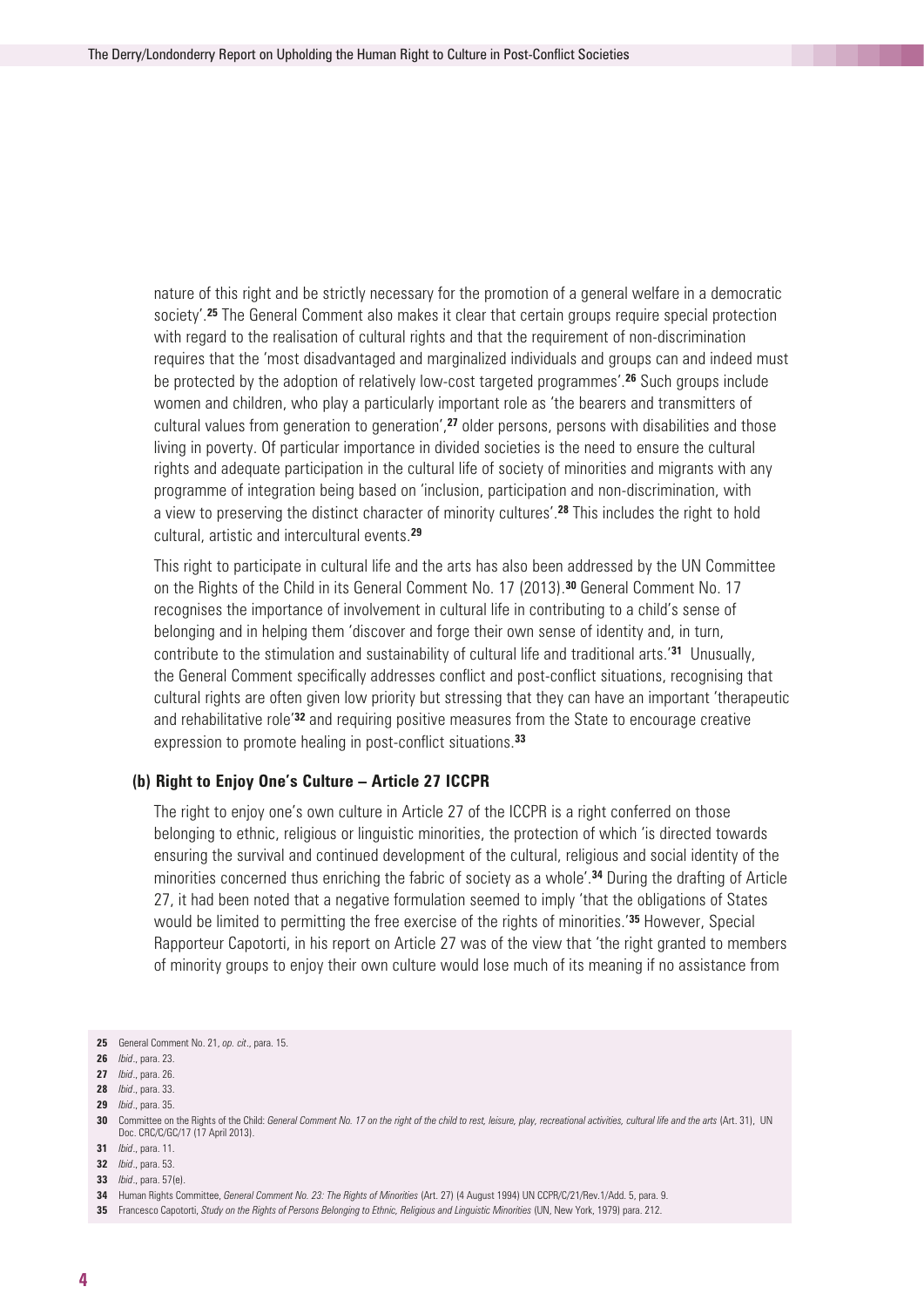the Governments concerned was forthcoming'**<sup>36</sup>** and therefore concluded that the implementation of the rights in question did in fact call for 'active and sustained intervention by States.'**<sup>37</sup>**

Most of the individual communications considered by the Human Rights Committee (HRC) under Article 27 have concerned enjoyment of the right to culture amongst indigenous peoples (e.g. *Lovelace v Canada* (1981), *Chief Bernard Ominayak and the Lubicon Lake Band v Canada* (1990), *Poma Poma v Peru* (2009)).**<sup>38</sup>** However, there are signs that this is changing**<sup>39</sup>** and cases linking minority languages and the right to culture include *Mavlonov and Sa'di v Uzbekistan* (2009),**<sup>40</sup>** which concerned the denial of a re-registration of a newspaper published almost exclusively in the Tajik language that was also distributed to schools. The HRC found a violation of Article 27 with Article 2 (on non-discrimination) stressing that 'education in a minority language is a fundamental part of minority culture' and concluding that 'the use of a minority language press as means of airing issues of significance and importance to the Tajik minority community in Uzbekistan, … is an essential element of the Tajik minority's culture.'**<sup>41</sup>**

The General Comment on Article 27 was adopted in 2004, five years earlier than the General Comment on the Right to Participate in Cultural Life. Whilst the focus is primarily on indigenous peoples, there are a few points that are worth noting – firstly, General Comment 27 clearly identifies the scope of application of Article 27 as covering migrant workers and visitors with no requirement of citizenship, nationality or permanent residence;**<sup>42</sup>** secondly it recognises that culture manifests itself in different forms and thirdly it emphasises that enjoyment of cultural rights 'may require positive measures of protection and measures to ensure the effective participation of members of minority communities in decisions which affect them.'**<sup>43</sup>**

#### **(c) Cultural Rights as Human Rights in Post-Conflict Societies**

Most of the recommendations made in relation to cultural rights in post-conflict States are not specifically related to the post-conflict situation. Sometimes this produces surprising results. For example, when the Committee on Economic, Social and Cultural Rights expressed concern about the cultural impact of the Ilisu dam construction project in Turkey, its primary focus was on forced evictions and it did not specifically mention Kurds amongst the people affected.**44** Where a postconflict situation has been addressed specifically under Article 15, the emphasis is sometimes placed on the development of interculturalism rather than the cultural life of a minority community. For example, in relation to Kosovo, the Committee noted the deep ethnic divide, incidents of interethnic violence and a climate of intolerance, recommending that the UN Interim Administration in

**43** *Ibid*., para. 7.

**<sup>36</sup>** *Ibid*., para 213.

**<sup>37</sup>** *Ibid*., para 217.

**<sup>38</sup>** *Lovelace v. Canada*, Communication No. 24/1977: Canada, Human Rights Committee CCPR/C/13/D/24/1977 (30 July1981) concerning right of 'Maliseet Indian' to live on a reserve; *Chief Bernard Ominayak and the Lubicon Lake Band v. Canada*, Communication No. 167/1984: Canada., Human Rights Committee CCPR/C/38/D/167/1984 (10 May 1990) concerning exploitation of territory and *Poma Poma* v. *Peru*, Communication No 1457/2006: Peru., Human Rights Committee CCPR/C/95/D/1457/2006 (24 April 2009).

**<sup>39</sup>** For example, *Georgopoulos, Georgpoulou and their seven children v. Greece* Communication No. 1799/2008, Human Rights Committee CCPR/C/99/D/1799/2008 (14 Sept. 2010) (concerning a Roma family).

**<sup>40</sup>** *Rakhim Mavlonov and Shansiy Sa'di v. Uzbekistan*, Communication 1334/2004: Uzbekistan., CCPR/C/95/D/1334/2004 (29 April 2009).

**<sup>41</sup>** *Ibid*., para. 8.7

**<sup>42</sup>** *op cit*, para. 5.2.

**<sup>44</sup>** CESCR: Turkey, Concluding Observations of the Committee, 12 July 2011, UN Doc. E/C.12/TUR/CO.1, para. 26.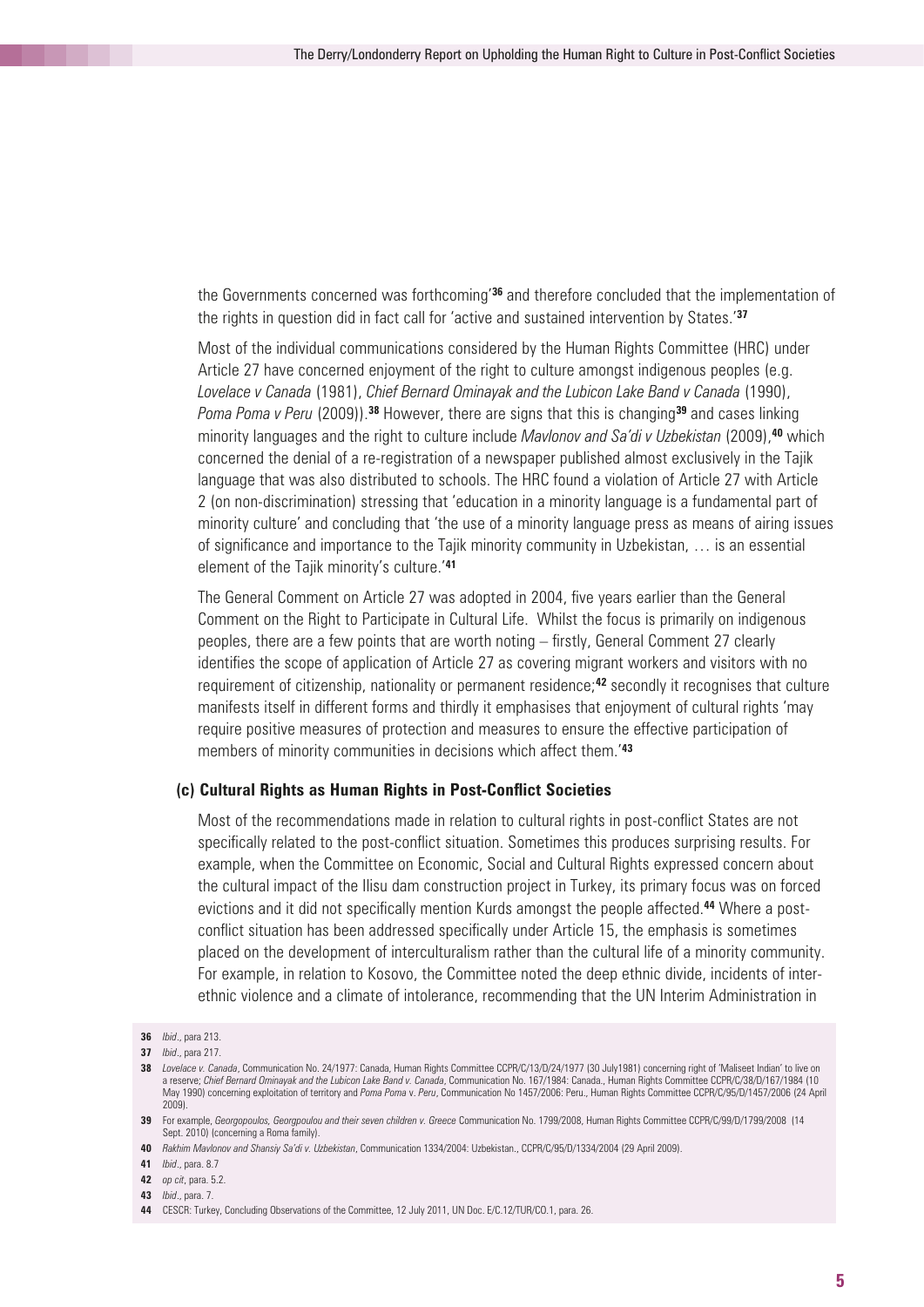Kosovo 'encourage the relevant Kosovo authorities to foster inter-cultural dialogue and tolerance through school education, community level projects and Kosovo-wide campaigns.'**<sup>45</sup>** The Committee has also noted concerns about the effect of massive migrations of communities and groups from rural to urban areas on the preservation of their cultural heritage.**<sup>46</sup>** Meanwhile the HRC has placed particular emphasis under Article 27 of the ICCPR on the rights of the Roma, where they are significantly represented in post-conflict societies (e.g. Bosnia and Herzegovina, 2012; Serbia, 2011 and Former Yugoslav Republic of Macedonia, 2008).**<sup>47</sup>** This is sometimes, but not always, in addition to consideration of participation and representation issues affecting other national minorities.**<sup>48</sup>** Non-recognition of minorities or indigenous peoples is also recognised as a particular problem (e.g. Rwanda and United Republic of Tanzania).**<sup>49</sup>** However, the focus generally tends to be on the idea of cultural rights as rights of everyone regardless of the group or community to which they belong, rather than specific adaptation to particular post-conflict situations.

#### **1.2 Cultural Rights as an Integral Part of Minority Rights**

Cultural rights feature prominently in minority rights instruments and therefore have an important role to play both in conflict prevention and in relation to post-conflict situations.**<sup>50</sup>** There are a number of organisations involved in the developing minority rights framework, although common themes are merging.**<sup>51</sup>** Key instruments include the Document of the Copenhagen Meeting of the Conference on the Human Dimension of the CSCE (now OSCE) (the Copenhagen Document) of 29 June 1990, which contains a section (section IV) on questions relating to national minorities, the UN Declaration on the Rights of Persons Belonging to National or Ethnic, Religious and Linguistic Minorities 1992 and the Council of Europe's Framework Convention for the Protection of National Minorities 1995. The minority rights framework provides particular insights into the role that cultural rights can play in a post-conflict society because of the history of its development alongside the reemergence of ethnic tensions in Europe post 1989. This was evident already in the Copenhagen Document paragraph 30, which affirms 'that respect for the rights of persons belonging to national minorities as part of universally recognized human rights is an essential factor for peace, justice, stability and democracy in the participating States.'**52** Many of the provisions in these instruments address education, language and nondiscrimination/equality issues as well as issues relating to participation and cross-border contacts.

**<sup>45</sup>** CESCR: Serbia/Kosovo, Concluding Observations of the Committee, 1 December 2008, UN Doc E/C.12/UNK/CO/1, para. 32.

**<sup>46</sup>** CESCR: Angola, Concluding Observations of the Committee, 1 December 2008, UN Doc. E/C.12/AGO/CO/3, para. 40.

**<sup>47</sup>** HRC: Bosnia and Herzegovina, Concluding Observations, 13 November 2012, UN Doc. CCPR/C/BIH/CO/2, para. 21; Serbia, Concluding Observations, 20 May 2011, UN Doc. CCPR/C/SRB/CO/2, para. 22 and Former Yugoslav Republic of Macedonia, Concluding Observations, 17 April 2008, UN Doc. CCPR/C/MKD/CO/2, para. 19.

**<sup>48</sup>** HRC: Serbia, *op. cit*., para. 23.

**<sup>49</sup>** HRC: Rwanda, Concluding Observations, 7 May 2009, UN Doc. CCPR/C/RWA/CO/3, para. 22 and United Republic of Tanzania, *op. cit*., para. 26.

<sup>50</sup> See statement by Gay McDougal, UN Independent Expert on Minority Issues on the role of minority rights in conflict prevention to the 65th session of the UN General Assembly, 20 October 2010.

**<sup>51</sup>** These provide the focus of the first three thematic commentaries adopted by the Framework Convention (*See* www.coe.int/t/dghl/monitoring/minorities/3\_FCNMdocs/ Thematic\_Intro\_en.asp (*accessed* 16 May 2013) as well as the focus of the first thematic guidelines linked to the work of the HCNM www.osce.org/hcnm/43202 (*accessed* 17 May 2013)).

**<sup>52</sup>** *See also* Preambles to both the UN Minorities Declaration and the Framework Convention for the Protection of National Minorities.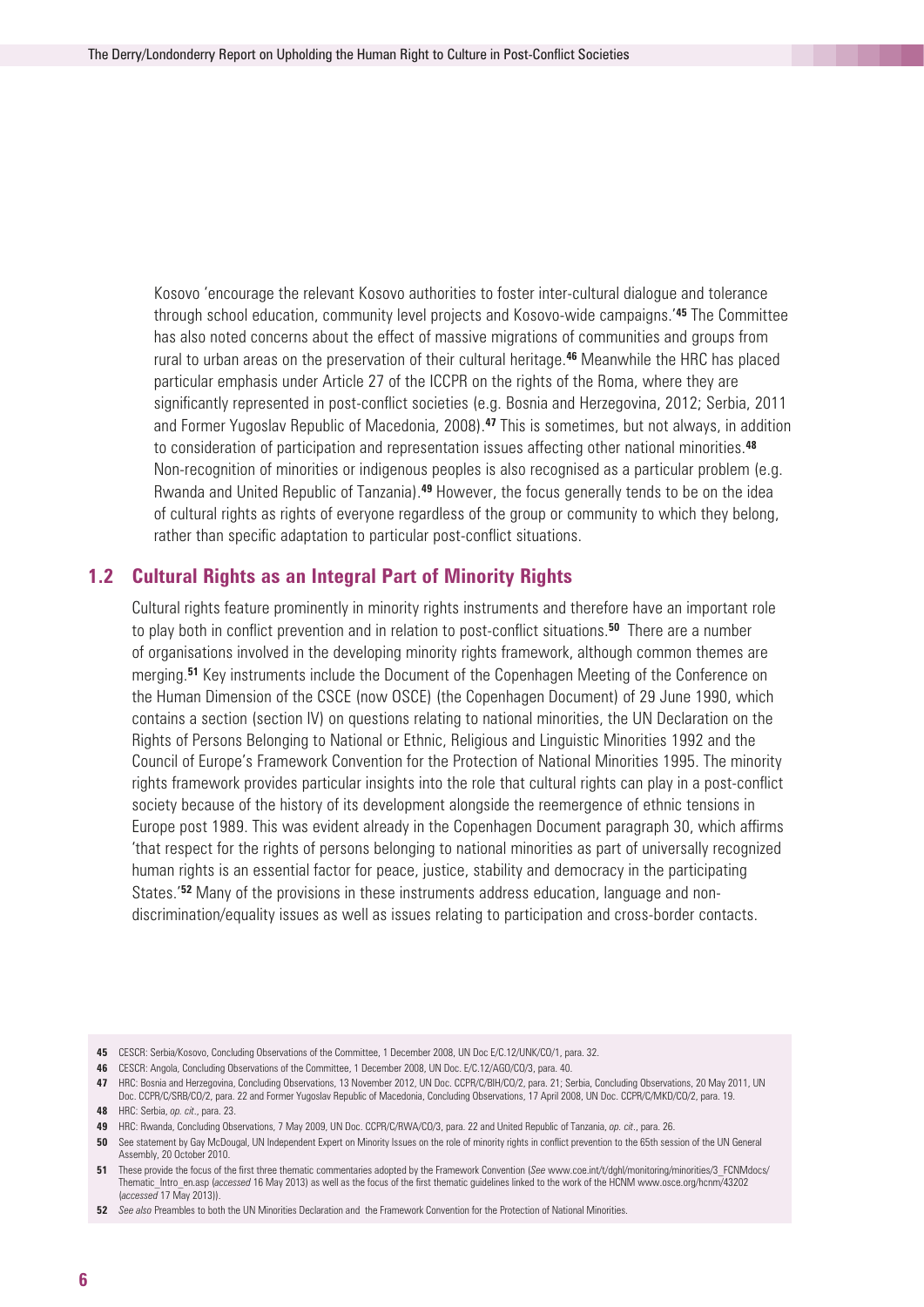Provisions specifically addressing cultural rights and obligations of the State in relation to culture and to the promotion of 'a climate of mutual respect, understanding, co-operation and solidarity'**<sup>53</sup>** are also included.**<sup>54</sup>**

In regards to limitations, the Framework Convention makes it clear that those exercising any rights flowing from the principles therein must 'respect the national legislation and the rights of others'. (Article 20) and that nothing therein 'shall be interpreted as implying any right to engage in any activity or perform any act contrary to the fundamental principles of international law and in particular of the sovereign equality, territorial integrity and political independence of States.'

Despite the historical context within which these provisions were developed, there are no specific references to post-conflict societies in either the Explanatory Report to the Framework Convention or in the Commentary on the UN Declaration, which was developed much later.**<sup>55</sup>** This is partly because of their position within the European and international human rights framework with the express recognition of minority rights and minority protection as 'an integral part of the international protection of human rights'.**<sup>56</sup>** The UN Declaration on the Rights of Persons Belonging to National or Ethnic, Religious and Linguistic Minorities, as its title suggests, clearly covers a broad range of minority groups and, although the initial intention under the Framework Convention was to focus on the situation of 'national' or 'autochthonous' minorities within States, a number of States and the Framework Convention Advisory Committee have adopted a more inclusive approach in relation to the Framework Convention's scope of application.**<sup>57</sup>** Meanwhile the OSCE Ljubljana Guidelines on Integration of Diverse Societies adopt an even more inclusive approach, noting that: 'The term "national minority", as used in the Guidelines, refers to a wide range of minority groups, including ethnic, religious, linguistic and cultural communities, regardless of whether these groups are recognized as such by the States where they reside and irrespective of the designation applied to or claimed by them.'**<sup>58</sup>** The application of minority rights standards is therefore potentially much wider than envisaged during the drafting of these instruments.

The Advisory Committee created to monitor States' fulfilment of obligations under the Framework Convention is now well-established in its work.**<sup>59</sup>** Key themes identified from the Advisory Committee Opinions that are relevant to this report include a focus on representation in decision-making processes, the allocation of funds for cultural activities as well as discrimination and intercultural dialogue. The lack of funding for smaller groups tends to be the focus of particular concern – e.g.

**56** Council of Europe's Framework Convention for the Protection of National Minorities (1995) Article 1.

<sup>53</sup> Document of the Copenhagen Meeting of the Conference on the Human Dimension of the CSCE, "Copenhagen Document," 26 January 1990, para. 36.

**<sup>54</sup>** E.g. paras. 32 and 33 of the Copenhagen Document, Arts. 1 and 2 of the UN Declaration and Arts. 5 and 6 of the Framework Convention.

<sup>55</sup> Commentary of the Working Group on Minorities to the United Nations Declaration on the Rights of Persons Belonging to National or Ethnic, Religious and Linquistic Minorities(4 April 2005) UN Doc. E/CN.4/Sub.2/AC.5/2005/2.

**<sup>57</sup>** Elizabeth Craig, *The Framework Convention for the Protection of National Minorities and the Development of a 'Generic' Approach to the Protection of Minority Rights in Europe?*, 17 Int'l J. on Minority and Group Rts., 307-325 (2010).

**<sup>58</sup>** These were adopted by the High Commissioner on National Minorities (November 2012), *available at* www.osce.org/hcnm/96883, (*accessed* 17 May 2013) 4.

**<sup>59</sup>** See Elizabeth Craig, *From security to justice? The development of a more justice-oriented approach to the realisation of European minority rights standards, 30 Netherlands* Q. of Hum. Rts. 1, 40-64 (2012) and *The Rights of Minorities in Europe: A Commentary on the European Framework Convention for the Protection of National Minorities*, Marc Weller (ed.) (Oxford University Press, 2005) for detailed overview of the approach and significance of particular articles/provisions.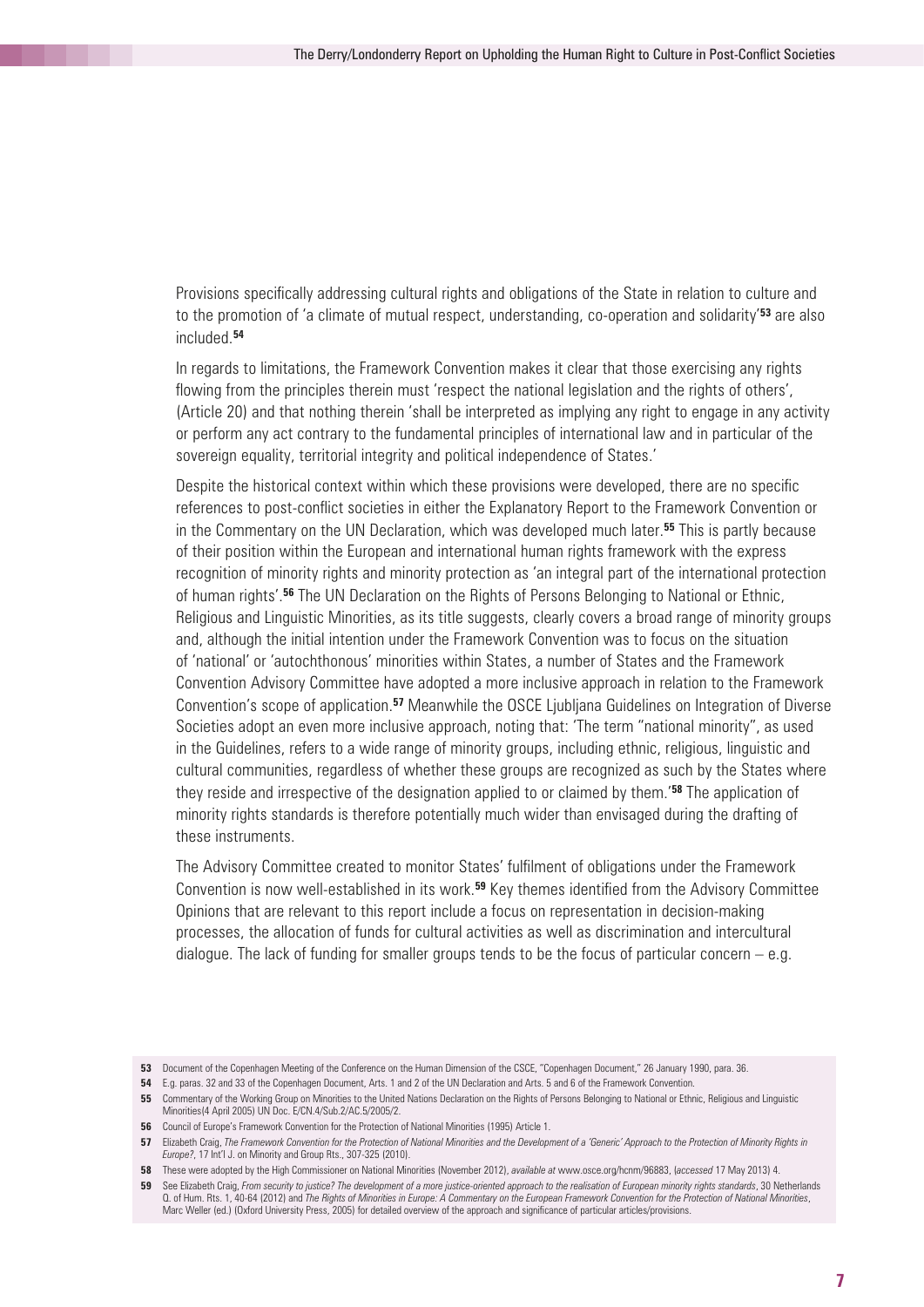concerns expressed in relation to funding of cultural activities for smaller groups such as Vlachs and Serbs in Macedonia (2011)**<sup>60</sup>** and groups not officially recognised as national minorities in Slovenia (2011).**<sup>61</sup>** In relation to good practice, the idea of a special fund for financing projects aimed at preserving and developing minority cultures has been welcomed, although delays in implementation have been criticised (Albania, 2011).**<sup>62</sup>** Meanwhile a range of cultural projects developed by Czech civil society (e.g. Babylon Fest and Colour Planet Festival) were welcomed in relation to the promotion of tolerance and combatting xenophobia in creative ways (Czech Republic, 2007).**<sup>63</sup>**

#### **1.3 Cultural Rights and the UN Declaration on the Rights of Indigenous Peoples**

Culture and cultural rights feature even more prominently in the UN Declaration on the Rights of Indigenous Peoples, adopted by the UN General Assembly on 13 September 2007. The Declaration recognises that the right of indigenous peoples to self-determination includes the right to freely pursue their economic, social and cultural development (Article 3) and that indigenous peoples have the right to maintain and strengthen their own cultural institutions while retaining the right to participate fully in the cultural life of the State, if they so choose (Article 5). The right 'to practise and revitalize their cultural traditions and customs…includes the right to maintain, protect and develop the past, present and future manifestations of their cultures' (Article 11(1)). Indigenous cultural diversity should be adequately reflected in the media (Article 16) as well as in education and public information (Article 15). Meanwhile cultural heritage also features prominently, with Article 31 providing that:

'Indigenous peoples have the right to maintain, control, protect and develop their cultural heritage, traditional knowledge and traditional cultural expressions, as well as the manifestations of their sciences, technologies and cultures…They also have the right to maintain, control, protect and develop their intellectual property over such cultural heritage, traditional knowledge and traditional cultural expressions.'

Following the adoption of the UN Declaration on the Rights of Indigenous Peoples, the UN Committee on the Rights of the Child has drafted a General Comment on the rights of indigenous children under the UNCRC.**<sup>64</sup>** This recognises the close link between the exercise of cultural rights and the use of traditional territory and resources**<sup>65</sup>** and notes the particular vulnerability of indigenous children in situations of armed conflict or unrest, particularly when their areas of residence are rich in natural resources or attractive as a base for non-State armed groups.**<sup>66</sup>** In light of its subsequent observations about the importance of cultural rights for children in post-conflict societies,**<sup>67</sup>** it is clear that cultural

**65** *Ibid*., para. 16.

**67** See Pt I, 1(a) of this report.

**<sup>60</sup>** Advisory Committee on the Framework Convention for the Protection of National Minorities 'Third Opinion on the Former Yugoslav Republic of Macedonia' (30 March 2011) ACFC/OP/III(2011)001, para. 17.

**<sup>61</sup>** Advisory Committee on the Framework Convention for the Protection of National Minorities 'Third Opinion on Slovenia' (31 March 2011) ACFC/OP/III(2011)003, para. 20. **62** Advisory Committee on the Framework Convention for the Protection of National Minorities 'Third Opinion on Albania' (23 November 2011) ACFC/OP/III(2011)009, paras.

<sup>26 &</sup>amp; 83. **63** Advisory Committee on the Framework Convention for the Protection of National Minorities 'Third Opinion on the Czech Republic (1 July 2011) ACFC/OP/III(2011)008, para. 70

**<sup>64</sup>** CRC: *General Comment No. 11 Indigenous children and their rights under the Convention*, UN Doc. CRC/C/GC/11 (12 February 2009).

**<sup>66</sup>** *Ibid*., para. 64.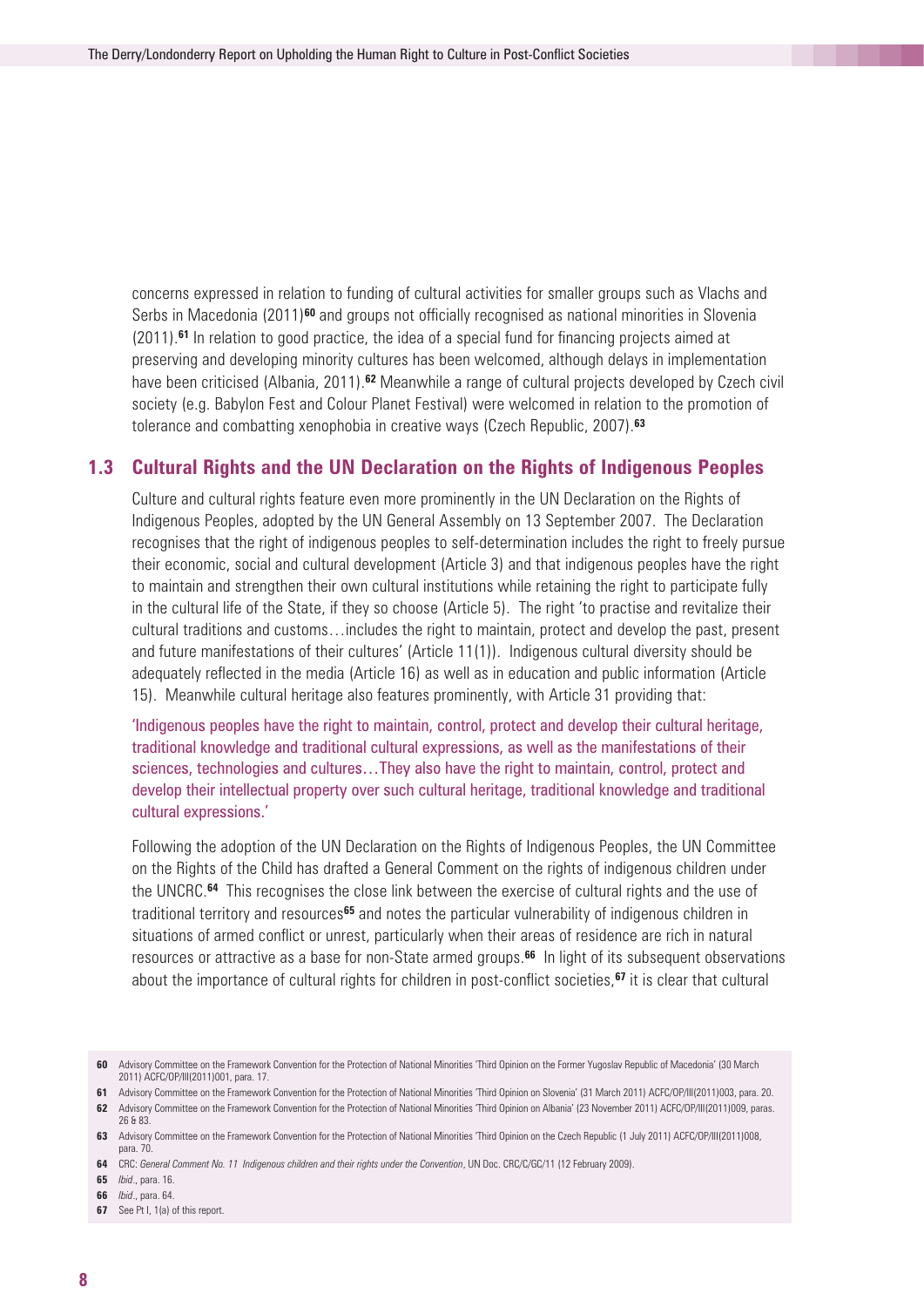rights issues need to be addressed from a child-friendly perspective and in a way that takes account both the views of children and their best interests, as required under Articles 12 and 3 UNCRC respectively.

#### **1.4 Giving Effect to Cultural Rights Provisions in Post-Conflict Societies**

States are given a considerable amount of discretion in how to effectively realise cultural rights in post-conflict societies, and State practice varies considerably. The cultural rights recognised in the International Bill of Rights, in particular the right to participate in cultural life and the right of minorities to enjoy their own culture, are considered to be capable of enforcement by individuals before a judicial or quasi-judicial body.**<sup>68</sup>** For example, both a right to participate in cultural life and a right similar to that found in Article 27 of the ICCPR were included in the South African Bill of Rights and are subject to the jurisdiction of the courts.**<sup>69</sup>** However, this is not a requirement under the International Human Rights Covenants.

Some States adopt a dualist approach to international law and require the incorporation of relevant provisions before they can be said to become part of national law. For example, the UK Human Rights Act 1998 incorporates ECHR rights into domestic law. Whilst the UK Human Rights Act does not contain a cultural or minority rights provision, the New Zealand Bill of Rights Act 1990 does, as it is aimed at incorporating rights in the ICCPR, rather than the ECHR, into domestic law. Other States adopt a monist approach to international law whereby directly applicable rights provisions automatically become part of national law when they enter into force. This would cover the cultural rights provisions in the International Bill of Rights but not the provisions of the Framework Convention. As explained in the Explanatory Report to the Framework Convention for the Protection of National Minorities (FCPNM)**<sup>70</sup>**:

[A] framework Convention … contains mostly programme-type provisions setting out objectives which the Parties undertake to pursue. These provisions, which will not be directly applicable, leave the States concerned a measure of discretion in the implementation of the objectives which they have undertaken to achieve, thus enabling them to take particular circumstances into account.**<sup>71</sup>**

The implementation of the principles set out in this framework Convention shall be done through national legislation and appropriate governmental policies …**<sup>72</sup>**

**<sup>68</sup>** *See* Optional Protocol to the ICCPR (1966) and Optional Protocol to the ICESCR (2008).

**<sup>69</sup>** *See* Elizabeth Craig, *A Right to Cultural Identity in a UK Bill of Rights?* 19 European Public Law 689-714, (2013), at 709-713.

**<sup>70</sup>** Explanatory Report to the Framework Convention for the Protection of National Minorities (opened for signature 1 February 1995, entered into force 1 February 1998) ETS 157.

**<sup>71</sup>** *Ibid*., para 11.

**<sup>72</sup>** *Ibid*., para 13.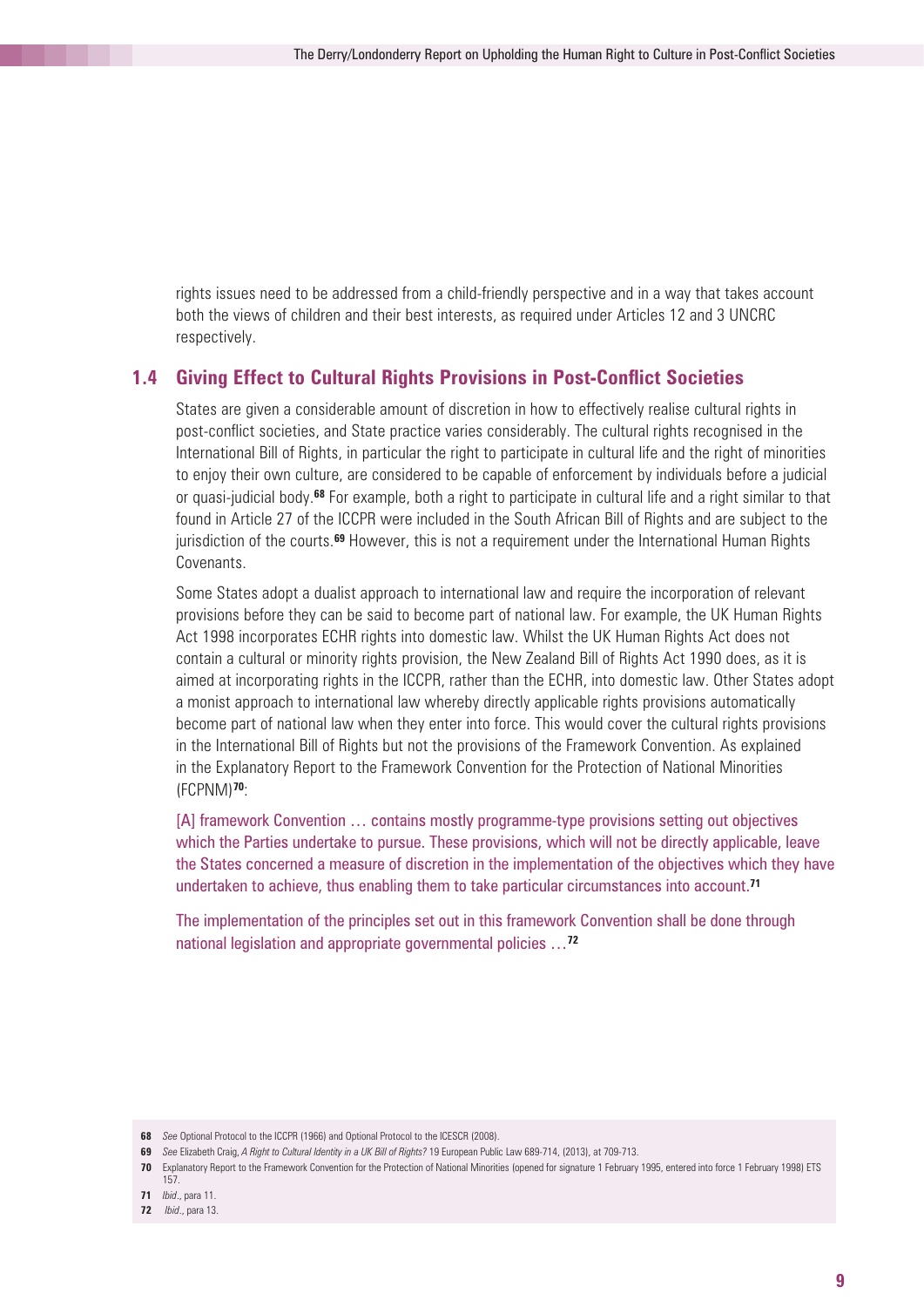However, in many post-conflict societies specific references are made to minority rights instruments in constitutional bills of rights or in peace agreements. So, for example, both the Dayton Agreement (Bosnia and Herzegovina) and the Belfast Agreement (Northern Ireland) mention the Framework Convention specifically. However, as revealed in the earlier discussion, there is a range of ways to give effect to cultural rights other than through constitutional or legislative recognition.

The emphasis on effective participation and intercultural dialogue is common to the Council of Europe, the OSCE and the UN with detailed recommendations and examples of good practice provided in both the Lund Recommendations on the Effective Participation of Minorities in Public Life**<sup>73</sup>** and the Framework Convention Advisory Committee's Commentary on the Effective Participation of Persons Belonging to National Minorities in Cultural, Social and Economic Life and in Public Affairs.**<sup>74</sup>** More recently, the Ljubljana Guidelines on Integration of Diverse Societies aimed to set out recommendations for States, drawing particularly upon the High Commissioner on National Minorities' experiences in post-conflict societies and best international practice. It is therefore significant that they suggest going beyond the recognition and accommodation of 'minority culture, identity and political interests and promoting the participation of all', further elaborating policies and approaches aimed more at promoting integration and cohesion across ethnic divides.**<sup>75</sup>** Particularly in relation to cultural life, the Ljubljana Guidelines recommend that conditions should be created for effective participation for minorities not just in the cultural life of their own community but also that of wider society.**<sup>76</sup>**

Meanwhile other instruments developed outside the established human rights framework emphasise the responsibility of the State for ensuring that the space exists for cultural expressions to arise, and that the value of the cultural heritage of individuals and groups is also recognised.

**<sup>73</sup>** Lund Recommendations on the Effective Participation of Minorities in Public Life, Organization for Security and Co-operation in Europe (1 Sept.1999).

<sup>74</sup> Framework Convention Advisory Committee's Commentary on the Effective Participation of Persons Belonging to National Minorities in Cultural, Social and Economic Life and in Public Affairs, Council of Europe, (5 May 2008) ACFC/31DOC(2008)001.

**<sup>75</sup>** The Ljubljana Guidelines on Integration of Diverse Societies, Organization for Security and Co-operation in Europe (Nov. 2012) 4.

**<sup>76</sup>** *Ibid*., rec. 41.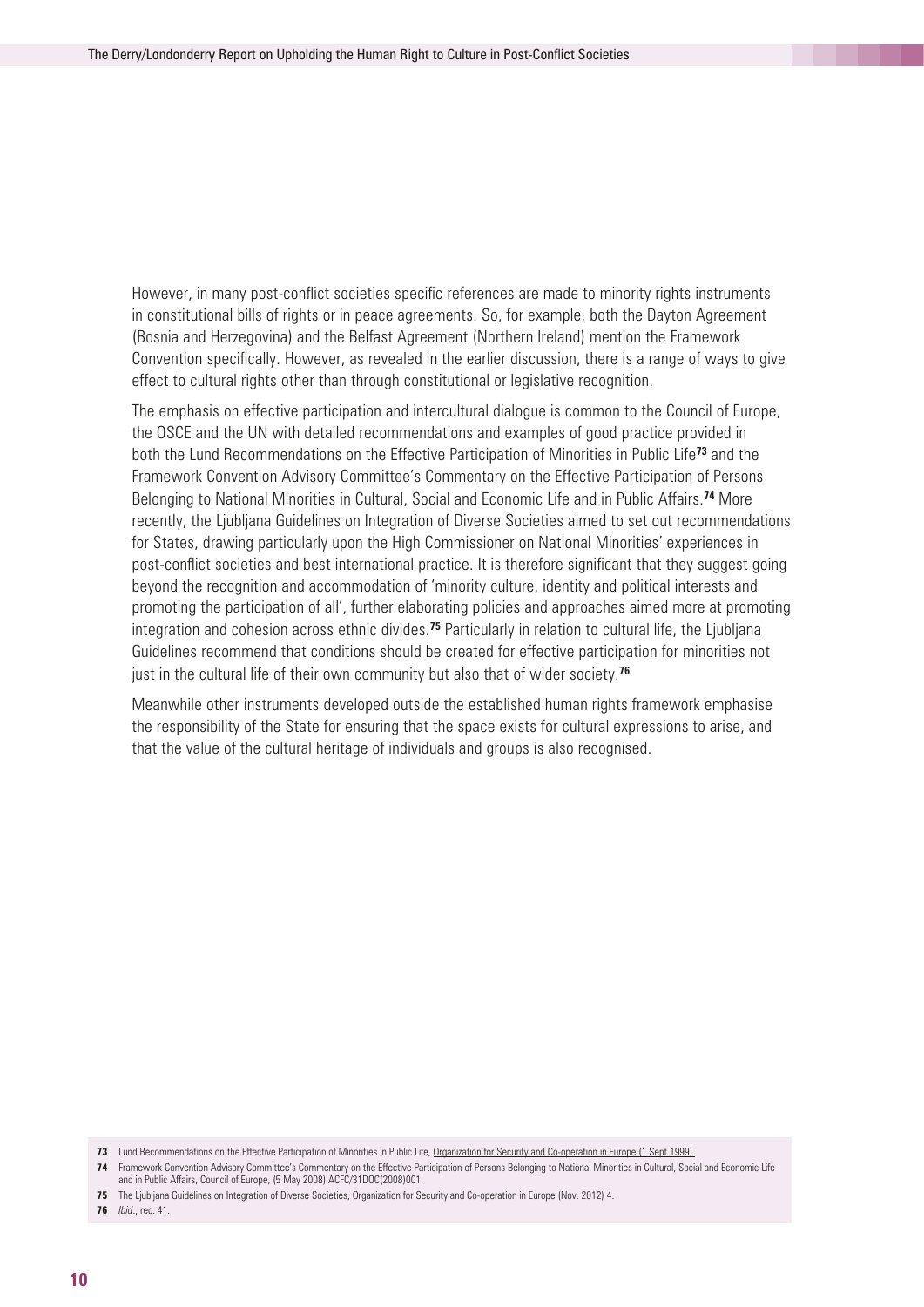### Rights to Cultural Heritage and Diversity **<sup>2</sup>** of Cultural Expression: Recent International Trends

The last two decades have witnessed an increased recognition within international organisations of the link between cultural expression and cultural heritage and the idea of cultural rights as 'an integral part of human rights.'**<sup>77</sup>** The position was succinctly summarised by Ms. Farida Shaheed, then the Independent Expert in the field of cultural rights in May 2011:

International and regional instruments concerning the preservation/safeguard of cultural heritage do not necessarily have a human rights approach. However, a striking shift has taken place in recent years from the preservation/safeguarding of cultural heritage as such, based on its outstanding value for humanity, to the protection of cultural heritage as being of crucial value for individuals and communities in relation to their own cultural identity. Generally speaking, the more recent the instrument, the stronger the link is with rights of individuals and communities.**<sup>78</sup>**

The Council of Europe's Charter for Regional or Minority Languages 1992 is an example of the former and the Council of Europe's Framework Convention on the Value of Cultural Heritage for Society 2005 an example of the latter. These developments have contributed to a situation where there are increasing references not only to diversity of cultural expression, but also to rights to cultural heritage.**<sup>79</sup>**

#### **2.1 Rights to Cultural Heritage**

The Council of Europe's Framework Convention on the Value of Cultural Heritage for Society 2005, a key illustration of one of the more recent instruments referred to by the Independent Expert, explicitly recognises in Article 1(a) that 'rights relating to cultural heritage are inherent in the right to participate in cultural life as defined in the Universal Declaration of Human Rights.' It further recognises 'individual and collective responsibility towards cultural heritage' and 'that the conservation of cultural heritage and its sustainable use have human development and quality of life as their goal' (Article 1(b) and (c)). Article 4 stipulates that the exercise of the right to benefit from the cultural heritage and to contribute to its enrichment 'may be subject only to those restrictions which are necessary in a democratic society for the protection of the public interest and the rights and freedoms of others.'

The Framework Convention came into force 1 June 2011 and has now been ratified by 15 States Parties. The definitions and principles agreed are particularly relevant to post-conflict situations, in particular Articles 2 and 3 which link cultural heritage to evolving ideas, principles and values.

**<sup>77</sup>** This idea was reaffirmed in UN Human Rights Council Resolution 10/23 establishing a new 'Independent expert in the field of cultural rights', 26 March 2009.

**<sup>78</sup>** Statement by Ms. Farida Shaheed, the Independent Expert in the field of cultural rights, to the Human Rights Council at its 17th session 31 May 2011.

**<sup>79</sup>** Report of the Special Rapporteur in the Field of Cultural Rights, Farida Shaheed, Mission to Saint Vincent and the Grenadines (5-9 November 2012), 22 April 2013, A/ HRC/23/34/Add.2. *See also* Statement by Farida Shaheed, the Independent Expert in the field of Cultural Rights, to the Human Rights Council at its 17th session, 31 May 2011. Note also that access to cultural heritage was the particular focus of her attention in that year.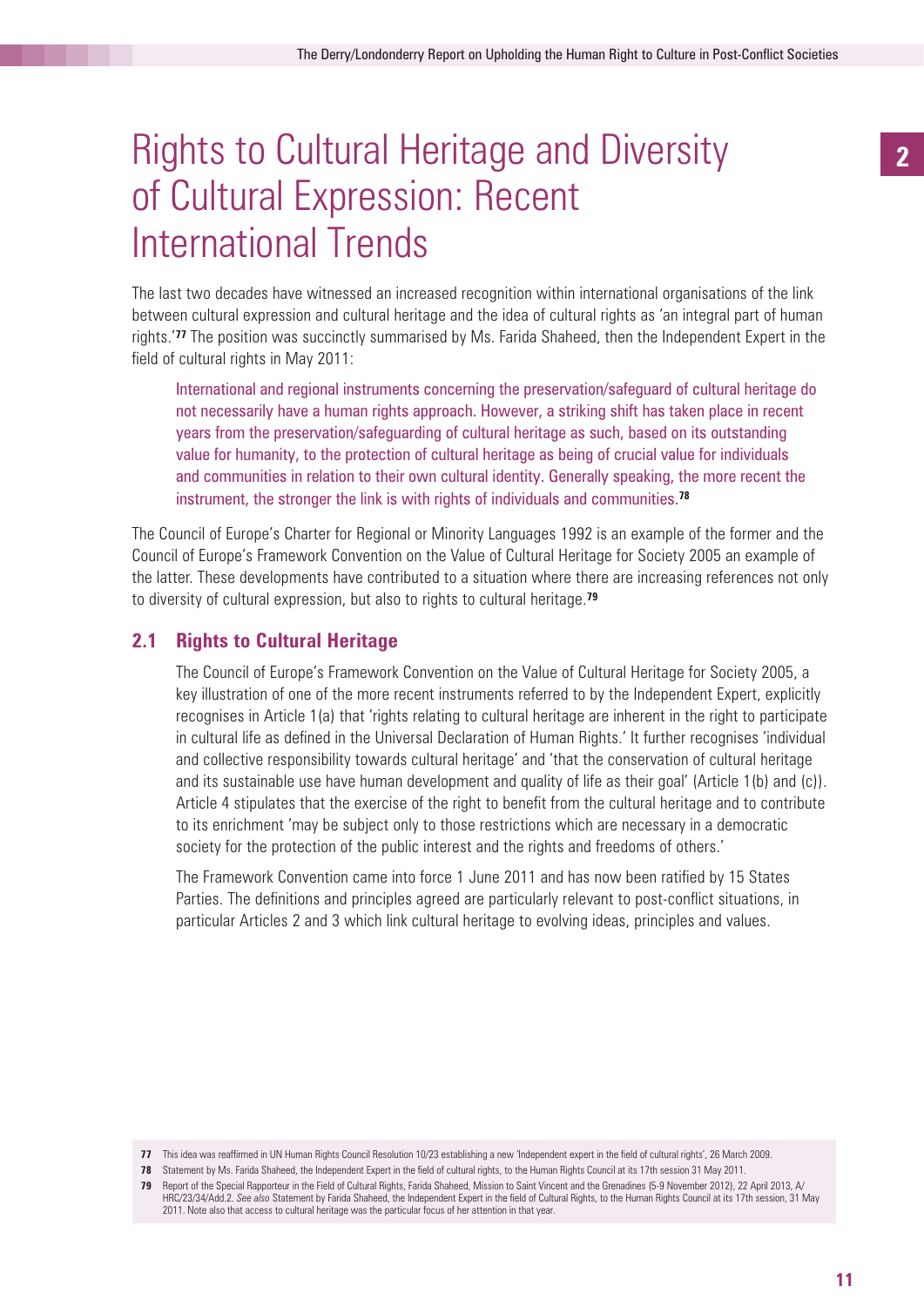#### **Article 2 – Definitions**

For the purposes of this Convention,

- a cultural heritage is a group of resources inherited from the past which people identify, independently of ownership, as a reflection and expression of their constantly evolving values, beliefs, knowledge and traditions. It includes all aspects of the environment resulting from the interaction between people and places through time;
- b a heritage community consists of people who value specific aspects of cultural heritage which they wish, within the framework of public action, to sustain and transmit to future generations.

#### **Article 3 –The common heritage of Europe**

The Parties agree to promote an understanding of the common heritage of Europe, which consists of:

- a all forms of cultural heritage in Europe which together constitute a shared source of remembrance, understanding, identity, cohesion and creativity, and
- b the ideals, principles and values, derived from the experience gained through progress and past conflicts, which foster the development of a peaceful and stable society, founded on respect for human rights, democracy and the rule of law.

As a framework convention the treaty 'sets out broad principles and areas for action rather than more specific obligations' with State undertakings relating to cultural heritage law and policies (Article 5), cultural heritage and dialogue (Article 7); environment, heritage and quality of life (Article 8); sustainable use of the cultural heritage (Article 9); cultural heritage and economic activity (Article 10); the organisation of public responsibilities for cultural heritage (Article 11); access to cultural heritage and democratic participation (Article 12); cultural heritage and knowledge (Article 13) and cultural heritage and the information society (Article 14),

#### **2.2 Rights to Cultural Expression and Diversity**

Key UNESCO instruments addressing rights to cultural expression and diversity include the Universal Declaration on Cultural Diversity 2001 and the UNESCO Convention on the Diversity of Cultural Expressions 2005. The former highlights the importance of cultural human rights in ensuring the flourishing of diversity (Article 5); the need to ensure access to means of expression and dissemination (Article 6); cultural heritage as 'the wellspring of creativity' (Article 7) and the need to recognise cultural goods and services 'as vectors of identity, values and meaning, which must not be treated as mere commodities or consumer goods (Article 8).' The goal of cultural policies should be not just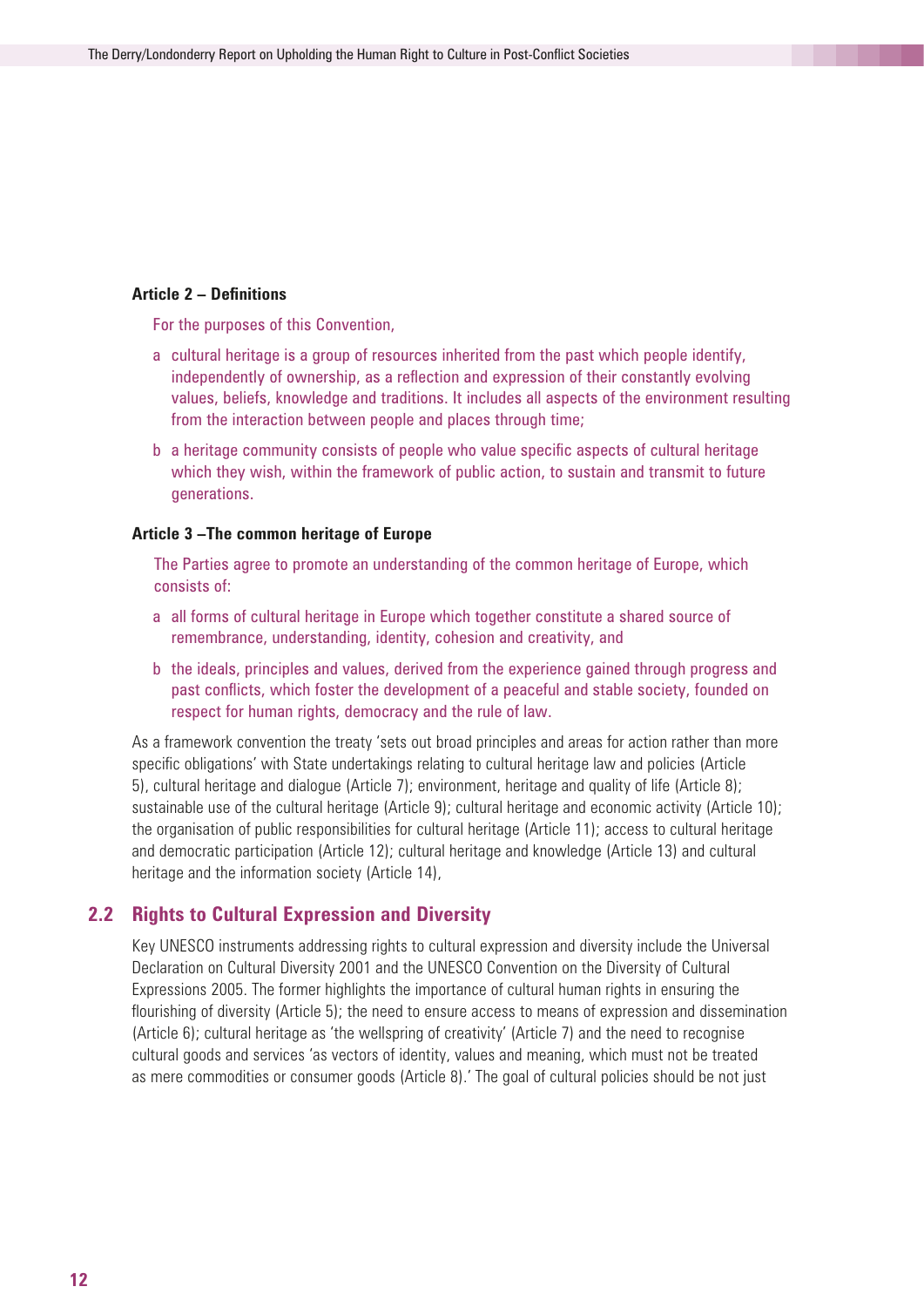to ensure 'the free circulation of ideas and works,' but also to 'create conditions conducive to the production and dissemination of diversified cultural goods and services through cultural industries that have the means to assert themselves at the local and global level' (Article 9).

It should be noted that objectives agreed by States Parties to the 2005 Convention that are of particular importance for the purpose of this report include: '(b) to create the conditions for cultures to flourish and to freely interact in a mutually beneficial manner; (c) to encourage dialogue among cultures with a view to ensuring wider and balanced cultural exchanges in the world in favour of intercultural respect and a culture of peace and (d) to foster interculturality in order to develop cultural interaction in the spirit of building bridges among peoples' (Article 1).

#### **2.3 Rights to Cultural Heritage and Expression in Post-Conflict Societies**

The emphasis on mutual interaction, interculturality and dialogue is of particular importance in postconflict societies, where there is a need to reconcile the culture of the conflict with a developing culture of peace.**<sup>80</sup>** This is addressed in the Preamble to the UN Declaration on a Culture of Peace (1999), which recognises 'that peace not only is the absence of conflict, but also requires a positive, dynamic participatory process where dialogue is encouraged and conflicts are solved in a spirit of mutual understanding and cooperation.' According to Article 8: 'A key role in the promotion of a culture of peace belongs to parents, teachers, politicians, journalists, religious bodies and groups, intellectuals, those engaged in scientific, philosophical and creative and artistic activities, health and humanitarian workers, social workers, managers at various levels as well as to non-governmental organizations.' It does therefore appear to be recognised that the involvement and engagement of a range of actors is required for a lasting culture of peace to develop.

The particular challenges presented in post-conflict societies has been recognised also in the recent work of the UN Special Rapporteur in the Field of Cultural Rights. For example, her recent report on the right to freedom of artistic expression and creativity notes that sometimes songs can encourage ethnic hatred and even on occasion 'have an amplifying effect on genocide'.**<sup>81</sup>** The report further recognises that '[a]rtistic expression and creativity may entail the re-appropriation of symbols whether national (flags, national anthems), religious (figures, symbols, venues) or social/economical (a certain brand for example), as part of a response to the narratives promoted by States, religious institutions or economic powers.'**<sup>82</sup>** This is explored further in the next section of the report, which highlights some of the themes emerging from the relevant literature with a view to identifying some of the opportunities and challenges presented in protecting and promoting cultural rights in post-conflict societies.

**<sup>80</sup>** On intercultural dialogue more generally, see Council of Europe White Paper on Intercultural Dialogue, *available* at www.coe.int/t/dg4/intercultural/source/white%20 paper\_final\_revised\_en.pdf (*accessed* 19 June 2013).

**<sup>81</sup>** Report of the Special Rapporteur in the field of cultural rights, Farida Shaheed, *The right to freedom of artistic expression and creativity*, UN Doc. A/HRC./23/34 (14 March 2013) para. 33.

**<sup>82</sup>** *Ibid*., para. 36, which references Svetlana Mincheva, "Symbols into soldiers: Art, censorship and religion", Background article for the Oslo Conference, p. 2.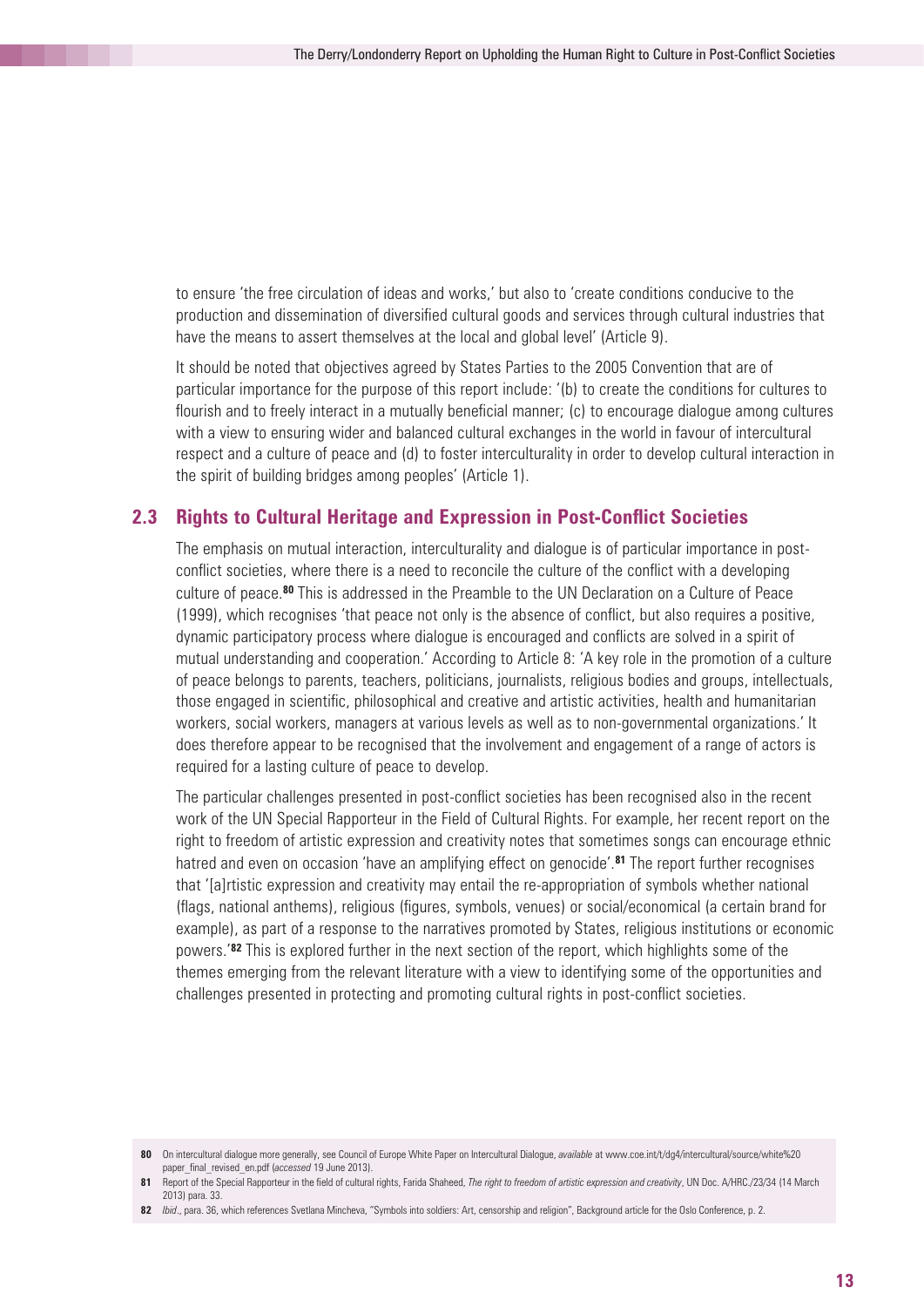### **<sup>3</sup>** Historical and Cultural Narratives in Post-Conflict Societies: Developing a More Inclusive Symbolic Landscape

It is recognised in the literature that cultural expression and the symbolic landscape in a post-conflict society can help foster peace and reconciliation as well as be a source of ongoing cultural contestation.**<sup>83</sup>** According to Ross, a symbolic landscape 'communicates social and political meanings through specific public images, physical objects and other expressive representations,'**<sup>84</sup>** which 'draw meaning from and give meaning to their surroundings.'**<sup>85</sup>** Whilst a symbolic landscape that excludes groups is perceived as 'an explicit form of denial and assertion of power',**<sup>86</sup>** a more inclusive symbolic landscape 'is a powerful expression of societal inclusion that communicates a mutuality and shared stake in society.'**<sup>87</sup>** Policies to transform symbolic landscape in nations that have experienced ethnic conflict therefore aim to correct cultural exclusion and discrimination.**<sup>88</sup>** The manner by which these policies are developed and carried out is in many ways more important for promoting peace than economic and political policies, although all three of these policies are deeply intertwined.**<sup>89</sup>**

There are various approaches to managing the role of culture in a post-conflict society, and symbolic landscapes can be developed using an integration or accommodation approach, or a combination of the two.**<sup>90</sup>** It has however been argued that the most successful means of fostering cultural acceptance and interculturalism in the context of reconciliation are those that seek to incorporate an inclusive accommodationist approach to include public recognition of diverse cultures.**<sup>91</sup>** An integration framework strives to develop a common public identity that does not find it entirely necessary to incorporate ethnic differences into the political structures of a society.**<sup>92</sup>** In this approach, the framework is optimistic about an accepted common identity, where cultures share a universal existence.**<sup>93</sup>** The accommodation framework understands that in many cases ethnic, cultural, linguistic and national identities are enduring, and not easily transformed.**<sup>94</sup>** This approach aims to adopt an inclusive strategy towards reconciliation where cultural identity is promoted in public and private spheres, whereas the integration framework runs the risk of being exclusive in nature and creating cultural marginalisation. An inclusive accommodationist strategy seeks to recognize the ethno-cultural diversity of a society, while also aiming to reduce the inequities cultural groups may face when attempting to access their cultural rights.**<sup>95</sup>**

**93** *Ibid*.

<sup>83</sup> Marc Howard Ross, "Cultural Contestation and the Symbolic Landscape: Politics by Other Means," Chapter 1, *Culture and Belonging in Divided Societies: Contestation and Symbolic Landscapes*, MH Ross, ed. (University of Pennsylvania Press 2009) 1-24, 6 and Joanne McEvoy, "Managing Culture in Post-Conflict Societies," in *Contemporary Social Science: Journal of the Academy of Social Sciences*, Vol. 6(1), 2011, 55.

**<sup>84</sup>** Ross (2009) *op. cit*. 6.

**<sup>85</sup>** Derek H. Alderman and Joshua F.J. Inwood, "Landscapes of Memory and Socially Just Futures," Chapter 18, *The Wiley-Blackwell Companion to Cultural Geography*, Nuala C. Johnson, Richard H. Schein and Jamie Winders, eds.(Wiley-Blackwell 2013) 188.

**<sup>86</sup>** Ross (2009) *op. cit*., 7.

**<sup>87</sup>** *Ibid*.

**<sup>88</sup>** Frances Stewart, *Policies Toward Horizontal Inequalities in Post-Conflict Reconstruction*, Centre for Research on Inequality, Human Security and Ethnicity, Working Paper No. 7, University of Oxford, 2005, 21. (*available at* www3.qeh.ox.ac.uk/pdf/crisewps/workingpaper7.pdf (*accessed* 29 October 2013).

**<sup>89</sup>** *Ibid*., p. 21..

**<sup>90</sup>** See McEvoy, *op. cit*. and also Sujit Choudhry (ed), *Constitutional Design for Divided Societies: Integration or Accommodation?* (Oxford University Press 2008).

**<sup>91</sup>** McEvoy, *op. cit*.

**<sup>92</sup>** Sujit Choudry, "Bridging comparative politics and comparative constitutional law: *Constitutional design in divided societies*," Chapter 1, Constitutional Design for Divided Societies, S. Choudry, ed.(Oxford University Press 2008) 3-40, 27.

**<sup>94</sup>** J. McGarry, B. O'Leary and R. Simeon, "Integration or accommodation? The enduring debate in conflict regulation," Chapter 2, *Constitutional Design for Divided Societies*, S. Choudry, ed.(Oxford University Press 2008) 41-88, 52-53.

<sup>95</sup> See Cheryl de la Rey, "Reconciliation in Divided Societies," Chapter 21, Peace, Conflict, and Violence: Peace Psychology for the 21st Century, D.J. Christie, R.V. Wagner & D.A. Winter, eds.(I A Books 2001) 20.)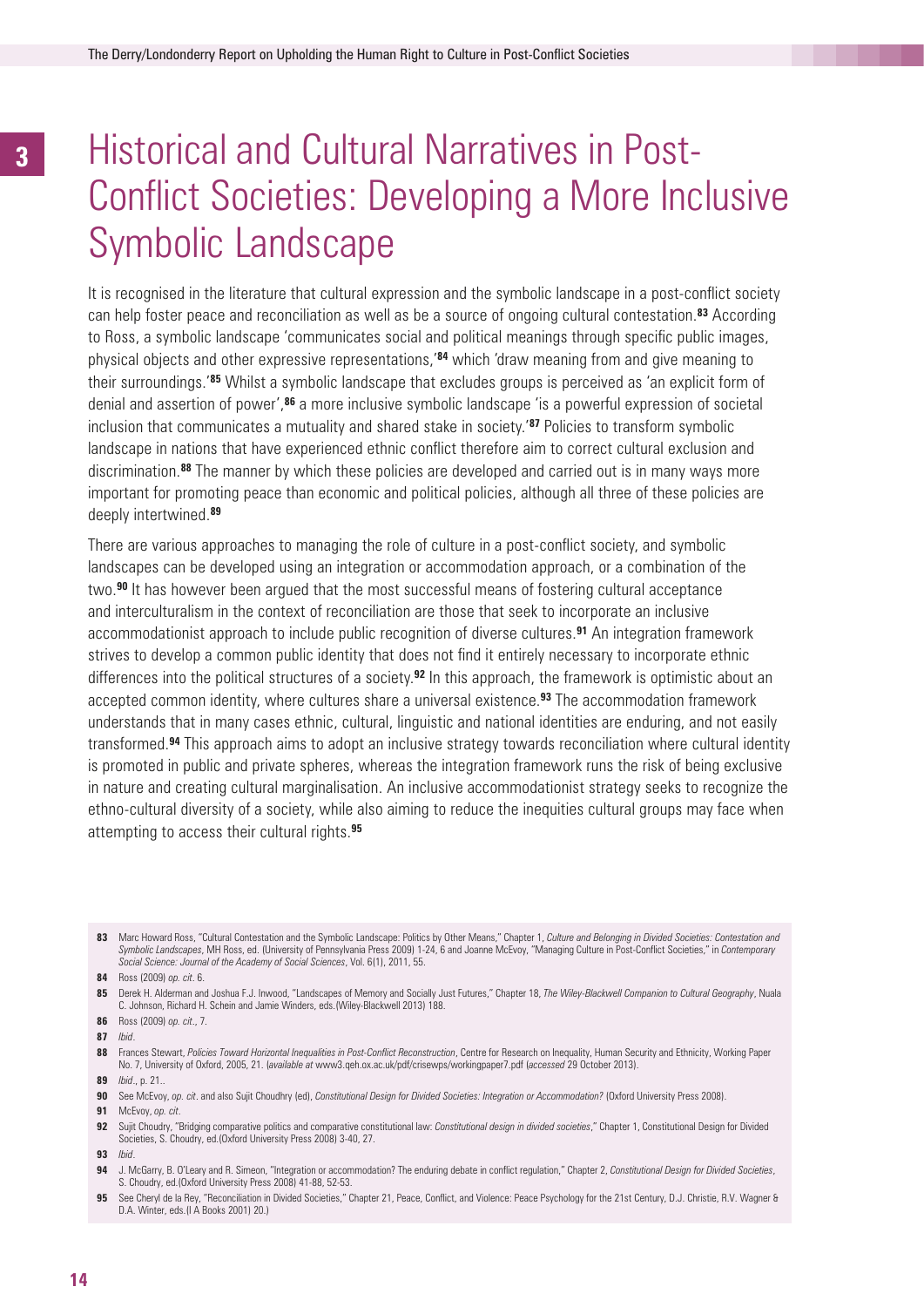The role of the State in the mobilisation of culture and the realisation of cultural rights in the public sphere would therefore appear particularly significant. The evidence presented in this report illustrates that cultural rights can serve as a divisive or reconciling mechanism according to cultural values, ideals and symbols mobilised through popular discourse. However, it also suggests that ongoing cultural contestation is inevitable and needs to be managed rather than eradicated. This section of the report aims to provide an insight into some of the challenges and opportunities that are encountered in transforming the symbolic landscape within societies that have experienced conflict. It does so by drawing upon historical and cultural narratives that accompany the protection and fulfilment of cultural rights, especially in regards to the inclusivity and accessibility of cultural goods, in post-conflict societies.

#### **3.1 The Role of Cultural Symbols**

Cultural symbols can take many forms: a flag, monument, museum, ceremony, memorial or even an emblem on a national sport's team jersey. Cultural symbols can be utilized to shift collective identities from those that are defensive, exclusive and sometimes divisive, to identities that are inclusive and empowering.**<sup>96</sup>** The use of more inclusive public symbols draws former opponents into new relationships, with a greater possibility to develop narratives that incorporate cultural differences, social practices, languages and norms and values.**<sup>97</sup>** Public symbols that are exclusive, meaning their intention is to recognize the narrative, culture or memory of a particular group or groups, have a much greater risk of shifting from a symbol of remembrance to one of cultural contestation, where different groups see the symbol as a means for expressing differences.**<sup>98</sup>** Monuments, memorials and other public cultural symbols have the "tendency to reflect and reinforce existing societal structures and notions of community, and to perpetuate commonly held images and stereotypes."**<sup>99</sup>** This means that developing new cultural symbols, which shift identities from defensive to empowered, aides in establishing a new notion of community, and helps to eradicate polarizing images and stereotypes that fuel discrimination. Cultural symbols can be used as tools to formulate a symbolic landscape that promotes unified and empowered collective identities.

Cultural identity is intrinsically linked to the historical narratives and memories of a community. In a post-conflict context the question of reconfiguring cultural identity, for example through altering or eliminating a cultural symbol, thus entering a process of cultural reconstruction with reconciliatory cultural identifications, in an effort to promote peace is a challenge. Often symbols are perceived as emblems of subordination, discrimination, segregation and violence by marginalized or minority groups during a conflict. However, when a group or groups' cultural identity is linked to the symbol as a means of cultural expression, eliminating the symbol after a conflict is akin to erasing a part of that group's cultural identity and the group's historical narrative. Conversely, a post-conflict symbol that is intentionally used to demarcate differences among groups, incite ethnic hatred, or reinforce the

**<sup>96</sup>** Lee Smithey, "Conflict, Transformation, Cultural Innovation, and Loyalist Identity in Northern Ireland," Chapter 5, *Culture and Belonging in Divided Societies: Contestation and Symbolic Landscapes*, Marc Howard Ross, ed.(University of Pennsylvania Press 2009) 85-106.

**<sup>97</sup>** Ross (2009) *op. cit*., 2.

**<sup>98</sup>** E.g. Dominic Bryan and Clifford Stevenson, "Flagging Peace: Struggles over Symbolic Landscape in the New Northern Ireland," Chapter 4, *Culture and Belonging in Divided Societies: Contestation and Symbolic Landscapes*, MH Ross, ed.(University of Pennsylvania Press 2009) 68-84, 73 on flags and emblems in Northern Ireland. Sabine Marschall, "Symbols of Reconciliation or Instruments of Division? A Critical look at New Monuments in South Africa," Chapter 8, *Culture and Belonging in Divided* 

*Societies: Contestation and Symbolic Landscapes*, Marc Howard Ross, ed.(University of Pennsylvania Press 2009) 151-175, 166.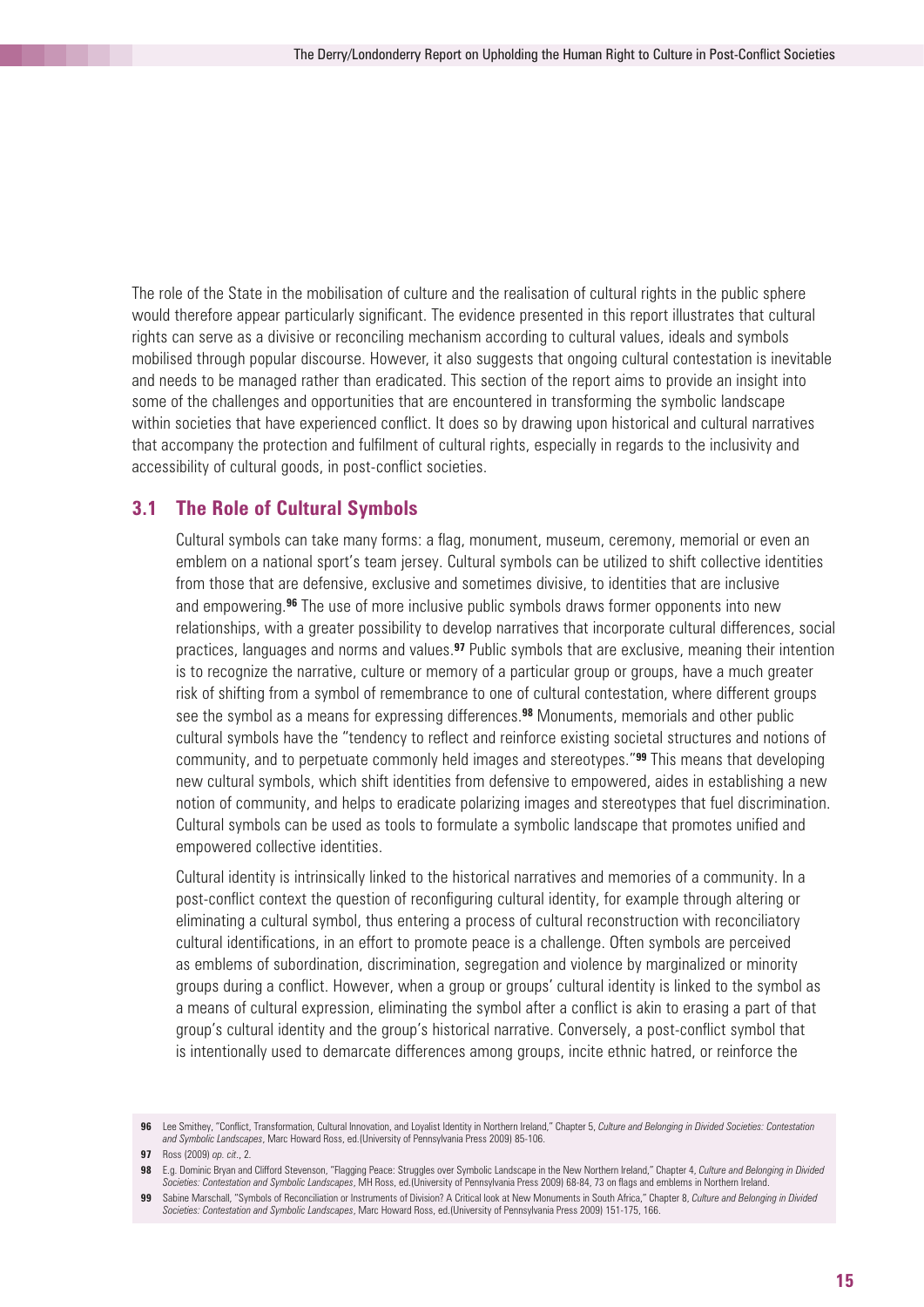idea of one group as victor and the other as victim, brings issues of power and politics into play.**<sup>100</sup>** The challenge therefore is to design and develop more inclusive symbols that promote the common heritage and similarities of groups.

#### **3.2 Participation**

Post-conflict reconciliation projects that neglect to incorporate the affected community and cultural gatekeepers into the process of developing a transformed symbolic landscape have the potential to build resentment, instead of peace. This is because the members of a post-conflict society are the owners of the history, narratives, and memories of the conflict, and are therefore the best sources for understanding not only the conflict itself, but also what the society needs to heal itself. When such initiatives are developed in a "top-down" fashion there may be a disconnect between the project's original intention, and how it translates to local communities and within group identities.**<sup>101</sup>** Truth and reconciliation commissions and transitional justice projects have become increasingly aware of the necessity of including members of the community in the design of post-conflict projects that emphasize the recognition of all cultural identities.**<sup>102</sup>** Participation on behalf of the community is a fundamental element in the realisation of a symbolic landscape that is perceived as inclusive and relevant.

An example of good practice in this regard was the effort made by the Truth and Reconciliation Commission in Peru to reach out to the Quechua peoples. The Commission made an agreement with a well-known theatre group to go into the communities and use performance art to explain what the Commission was, how it worked, and its overall objectives to the people. **<sup>103</sup>** As part of its agreement with the Peruvian Truth and Reconciliation Commission, the Yuyachkani Theatre group's role was to serve as a mediator between the Commission and the indigenous communities, and as a channel to the Commission's public hearings. By using cultural expression to relate to the indigenous communities, the group was able to add personal experiences to a collective healing process that was inclusive of minority groups in Peru.**<sup>104</sup>** This collaboration between the Peruvian Truth and Reconciliation Commission and the Yuyachkani Theatre Group was effective for several reasons. First, the Yuyachkani Theatre Group was a social and cultural institution in Peru during the conflict, and had not simply been manufactured post-conflict by the Commission.**<sup>105</sup>** Second, the group had concerned itself with indigenous community issues long before its collaboration with the Commission. **<sup>106</sup>** Finally, the Commission's effort to disseminate a reconciliation message to marginalized communities was successful because it worked alongside a local cultural institution that had already been widely accepted by the Peruvian community. In this case, the Yuyachkani Theatre Group used performance

**102** E.g. Barsalou and Baxter, *op. cit*., 13 in relation to South Africa. .

**106** A'Ness, *op. cit*. 399 and 401.

**<sup>100</sup>** Judy Barsalou and Victoria Baxter, "The Urge to Remember: The Role of Memorials in Social Reconstruction and Transitional Justice," United States Institute of Peace (January 2007) 4.

**<sup>101</sup>** Marschall, *op. cit*., 166.

**<sup>103</sup>** Francine Mary A'Ness, *Resisting Amnesia: Yuyachkani, Performance, and the Postwar Reconstruction of Peru*, 56 Theatre Journal 3, 395, 399 (2004),. *See also* Yuyachkani Theatre Group: Prior to working with the Commission, the group founded, " Teatro por lavida" which aimed to raise awareness about human rights abuses in Latin America, *See* http://hemisphericinstitute.org/cuaderno/yuyachkani/index.html (accessed 31 March 2013).

**<sup>104</sup>** *Ibid*., 397-399.

**<sup>105</sup>** The Yuyachkani Theatre Group has been performing since 1971. *See* http://hemisphericinstitute.org/cuaderno/yuyachkani/group.html (*accessed* 31 March 2013).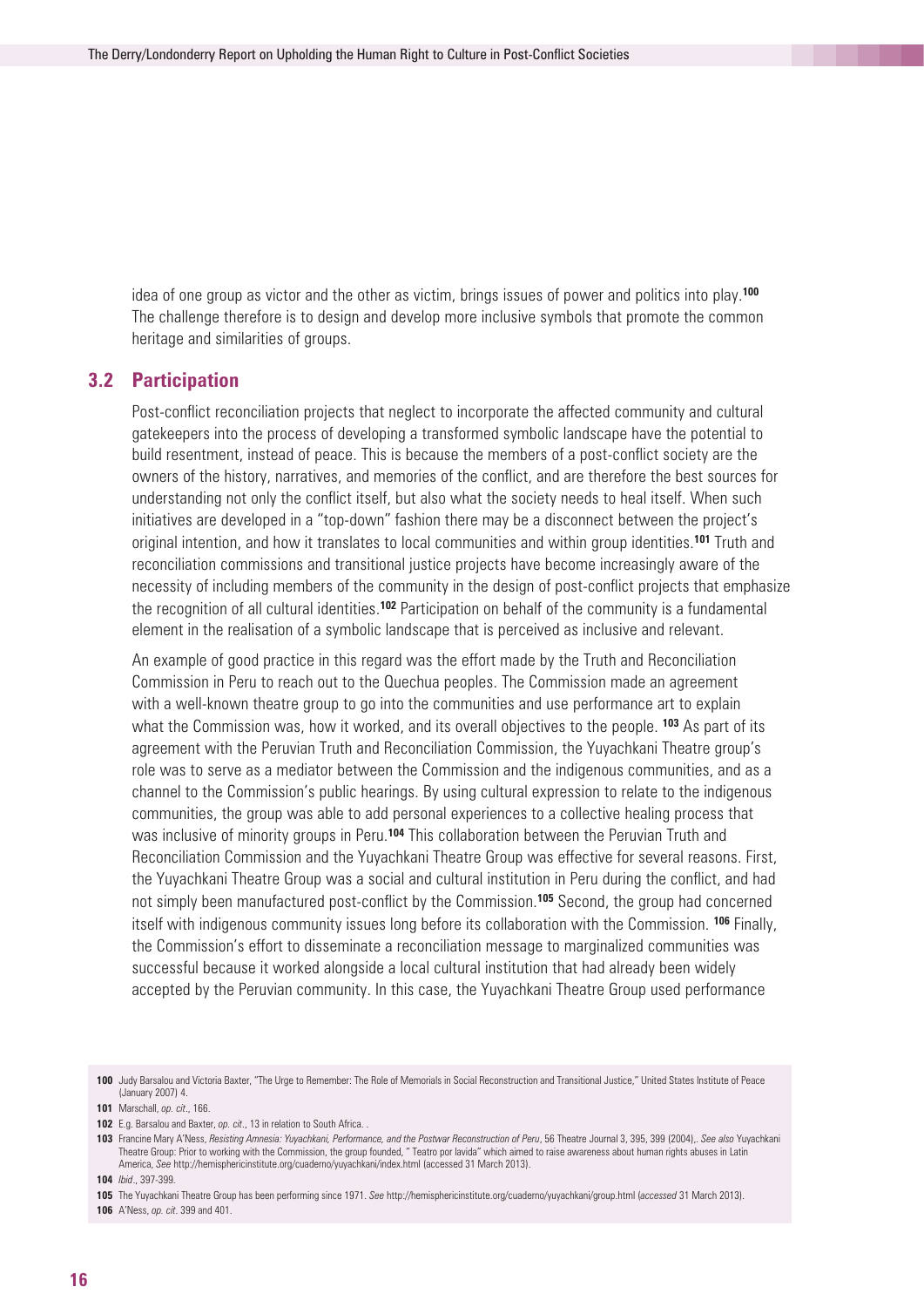arts and culture to bring a marginalized community into the post-conflict reconciliation process, and ultimately made it possible for the Quechua peoples' cultural identity to participate in the historical and cultural narrative of the conflict. This example highlights the importance of ensuring the inclusion and participation of existing cultural gate-keepers in new cultural and reconciliation initiatives.

As these examples reveal, the relationship between cultural identity and the right to express and access culture is very much indivisible. Symbols are not only powerful, but they also represent how power is used within a society. Reconciliation processes that exist within a power struggle that is enforced by contested cultural symbols, will have great difficulty in achieving success without incorporating public participation, and also developing benefits for the community as a whole.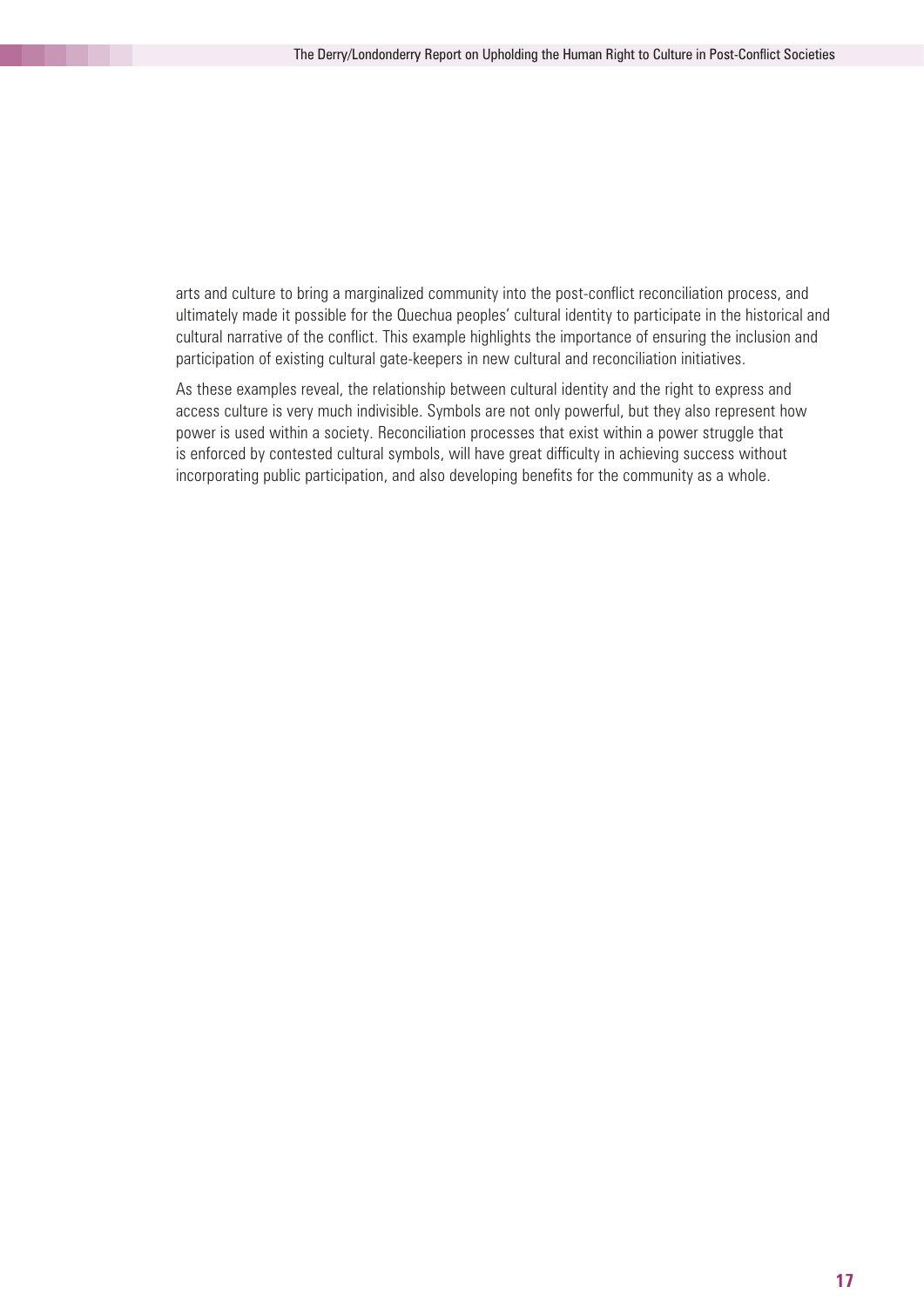#### **3.3 Improvement of Lives**

In transforming the symbolic landscape of a society, cultural symbols such as "museums and monuments need to be linked to processes that seek to improve the daily socio-economic conditions" of members of the community.**<sup>107</sup>** In some cases, members of groups that experienced the greatest amount of hardship during a conflict do not appear to receive much benefit from the transformed postconflict symbolic landscape with new cultural contestation sometimes emerging.

One example that has been cited in the literature relates to the establishment of a set of city development plans, called Skopje 2014, by the Macedonian government.**<sup>108</sup>** The Skopje 14 plan envisaged the building of 17 statues and 15 buildings in the city centre, including a statue of Alexander the Great, and was perceived by supporters of the project to be beneficial in consolidating Macedonia's national identity.**<sup>109</sup>** However, some ethnic Albanians perceived Skopje 2014 'to be a one-sided project with little to offer their community' and it has ultimately become a symbol of the identity crisis that faces the post-conflict nation.**<sup>110</sup>** The Macedonian government's "top-down" approach to developing a transformative symbolic landscape did not have the desired effect because it failed to equally benefit each of the groups that were party to the conflict. In essence, Skopje 14 became a source of cultural contestation, instead of cultural reconciliation.

Cultural tourism is also a factor to consider in how symbolic landscapes affect a post-conflict society.**<sup>111</sup>** The Kliptown Memorial in South Africa is a grand monument located in a very poor area where members of the community continue to struggle to survive. The memorial has become a symbol of dissatisfaction for the surrounding community because the revenue it generates as a tourist attraction is not being put back into the community, and therefore does not benefit the people that were most affected by the conflict.**<sup>112</sup>** In this case, the revenue's beneficiary is the cause of contention, because the people perceive the government as capitalising on the post-conflict symbolic landscape.

It would appear that the most effective way of ensuring that reconciliation-based monuments, memorials and museums and other cultural initiatives benefit the communities they represent is to involve each of the communities directly in the project's design and manufacture. The beneficiaries of a post-conflict society's symbolic landscape are directly related to the incorporation and participation of members from all cultural identities within the society in order to ensure the communities are represented equally, and also receive any monetary benefits that may arise from cultural tourism. The

**108** McEvoy, *op. cit*. 66.

**110** *Ibid*., 66-67.

**111** "Cultural tourism: to create a discerning type of tourism that takes account of other people's cultures," UNESCO, "Culture," *available at* www.unesco.org/new/en/culture/ themes/culture-and-development/cultural-tourism/ (accessed 31 March 2013).

**<sup>107</sup>** Ereshnee Naidu, "Symbolic Reparations: A fractured opportunity," Research report written for the Centre for the Study of Violence and Reconciliation (2004) 3.

**<sup>109</sup>** *Ibid*. See BalkanInsight.com (June 2010) "Critics lash 'dated' aesthetics of Skopje 14," (*Available at* www.balkaninsight.com/en/article/critics-lash-dated-aesthetics-ofskopje-2-aa4 (*accessed* 31 March 2013))

**<sup>112</sup>** Barsalou and Baxter, *op. cit*., 9.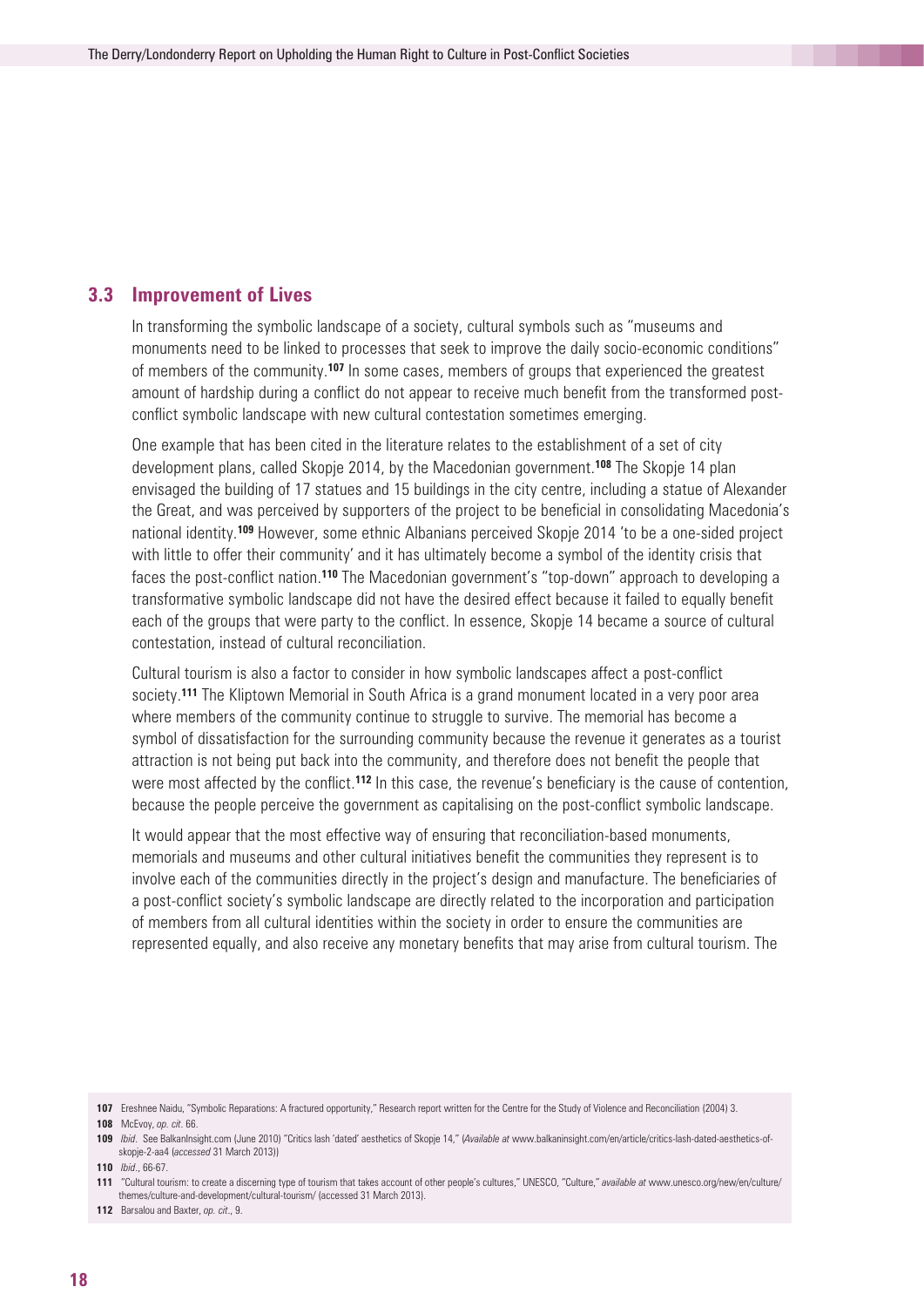idea therefore is to foster inclusive cultural reconstruction through equal representation of communities in the process of decision-making and in the design of new cultural policy, initiatives and symbols.

#### **3.4 Further Challenges for the Right to Culture in Post-Conflict Societies**

The challenges that face societies in post-conflict reconciliation processes are centred around issues of cultural inclusivity, community participation and community benefits. Each of these aspects, when excluded from the society's symbolic landscape, has the capacity to compromise peace-building efforts, and ultimately can become a source of contestation rather than reconciliation. The challenge of developing a symbolic landscape that is entirely culturally inclusive is inherently connected to inclusive community participation in the creation of the landscape. Communities that exist outside of the dominant parties to the conflict are those that experience the most marginalization in the development of a post-conflict symbolic landscape. Identifying these groups and encouraging their participation allows their voices to be heard and to impact the development and design of the symbolic landscape in a way that is beneficial to the whole community. As cultural tourism increasingly plays a role in the construction of a society's post-conflict symbolic landscape, it is crucial that the a ffected communities participate in cultural projects rather than adopting a primarily top-down approach, which can be perceived by communities as potentially undermining their own cultural identity and historical narratives. This is demonstrated further in the next section, which focuses specifically on the designation of Derry/Londonderry as UK City of Culture 2013. This case-study reveals that the challenges posed by cultural rights in post-conflict societies can be found not just in efforts where exclusive initiatives lead to cultural contestation**<sup>113</sup>** but also at initiatives aimed at developing a more inclusive approach.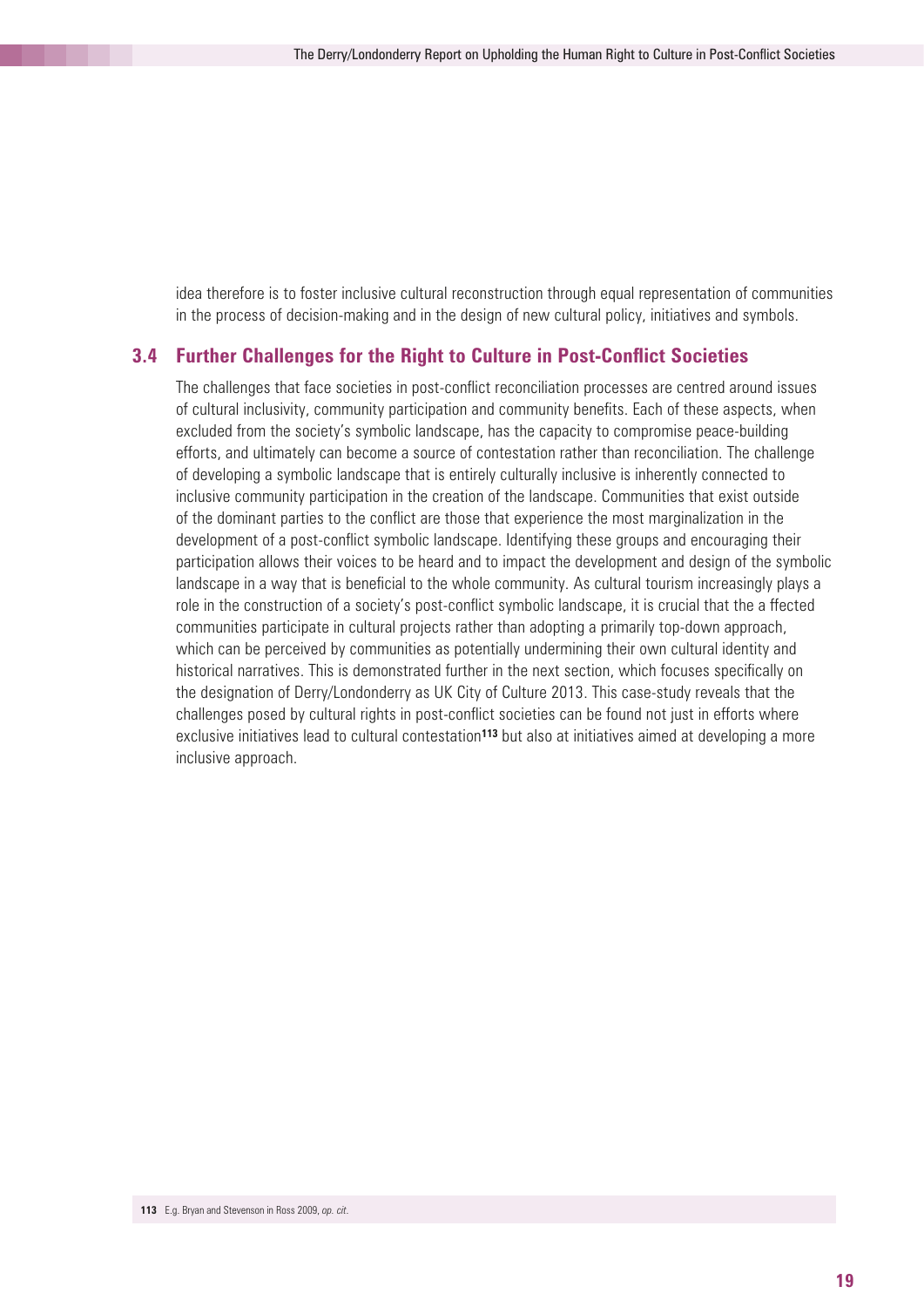### **<sup>4</sup>** Case-Study on Cultural Rights: The Derry/ Londonderry City of Culture Initiative

#### **4.1 Introduction**

The designation of Derry/Londonderry as UK City of Culture 2013 is used here as a case-study to explore the opportunities and challenges presented by such a large-scale cultural initiative to the right to culture in a post-conflict society. The importance of the right to cultural expression (and to cultural heritage) of communities that have been involved in ethnic conflict through the effective implementation to the right to culture is central to the analysis that follows.

Cultural contestation in Northern Ireland has already been the focus of considerable attention in the literature.**<sup>114</sup>** This recognises both the complexity of the local symbolic landscape**<sup>115</sup>** and the role of the peace process in intensifying 'symbolic contestation' as 'a principal means for the two sides to express their differences.'**<sup>116</sup>** It is therefore perhaps unsurprising that progress on cultural rights has been slow, particularly in the legislative arena, with ongoing and unresolved debates over an Irish Language Act, a Bill of Rights which could potentially include cultural rights provisions (including the rights to cultural expression and to cultural heritage)**<sup>117</sup>** and over flags and parades, key markers of the symbolic landscape. A prominent example of this is the controversy that arose over the decision of Belfast City Council in December 2012 to fly the Union flag on certain designated days, which followed earlier legislative intervention applying to the devolved government and not to local council buildings.**<sup>118</sup>** There are of course numerous other examples with the Human Rights Act 1998, which incorporates the civil and political rights provisions in the ECHR into domestic law, on occasion drawing the courts as well as the legislature into such contestations. However, more inclusive symbols and shared spaces are also emerging,**<sup>119</sup>** with one prominent example being the new peace bridge in Derry/Londonderry linking the predominantly Catholic Cityside with the predominantly Protestant Waterside,**<sup>120</sup>** another of course being the City of Culture initiative itself.

#### **4.2 Approach to the Research**

Through the collection of qualitative data in the first quarter of the UK City of Culture 2013 the aim of this research was to explore the opportunities and challenges the designation of Derry/Londonderry as a post-conflict society has presented in relation to the realisation of cultural rights. Those interviewed during the course of the research included local artists, community representatives and cultural leaders as well as policy-makers associated with the Derry/Londonderry UK City of Culture 2013 initiative. The aim was not to provide a comprehensive evaluation of the City of Culture Initiative, but rather to provide a snapshot of opportunities and challenges identified at a very early stage in the process by a range of different cultural stakeholders. For this reason quotes from local artists and cultural leaders have been anonymised, unless identification is considered necessary for further contextualisation of the point

**<sup>114</sup>** For example, Joanne McEvoy *op. cit*., *and* Ross (ed.) (2009) *Culture and Belonging in Divided Societies* Chs. 4 and 5, *op. cit*. and Ross (2007) *Culture Contestation in Ethnic Conflict* Ch. 4, *op. cit*. op

**<sup>115</sup>** Bryan and Stevenson in Ross (2009) *op. cit*., 69.

**<sup>116</sup>** *Ibid*., 73.

**<sup>117</sup>** See NIHRC, A Bill of Rights for Northern Ireland: Advice to the Secretary of State for Northern Ireland, 10 December 2008, available at http://www.nihrc.org/documents/ bill%20of%20rights/bill-of-rights-for-northern-ireland-advice-to-secretary-state-2008.pdf (*accessed* 29 October 2013). For debates surrounding the inclusion of such rights in any future Northern Ireland or UK Bill of Rights, *see* Elizabeth Craig, *The Framework Convention for the Protection of National Minorities and the Northern Ireland Bill of Rights Process*, 60 Northern Ireland Legal Q. 201-11 (2009) and Elizabeth Craig, *A Right to Cultural Identity in a UK Bill of Rights?* 19 Eur. Pub. L., 689-714 (2013).

**<sup>118</sup>** The Flags (Northern Ireland) Order 2000. On the flags issue generally, see Bryan and Stevenson in Ross (2009) *op. cit*.

**<sup>119</sup>** Bryan and Stevenson in Ross (2009) *op. cit*., 77-82.

**<sup>120</sup>** On some of the cultural contestations that have arisen in Derry/Londonderry over the years and subsequent 'ritual definition,' *see* Ross (2007), *op. cit*., 117-121.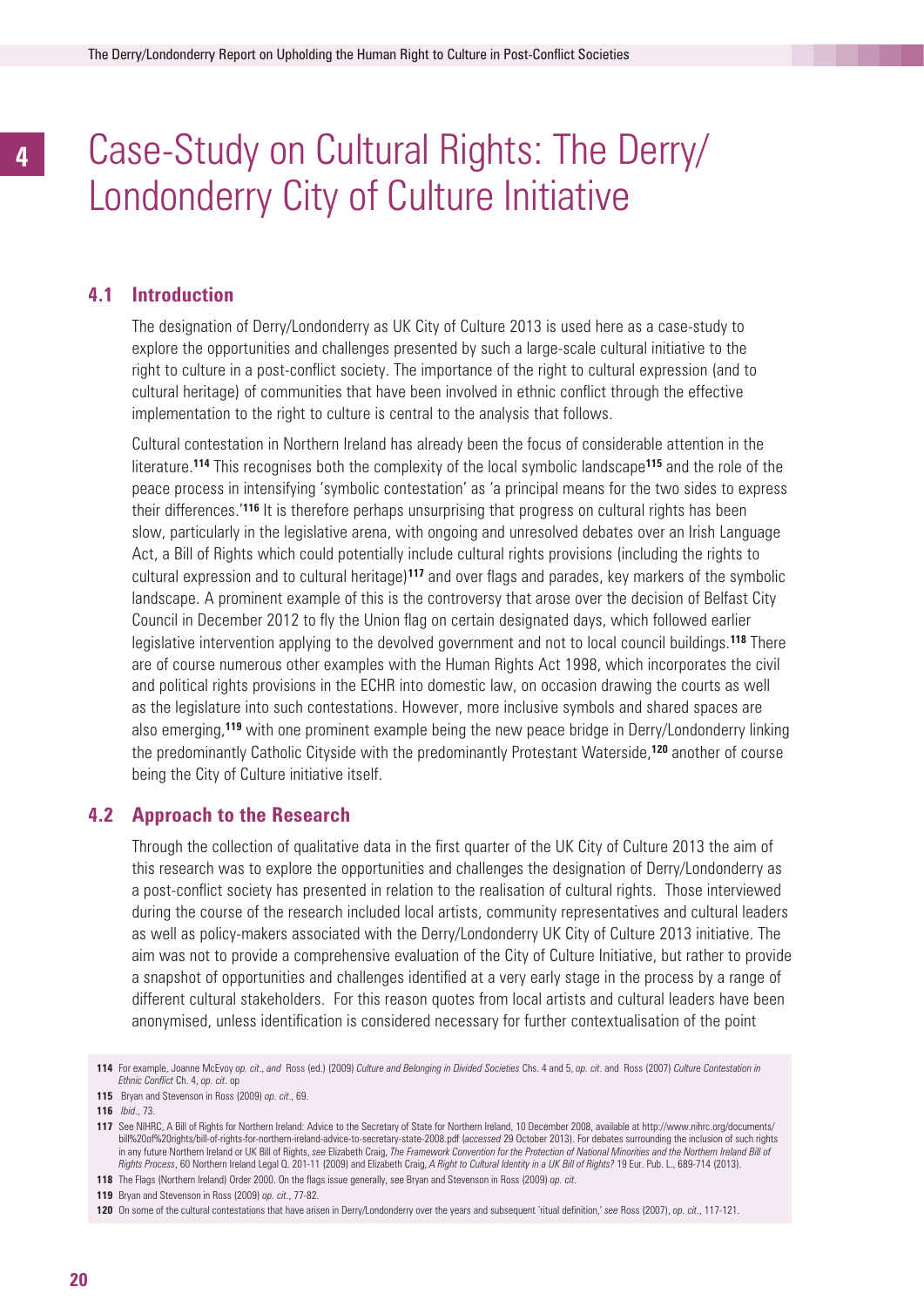being made. This part of the report was discussed during the meeting of experts at the symposium on Cultural Rights in Post-Conflict Societies, which was organised by the Northern Ireland Human Rights Commission and scheduled as part of the City of Culture programme in July. This event can be linked to the goal of 'purposeful inquiry' and the discussion that took place informed both this section of the report as well as the subsequent recommendations.

#### **4.3 The City of Culture Bid**

The role of central, devolved and local government in the City of Culture bid is of course pivotal from an international human rights law perspective. The initiative for the Derry/Londonderry bid came from Derry City Council, the ILEX Urban Regeneration Company 'tasked with the promotion of the physical, economic and social regeneration' of the city and the Northern Ireland Strategic Investment Board.**<sup>121</sup>** It was recognised that 2013 was an important year for the city, with the marking of the 400th anniversary of the building of the city's historic walls. The launch of the UK City of Culture initiative therefore provided an ideal opportunity for a city with such a rich history, with the city's bid focusing in particular on the dual strands of 'joyous celebration' and 'purposeful inquiry'. Derry City Council is both the Licence Holder of the title and parent body of the Culture Company 2013 Ltd, which is an independent company (limited by guarantee) given the task of developing and delivering the cultural programme**<sup>122</sup>** and whose offices are symbolically based at the former Ebrington military barracks at the end of the new peace bridge. The initiative has involved significant revenue and capital investment in the city with key funders including the Department of Social Development (NI), the Department of Culture, Arts and Leisure (NI), ILEX, the local authority and other sources of public funding as well as private sponsorship and ticket sales.**<sup>123</sup>**

Whilst the UK City of Culture designation is administered centrally by the Department for Culture, Media and Sport, it was clear from the outset the successful bid would not secure central government funding. The link to regeneration and urban strategy planning was therefore emphasised from the beginning.**<sup>124</sup>** The vision was accordingly to develop a cultural programme which would connect local communities and be accessible to everyone and to deliver 'a significant transformational series of step changes' in local economic prosperity as well as equality, good relations and social cohesion.**<sup>125</sup>**

It is however the cultural aspect that is key for the purposes of this report, which considers first the opportunities and then the challenges to the realisation of cultural rights presented by the City of Culture initiative. It is clear that a post-conflict setting provides specific challenges in the application of cultural rights in ensuring acceptability in relation to the right to culture for different communities in a way that does not create further cultural insecurity and contestation. This was noted in an interview with officials from the Department of Culture, Arts and Leisure, who emphasised the importance of

**<sup>121</sup>** Derry-Londonderry City of Culture 2013, 2nd ed., Culture Company 2-13, p. 122, *available at www.cityofculture2013.com/2013-programme* (*accessed* 22 June 2013).

**<sup>122</sup>** *See* Culture Company 2013, *available at* www.cityofculture2013.com/background/culture-company-2013/ (*accessed* 22 June 2013).

**<sup>123</sup>** *See* Derry-Londonderry 'City of Culture' bid document 'Our Bid,' *op. cit*. and programme, *op. cit*., 123.

**<sup>124</sup>** This was indeed one of the requirements in the bidding guidelines – See Jonathan Vickery 'Reconsidering the Cultural City' in *It's Not the Winning: Reconsidering the Cultural City*, A Report on the Cultural Cities Research Network 2011-12, Kerry Wilson and David O'Brien, eds. (July 2012) 32-35.

<sup>125</sup> Other areas identified included 'the City's cultural offering; the opportunities available to our citizens and give expression to their talent; and the ability of our communities to creatively connect globally.' ('Our Bid', *op. cit*., 4).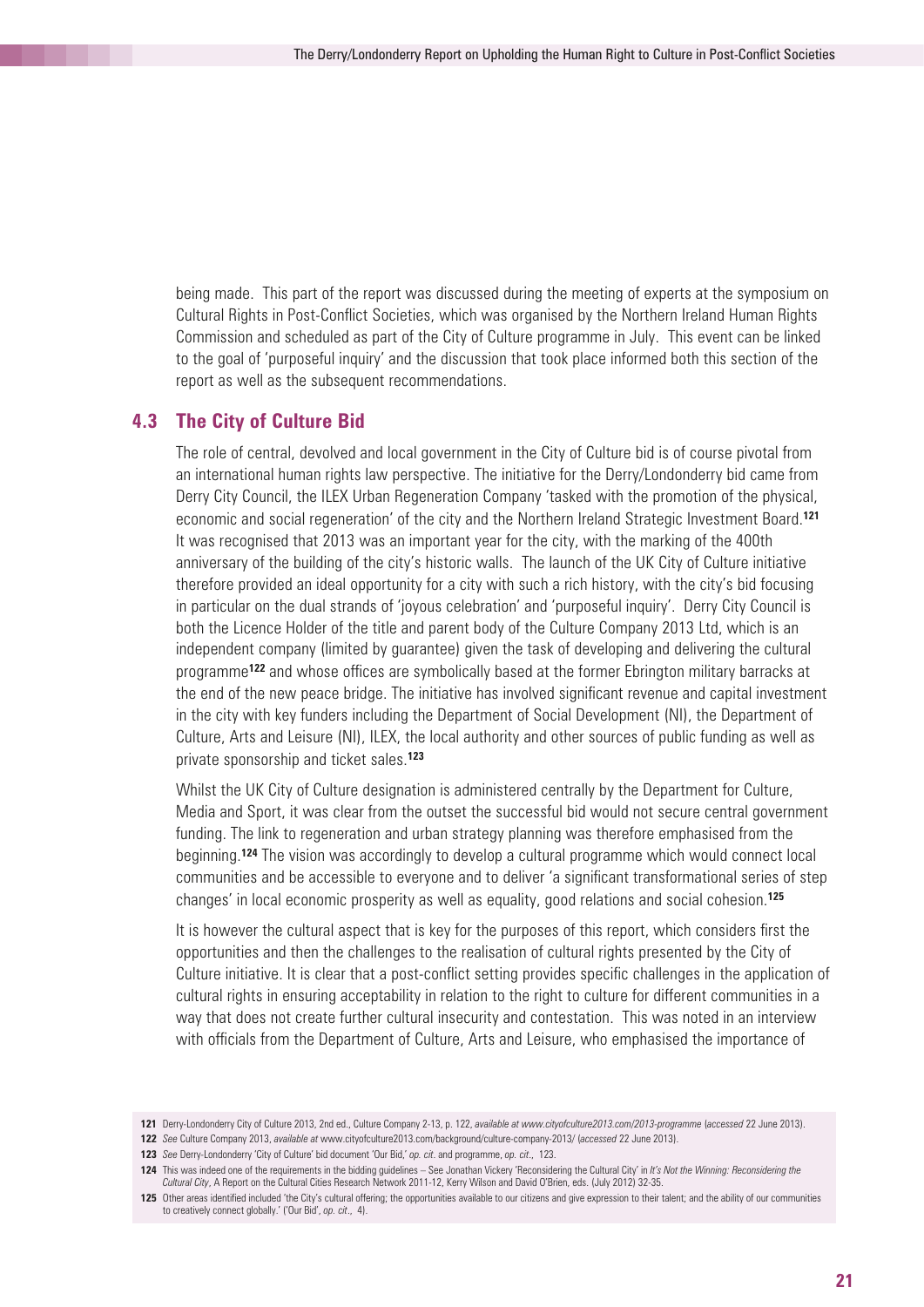'making sure everyone has their story told, and making sure everyone has their story told in a way that they are happy with, and that people don't feel any violence is done when their story is being told', whilst also 'making sure that everyone has access to culture …'**<sup>126</sup>** As was further indicated in this interview, not only is the expectation now that culture, arts and leisure will be used 'to combat poverty, fight social exclusion and help integrate people into our society more,' but also that there is a need 'to use culture, arts and leisure as ways of understanding who we are and telling [different] stories and learning but in a way almost to make sure it doesn't happen again ... to try to help us to move to a post-conflict situation.'

#### **4.4 Realising the Right to Participate in Cultural Life: The Opportunities Presented by the City of Culture Programme**

It will be recalled that the right to participate in cultural life requires availability, accessibility, acceptability and adaptability. Although only three months into the programme at the time of the initial writing of this report, it was clear that the slogan 'Culture for All' has been interpreted in a way that would appear to meet the requirements of availability and accessibility, providing a cultural space for all regardless of individual or group background and identity. In terms of accessibility, a clear commitment was made in the bid that 70% of cultural activity would be free at the point of delivery with another key component being the 'edge to centre' approach.**<sup>127</sup>** The aim of this approach was 'to bring those on the edge of the city's cultural life to the heart of it.'**<sup>128</sup>** The commitment on pricing was therefore always going to have a significant impact in relation to making culture accessible to different socio-economic groups with the 'edge to centre' approach ensuring accessibility to those living on the geographical edge and allowing cultural expression amongst individuals and groups in areas of high deprivation. According to an officer of Derry City Council, the intention behind this approach was 'to make sure that cultural activity went into neighbourhoods' with a component of the budget allocated to the neighbourhoods to design their own cultural programme. Meanwhile the City of Culture programme facilitates acceptability and adaptability by making grants available to individuals, voluntary/community organisations and statutory organisations for their own events and initiatives.**<sup>129</sup>** Many individual organisations representing local culture and heritage have benefitted from this, although given the timeframe in question it was perhaps inevitable that issues relating to the distribution of funding and the processing of applications would arise.

The range and quality of events within the programme is impressive and, on the face of it the programme does indeed appear to have something for everyone. In terms of the groups recognised as requiring special protection by the International Committee on Economic, Social and Cultural Rights, it was the emphasis on children and young people that was particularly evident from the interviews

**<sup>126</sup>** For an earlier manifestation of this, see documents preceding the adoption of the Museums Policy, *available at* www.dcalni.gov.uk/index/museums-r08-2/museums-r08. htm (22 June 2013).

**<sup>127</sup>** 'Our Bid,'*op. cit*.

**<sup>128</sup>** '2013 Communities Programme: Consulting Local Communities,'*available at* www.shiftyparadigms.org/images/Misguided\_Loyalties/Engaging\_Communities\_ Strategy\_2013.doc\_(accessed 22 June 2013).

**<sup>129</sup>** *See* City of Culture Funding Opportunities, *available* at www.cityofculture2013.com/funding-opportunities/ (*accessed* 22 June 2013).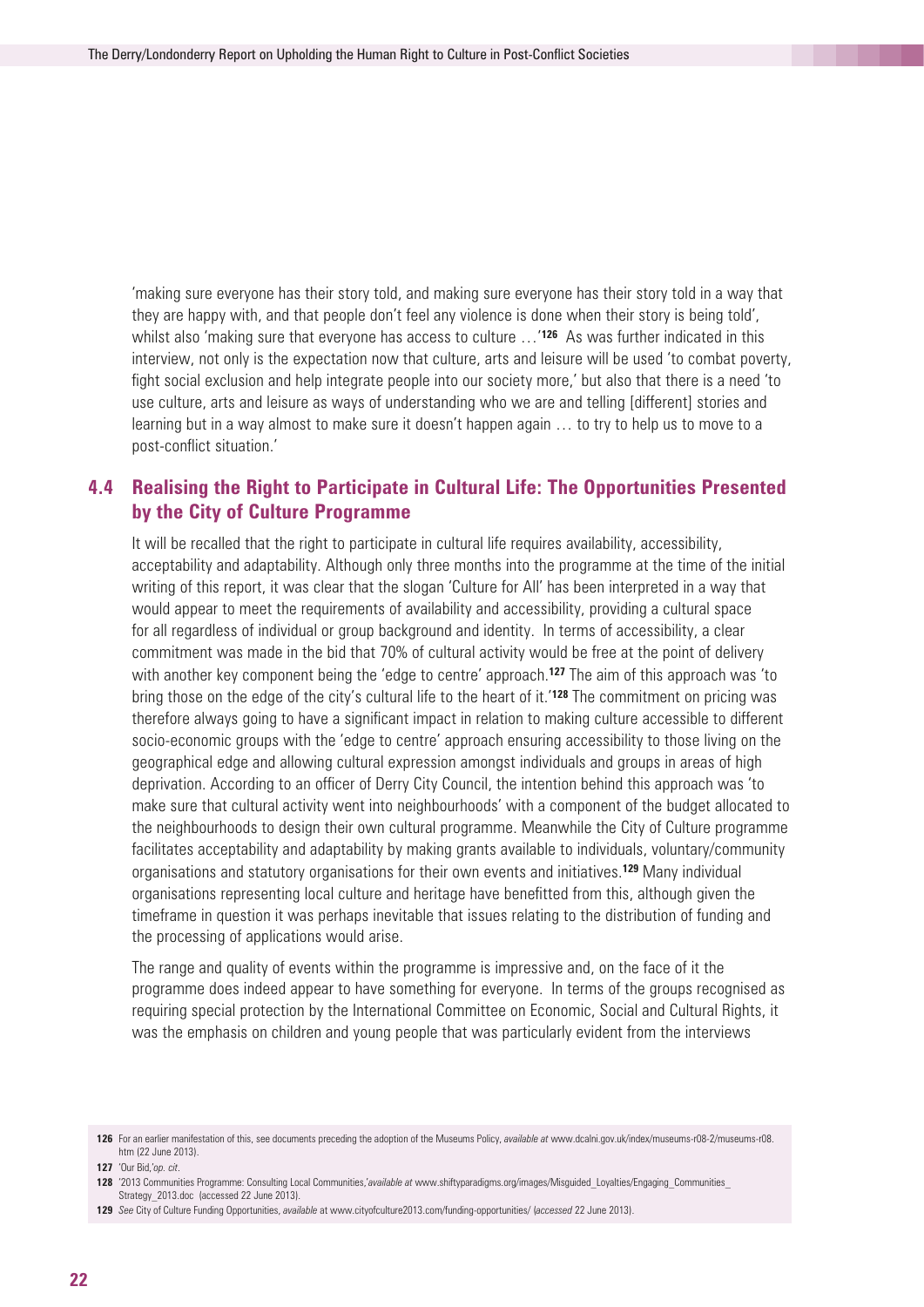conducted during the course of the research with a number of references made to educational initiatives and to the Children's Music Promise Programme. There has also been considerable focus on higher-end cultural activity, which ensures the accessibility and availability of cultural excellence. There are two lead senior programmers within the Culture Company 2013, as described by the Chief Executive of the Culture Company: one of the programmers was to 'bring the major national, international projects… wow factor stuff' (eg . Hofesh Shechter, the Turner Prize, the National Ballet, the London Symphony Orchestra, Haris Pašovi), the other was appointed as head of the Education and Communities programme with a concerted effort to ensure that the national and international projects were also used to connect with local people and communities.**<sup>130</sup>** Particular emphasis has been placed on the development of local and emerging cultural leaders, particularly amongst the younger generation.

In post-conflict societies there are particular challenges in ensuring acceptability in relation to cultural rights, as will be discussed later in this report. The inclusion in the programme of events focused specifically on the city's history and the culture of both main communities was therefore crucial. Such events include the Plantation: The Irish and Ulster Scots Experience project, the Nelson Drive Estate 50th Anniversary initiative aimed at 'raising awareness of Protestant culture and traditions' and Scéal na Gaelige: The Story of Irish, intended to tell the story of Irish and of its speakers in the City. Meanwhile, the Peace Process project and Picturing Derry, a photographic exhibition relating to the conflict, are examples of initiatives that acknowledge the role of the conflict and of the peace process in the city's history.**<sup>131</sup>** Other events and initiatives referred to in the interviews conducted included the Return of Colmcille 'The Peace Maker' pageant,**<sup>132</sup>** the Ebrington Tattoo**<sup>133</sup>** and debates around purposeful enquiry being led by the Culture Company and the Holywell trust.**<sup>134</sup>** At the time of the conducting of this research, it was too early to tell how successful the translation of the ideal of purposive inquiry would be in practice, although there were some promising signs**<sup>135</sup>** and of course this report itself forms part of this strand. It is clear nonetheless that such initiatives can be closely linked to the goal of promoting mutual understanding, dialogue and acceptance between groups as required by international human rights standards and have an important role to play.

#### **4.5 Challenges to the Realisation of Cultural Rights**

#### **(a) Engaging Local Cultural Leaders and Gatekeepers**

A lot of work has been undertaken within the context of the City of Culture initiative to ensure the engagement and involvement of local cultural leaders and gatekeepers with some cultural communities embracing the opportunity to showcase their culture.**<sup>136</sup>** Despite such efforts, and

<sup>130</sup> The example given in that interview was the Hofesh Schecter Theatre Company working with 30 young musicians and 150 young dancers from across the city. **131** For details of these and other events, *see* the City of Culture programme, *op. cit*.

**<sup>132</sup>** The Return of Colmcille "The Peace Maker," *available at* www.cityofculture2013.com/event/the-return-of-colm-cille/ (*accessed* 22 June 2013). According to Mr Mr Ó hOisín, MLA: 'We have identified shared and Christian history, such as the legacy of Colmcille, and an appreciation of a shared tradition, not only locally, but along the north-west and north coasts of Ireland, the west coast of Scotland and elsewhere.' (Northern Ireland Assembly Debates, Hansard, Vol 84, No 5, 29 April 2013) 3.

**<sup>133</sup>** *See* The Walled City Tattoo, available at www.cityofculture2013.com/event/the-walled-city-tattoo/ (*accessed* 22 June 2013)

**<sup>134</sup>** *See* Hollywell Trust, available at www.holywelltrust.com/ (*accessed* 22 June 2013).

<sup>135</sup> For an early discussion of this, see debate on Private Members' Business, Londonderry and the North-west 1613-2013, Northern Ireland Assembly Debates, Hansard, Vol. 84, No 5, 29 April 2013, 1-15

**<sup>136</sup>** *See*'2013 Communities Programme: Consulting Local Communities,'*op. cit*.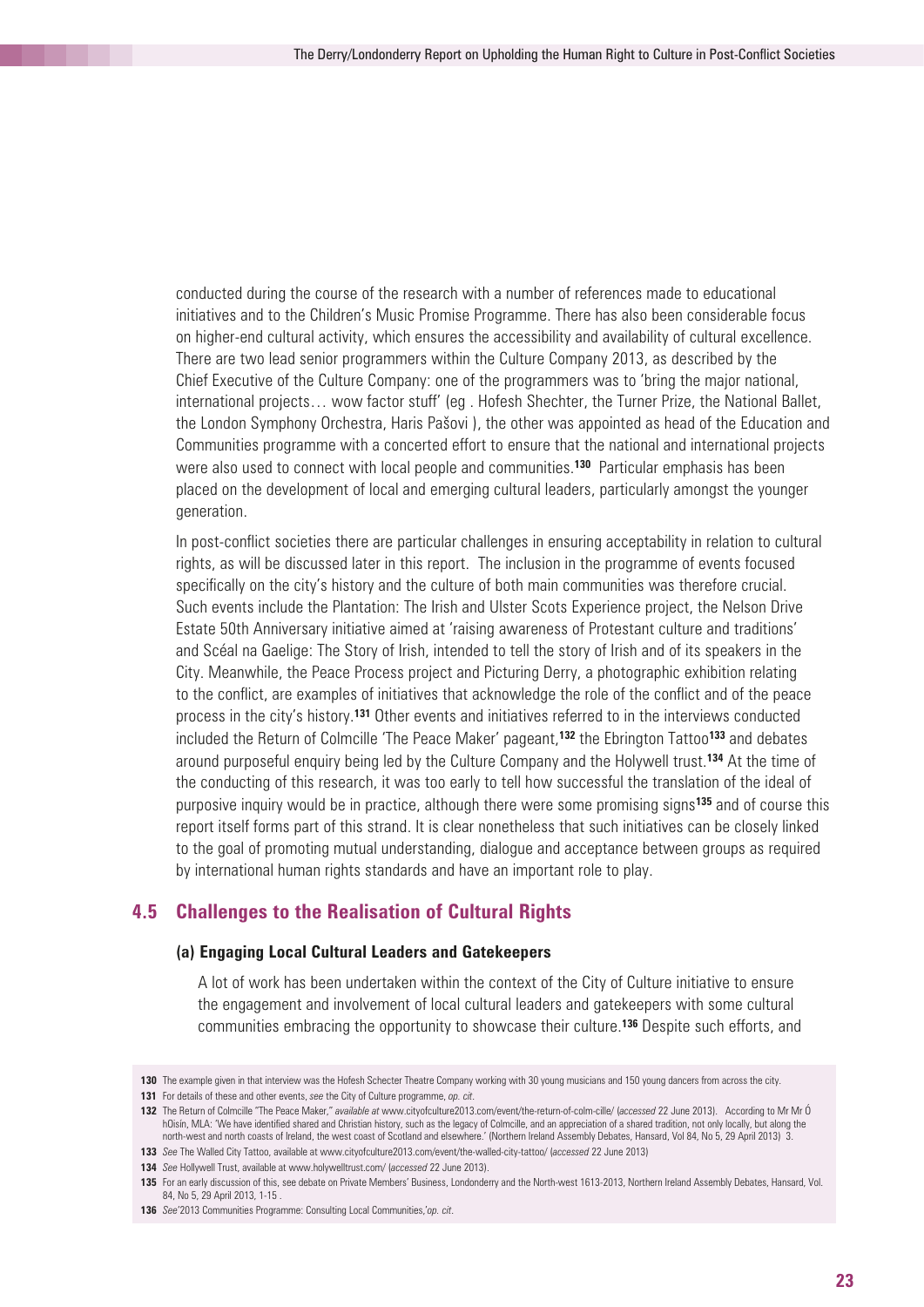the opportunities for local cultural leaders and community representatives to apply for funding to support their own cultural events and initiatives, a number of interviewees reported a sense of disengagement from the process. The problem appeared to be in early perceptions of the type of culture represented by the event, illustrating the particular challenges of establishing any new cultural initiative in a post-conflict setting where local cultural leaders and artists consider their own forms of cultural expression or production and associated cultural rights to be at risk or under threat.**<sup>137</sup>** This is reflected in the following assessment of the City of Culture by one of the interviewees: 'it's almost as if we'd been given a blank canvas, but the City of Culture is not about blank canvases… like I said. The City of Culture is reflective of what already exists and opening that up to the world. Not bringing in the circus for a period of time and then moving it on to somewhere else.'

Of course one of the reasons for this perception was that the City of Culture initiative is regarded by many as an opportunity to move beyond the dominant narratives and divisions of the past, as reflected in the following quote from the Chief Executive of the Culture Company:

You know, every Protestant in this city is not sitting waiting saying where are the pipes and drums? And where's the Ulster Scots and every Catholic or Nationalist is not sitting waiting saying is there Fleadh in it? Is there Irish language in it? It's just trying to lift people out of those standard stereotypes and create a programme that has just good things and if it's something that's in the Irish language or to do with pipes and drums and it's quality, and it's exceptional for the year then it's in our programme.

However, what the interviews conducted revealed is that for some this is indeed the reality. This suggests that more proactive efforts may be required to reach out to those cultural leaders and gate-keepers who consider that their own cultural heritage and forms of cultural expression are perhaps threatened. The engagement of such individuals would appear to be particularly important in post-conflict societies where cultural contestation can quickly lead to a deterioration of relations between groups and an increase in tensions.

It was noted above that one of the additional challenges to the realisation of the right to culture in post-conflict societies relates to the position of 'the Other,' i.e. those who do not belong to one of the main communities associated with the conflict. This was also reinforced during the course of the research. As articulated by one of those interviewed, 'in terms of cultural rights, everything here has been bogged down in the mainstream conflict.' A particular problem for such communities in Northern Ireland is the issue of representation, particularly given a long history of marginalisation, as revealed in the following quote from the same representative: 'No, absolutely there are loads

<sup>137</sup> Some interviewees noted that they had not been asked to be involved in the initiative, and one also mentioned in this regard the list of cultural champions on the City of Culture website, www.cityofculture2013.com/champions/ (*accessed* 22 June 2013).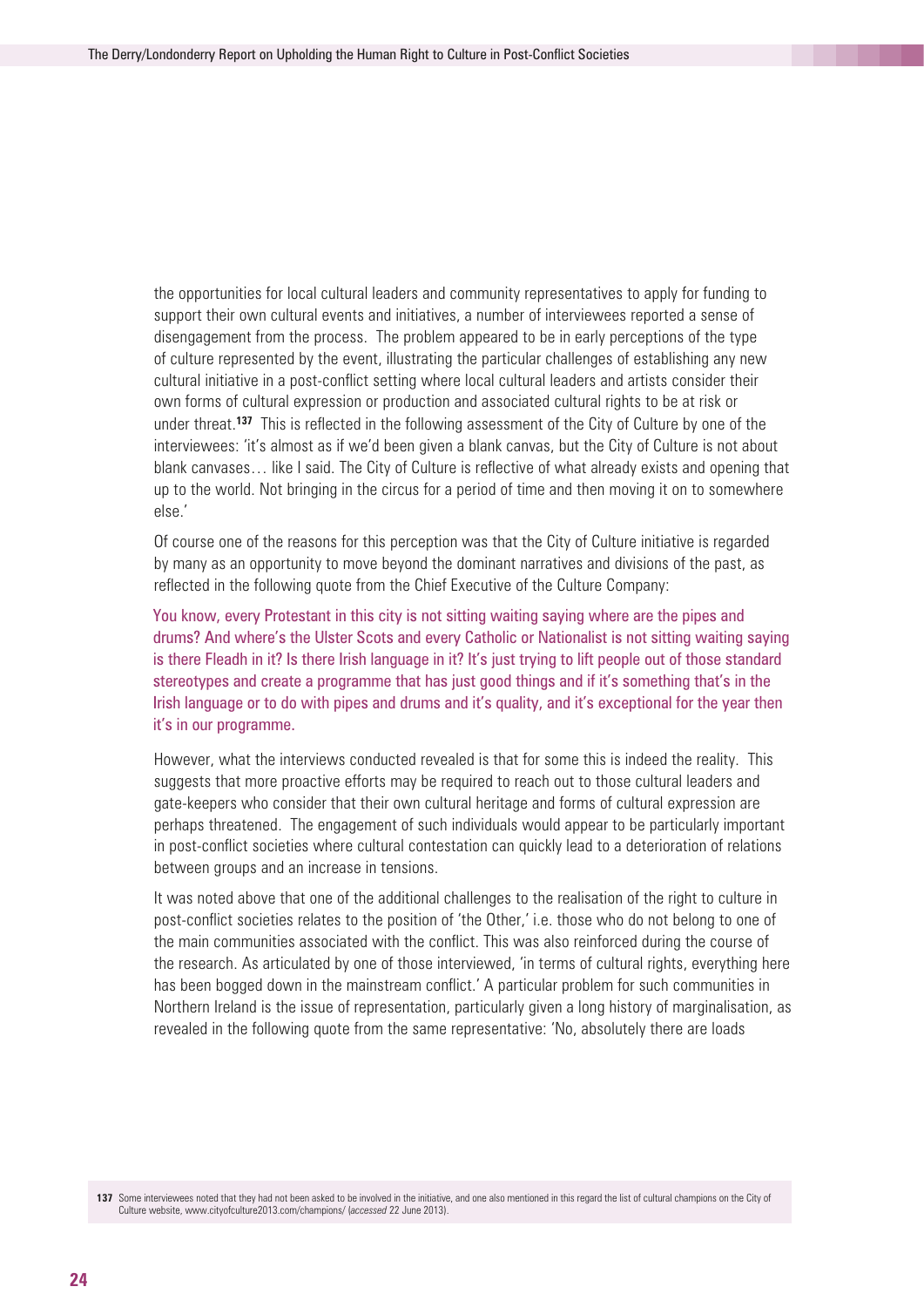communities which are not represented in an organised way.' There is therefore a clear need to help contribute to capacity building so groups can represent themselves in a more meaningful and effective way.

Whilst central and local government support is clearly vital in ensuring the legacy of City of Culture 2013, it is submitted that local cultural leaders and gate-keepers also have important roles to play. It is central to highlight here that cultural leaders and gatekeepers can have significant influence over their communities and that adequate local community representation is therefore key. It is clear from the following quote from the Chief Executive of the Culture Company that one of the aspects of the legacy will be the emergence of new cultural leaders: 'One of the biggest legacies is going to be a group of people who have had the most incredible experience, a most challenging experience, but the kind of cultural leadership that that will leave here is an enormous legacy.' However, it is crucial in a post-conflict society that existing cultural leaders are not thereby marginalised in the process, and that there is also space for the development of cultural leadership within those communities that have traditionally lacked representation or where cultural gatekeepers have tended to dominate at the expense of local communities.

#### **(b) The (Re)emergence of Underlying Cultural Contestation**

The potential marginalisation or exclusion of local cultural leaders is not however the only challenge to the realisation of cultural rights in post-conflict societies, so too is the potential for divisive cultural elements to arise. As revealed by tensions that have arisen in relation to the title of the designation itself and to specific events, it is clear that the launch of any new cultural platform in a post-conflict society inevitably allows space for underlying cultural contestations intrinsically linked to the conflict to re-emerge.**<sup>138</sup>** This is supported by the following quote from one of the interviewees: '[Y]ou cannot take the politics out of this. This is my point. The politics cannot be taken out of this, even though it is being presented as culture and a cultural event and so on and so forth, you cannot remove the politics.'

The tensions associated with the naming of the city as either Derry or Londonderry and with the identification of the city as either an Irish or British city have been well-documented.**<sup>139</sup>** It is not therefore surprising that the decision to make a bid for the UK City of Culture title, and the subsequent dropping of the UK from some of the publicity materials, led to further contestation. This was repeatedly mentioned in interviews with local cultural stakeholders with the challenge presented clearly articulated in the following quote: 'Yeah they've airbrushed out the UK, which has upset some of the Unionist community, actually upset all of the Unionist community. But, the fact is they have airbrushed it out to make it more palatable for the Catholic Nationalist community.' A

**138** *See also* McEvoy, *op. cit.*, in relation to the Former Yugoslav Republic of Macedonia.

**139** Ross (2007) *op. cit*., 117-121.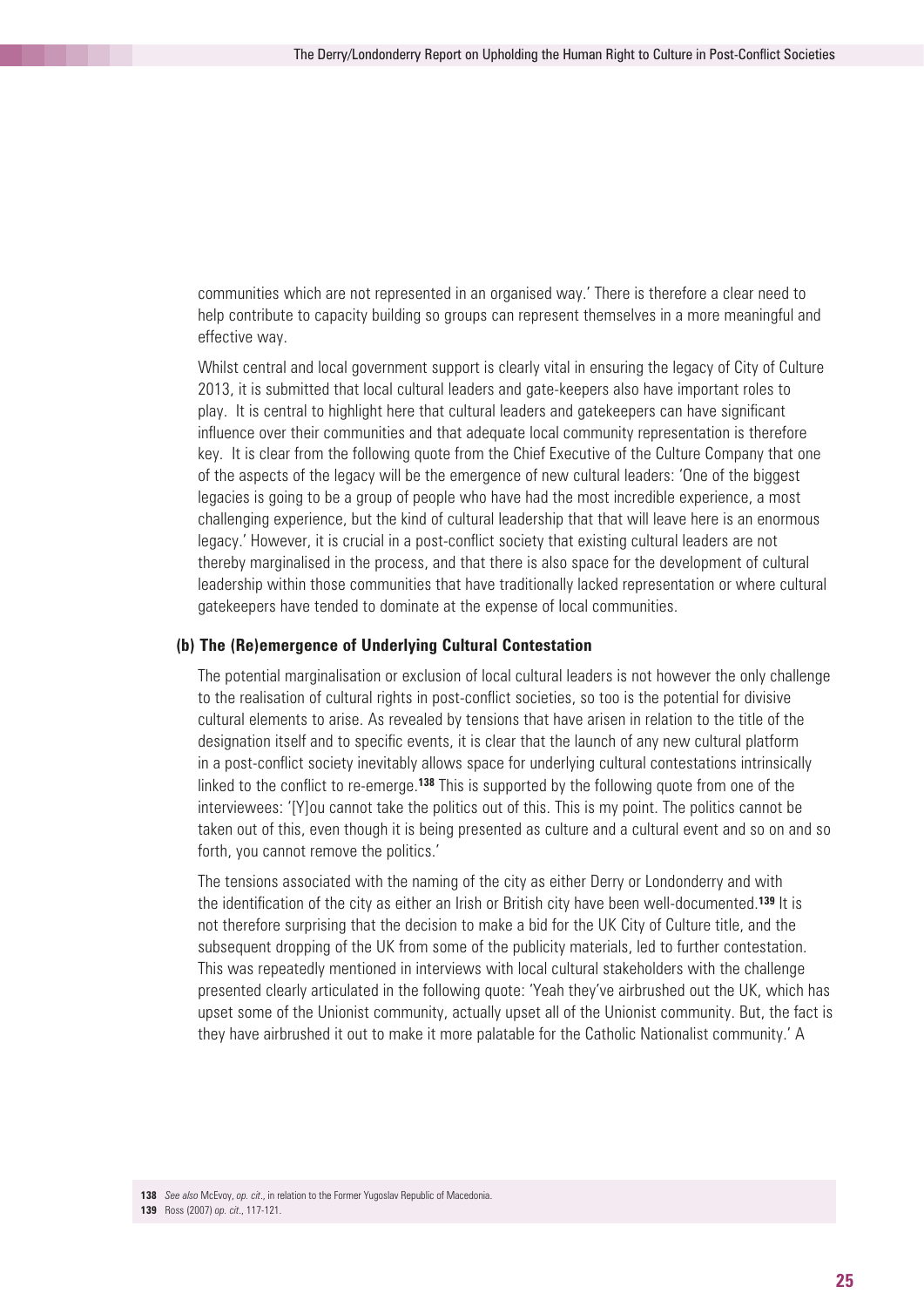similar point was raised in another interview: 'Well, that's been one of the ways to drag Nationalists into it. And that's why Sinn Féin are more comfortable about it when they're talking about the City of Culture rather than the UK City of Culture. That hasn't gone unnoticed by the Protestant community. They are very clear that it is the UK City of Culture. But, they're feeling excluded from it now, because the UK has been left out of it, has been removed from it. '

The bringing of the All Ireland Fleadh Cheoil na hÉireann **<sup>140</sup>** to the city also appears to have caused some concern amongst the Protestant or Unionist community, both in relation to the presentation of the city as an 'Irish city' and in relation to funding. This is revealed in the following quote from a representative of the Apprentice Boys, a long established cultural organisation in the city associated in particular with Protestant or British culture.**<sup>141</sup>** 'You can argue about the Fleadh in terms of traditional music etc., … but the significant thing is that the Fleadh has never been here. Whereas from our point of view we are here, we live, breathe it…. 365 days a year, every year. Whereas this is imported for the UK City of Culture, what legacy it leaves I don't know.' This concern was reinforced by another of our interviewees who revealed his predication, that 'it will be a big cultural Nationalist, Republican, Catholic event rather than an inclusive event. There'll be musicians coming in from international, there'll be Americans, there'll be Europeans, there'll be Germans, I'd say there'll be French, there'll be a lot of people coming from all over the world for it… The Protestant community will feel excluded again…if it's going to be divisive, that's the one that will be most divisive.'

What this and other examples**<sup>142</sup>** reveal is the inevitability that such cultural contestation will arise and that there is the need for sufficient space to be allocated to allow for discussion and dialogue. It appears that this was recognised also by those involved in initiating the bid, as indicated by an officer of Derry City Council: 'And you know there was this debate; were we the UK City of Culture, were we the City of Culture, were we Derry, were we Londonderry, were we Doire? So that debate has been very healthy. It has been played out a lot in the media, and the media has been having conversations in relation to it. It's been happening within communities, people having conversations.' This also involves to some extent reconciling with the past and developing a new story or narrative. The key point to be made here is that such contestation is to be expected and that the ensuing narrative, dialogue and debate can be a useful part of the reconciliation process.

**<sup>140</sup>** An annual celebration of Irish culture and music, *see* www.fleadhcheoil.ie (*accessed* 22 June 2013).

**<sup>141</sup>** *See* Apprentice Boys of Derry, *available at* www.apprenticeboys.co.uk (*accessed* 22 June 2013).

<sup>142</sup> Although not discussed in depth here, an example referred to in many of our interviews was that of the Sons and Daughters launch concert, which coincided with the protests over the flying of the Union flag referred to earlier and a statement made by one of the artists which it was considered by some to have had the effect of marginalising the Protestant/Unionist community.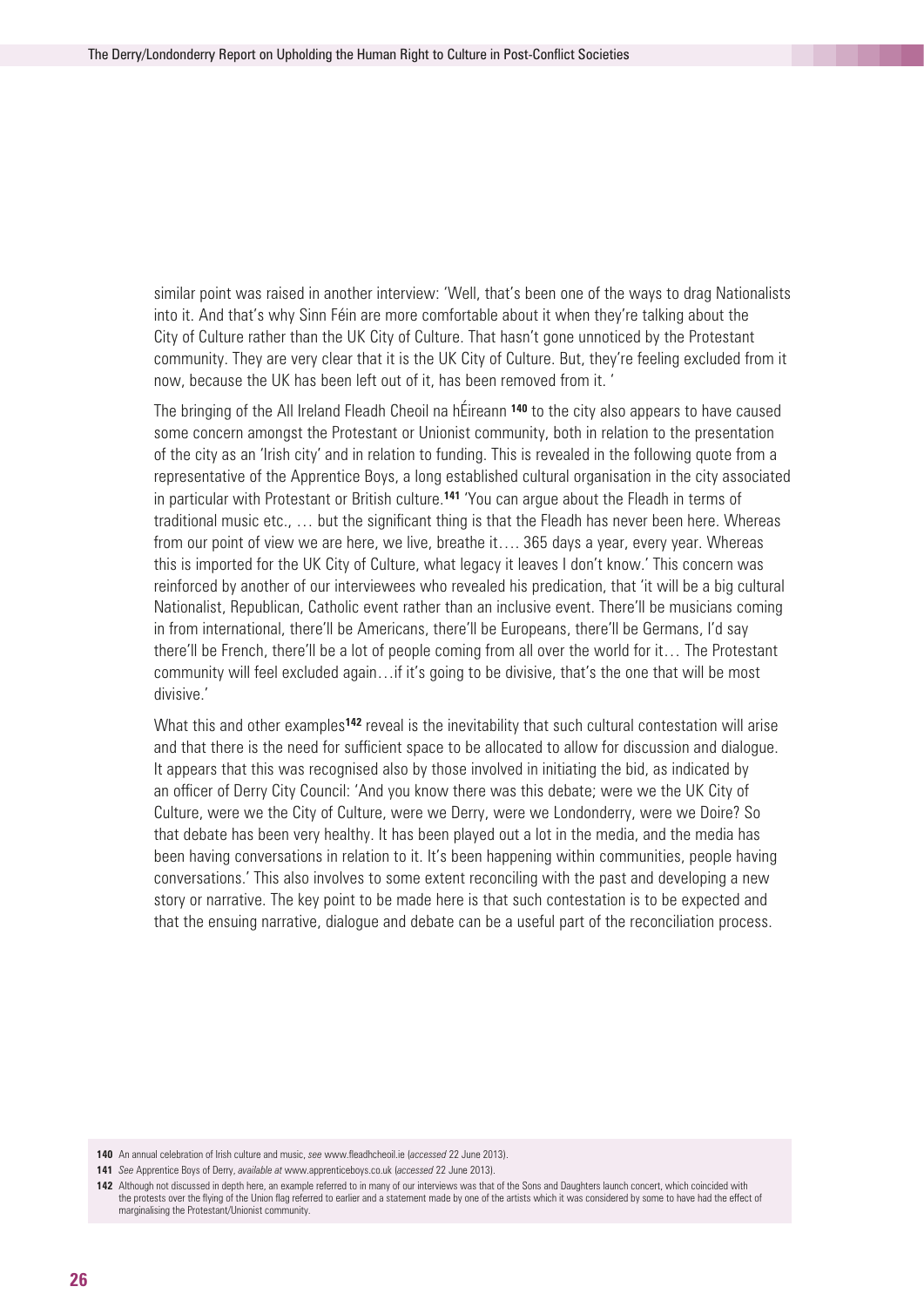#### **4.6 Developing a New Story**

So we said rather than focus on one identity and being recognised for a green or an orange bid this was what culture meant to an individual so we said whenever we refer to being creative and ambitious and being connected that was about individuals, this was their chance to unleash a completely new transformation of themselves, of the city and how then we could tell the world a new story.

These words from an officer of Derry City Council reveal a vision of moving forward and developing a new narrative and story for the city. With an increasing number of people in Northern Ireland identifying themselves as Northern Irish or 'Other', the City of Culture initiative is clearly filling demand for a new story or narrative. However, it appeared from the interviews conducted during the course of this research that there are concerns amongst existing cultural leaders and gate-keepers that their rights to cultural heritage and cultural expression are not neglected in the process. The trauma of every post-conflict situation is an inheritance that belongs to the communities involved and the need to express and deal with these traumas, was clearly articulated in these accounts. This clearly is an area where cultural expression has a key role to play. As articulated by the Bogside Artists**<sup>143</sup>** in relation to their own work and the People's Gallery: 'Whereas our work is saying look we must move on, but to do so we must examine, we have to look, we have to observe and we have to learn. There's nothing frightening in our murals we're simply saying look this happened.'

The continued segregation of the two main communities in Northern Ireland, most notably in housing and education, have been noted in particular by international human rights treaty monitoring bodies and there remains a need for greater interaction and sharing of culture not just between the two main communities, but also with the 'other'.**<sup>144</sup>** For example, the Director of the Peace and Reconciliation Group**<sup>145</sup>** stated his opinion in relation to the City of Culture initiative: 'I would like to see it be more inclusive, I would like to see the AOH**<sup>146</sup>** and the Apprentice Boys coming together.' The representative of the Black and Minority Ethnic communities further substantiates this point: 'what we're looking for is a culture change really …not overnight by any means, but engagement with the "other." And I'm afraid to say it's not happening. It's not happening with the main "other" and it's certainly not happening with the lesser "other."' This final quote reveals a key component in the telling of a new story for the city which, while acknowledging the changing demographics, also recognises the need to continue to address the trauma of the past and to encourage more meaningful engagement and inclusivity between groups. This is to be seen as part of the broader attempt to create more meaningful engagement

**146** Ancient Order of Hibernians, an Irish Catholic Fraternal organisation.

**<sup>143</sup>** The Bogside is a nationalist area of the city. For information about the Bogside Artists and their work, *see* wwww.bogsideartists.com (*accessed* 22 June 2013).

**<sup>144</sup>** *See* Part IV, Sec. 2 of the full length version of this report.

**<sup>145</sup>** For further information about the work of the Peace and Reconciliation Group, *see* http://www.peaceprg.co.uk/ (*accessed* 22 June 2013).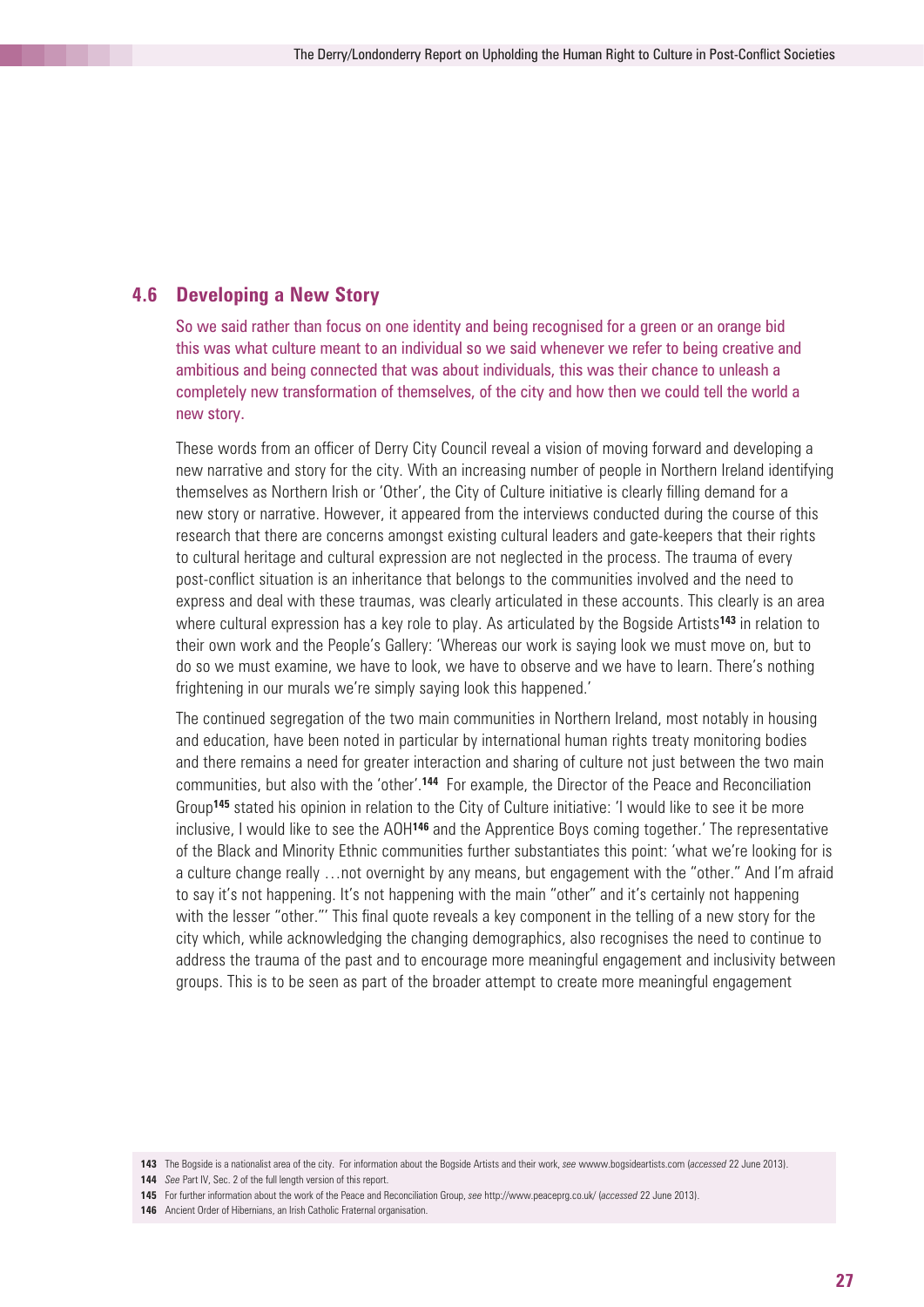between groups that holds the potential to lead not only to integration but ultimately to real reconciliation. This is required both to ensure the protection of a group's own culture and to develop knowledge of other cultures, which is necessary both for the development of future cohesion in a postconflict society and for the realisation of cultural rights in a more meaningful sense. The emphasis on purposeful inquiry in the City of Culture programme therefore would appear to have a particularly important role to play in this regard.

#### **4.7 Conclusion: Looking Beyond 2013**

This large-scale initiative appears to have had considerable success in ensuring the accessibility and availability of culture for all, although there are concerns about what will happen post-2013 without further central government support, particularly in light of increased expectations from the local population.**<sup>147</sup>** However, Derry/Londonderry will surely benefit from the investment in the development of cultural excellence and in emerging cultural leaders for some years to come. This report has revealed that cultural identity, heritage and expression, coupled with effective participation processes, are fundamental elements in establishing a symbolic landscape in a post-conflict society that is not only representative of all members of the society, but that also improves it. In the launch of a new cultural platform in any post-conflict society, it is clear that sufficient space needs to be allowed for local culture, which includes competing cultural narratives, to emerge. This is important not only in terms of meeting the developing requirements in relation to cultural rights under international human rights law but also in light of the particular challenges that a post-conflict situation presents for the realisation of such rights. The challenges that have arisen reflect issues of cultural contestation that will inevitably arise or occur in any post-conflict setting and the main challenge would appear to be to manage such contestation in a way that ensures a right to participate in cultural life which encompasses rights to cultural heritage and expression for all individuals and communities.

#### **Postscript**

The Maiden City Festival, linked to the Apprentice Boys' largest annual parade, was held from 3-10 August 2013,**<sup>148</sup>** and was followed by the All-Ireland Fleadh, which was held in the city from 11-18 August 2013.**<sup>149</sup>** Both were supported by the Culture Company as part of the City of Culture initiative, with considerable efforts made to make both events as inclusive as possible.**<sup>150</sup>** Despite the criticisms and the challenges, including those of a financial nature,**<sup>151</sup>** it is clear that the City of Culture has provided a unique opportunity for the city and for the showcasing and celebration of local culture, with the creation of new spaces for the sharing of cultural expression and heritage.

**151** *Ibid*.

<sup>147</sup> One of the concerns expressed by the officer of Derry City Council was that it 'will be a very successful year and the expectation from the community is that they will want to extend this beyond and unless we get the central government support it will be very difficult to sustain a lot of the activity.'

**<sup>148</sup>** For information on this year's programme, *see* www.maidencityfestival.com/programme/2013-maiden-city-festival-ready-to-go/ (*accessed* 5 August 2013).

**<sup>149</sup>** For details of the 2013 programe, *see* www.2013fleadh.ie (*accessed* 5 August 2013).

<sup>150</sup> For example, a number of bands and Protestant or Unionist organisations participated in the Fleadh with a subcommittee set up specifically focused on engagement of these communities . See UK City of Culture 2013: Derry City Council/Culture Company Briefing to Committee for Social Development (NI), Official Report Hansard 2012/13, Tuesday 06 June 2013 for reflections on this as well as other developments and initiatives at the mid-way point.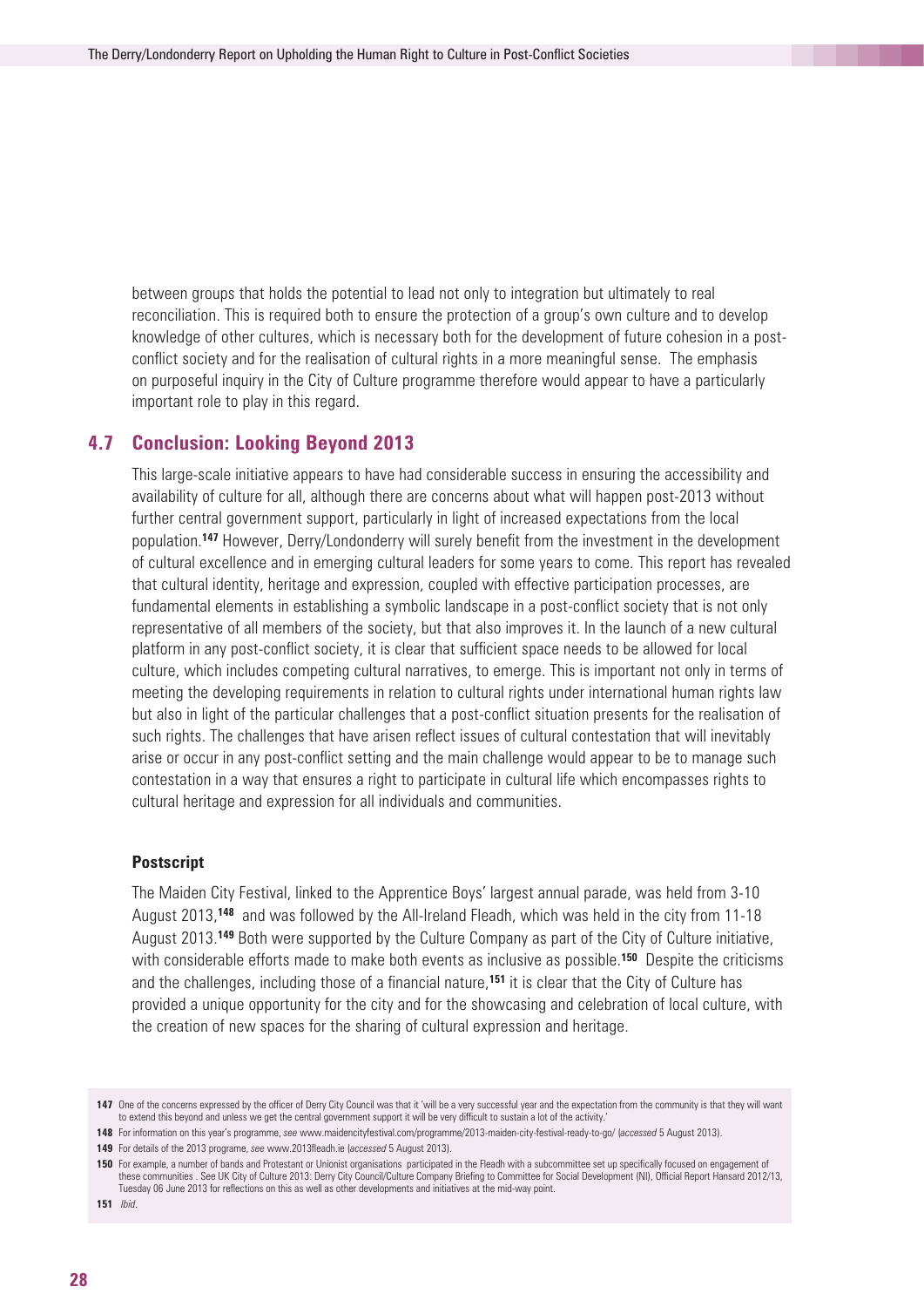### The Derry/Londonderry Conclusions and Recommendations on Upholding the Human Right to Culture in Post-Conflict Societies

The present report was discussed at an expert meeting that took place in Derry/Londonderry, Northern Ireland, on 2-3 July 2013. The participants of the meeting are listed at Annex A. Following the meeting, and taking account of the commentary, the Northern Ireland Human Rights Commission has adopted the report and it puts forward the following conclusions and recommendations. While many of these recommendations have generic significance, they are intended primarily in the context of the honouring of cultural rights in societies emerging from conflict. All of the conclusions and recommendations are predicated on the view that respect for those cultural human rights that are found in the international and regional human rights treaties is integral to the making and consolidation of peace in societies emerging from conflict.

- 1. The inexorable relationship of the respect for cultural rights and of peace needs to be better acknowledged and addressed by all stakeholders in peace-making and peace-building processes, including parties in conflict (both of a State and non-State character), negotiators, specialist UN and regional agencies and relevant civil society actors.
- 2. Respect for cultural human rights should be integrated in peace agreements, related constitutional settlements, such as bills of rights and other related frameworks. Commitments to protect cultural rights should extend to the ratification of relevant regional and international human rights instruments.
- 3. It is important that cultural stakeholders participate in peace negotiations and in peaceimplementation and peace-oversight bodies.
- 4. Respect for cultural rights needs to be integrated in all stages of peace-building with recognition that it is necessary for the resolution of concerns regarding peace, security and justice. Promotion of cultural rights and redress of violations of cultural rights should be an important part of any transitional justice programme.
- 5. Actors at the national and international levels with responsibility for upholding human rights need to recognise the importance of championing cultural rights in societies emerging from conflict. Such actors include, at the national level, national human rights institutions and human rights civil society, and, internationally, human rights treaty monitoring bodies, the UN High Commissioner for Human Rights, the United Nations Human Rights Council and its Special Procedures and the UN Peace-building Council.
- 6. The UN Human Rights Treaty Bodies should better integrate post-conflict contexts into their understanding and application of cultural rights. In particular, the Human Rights Committee should update its General Comment 23 of 2004 to better address such contexts, and the Committee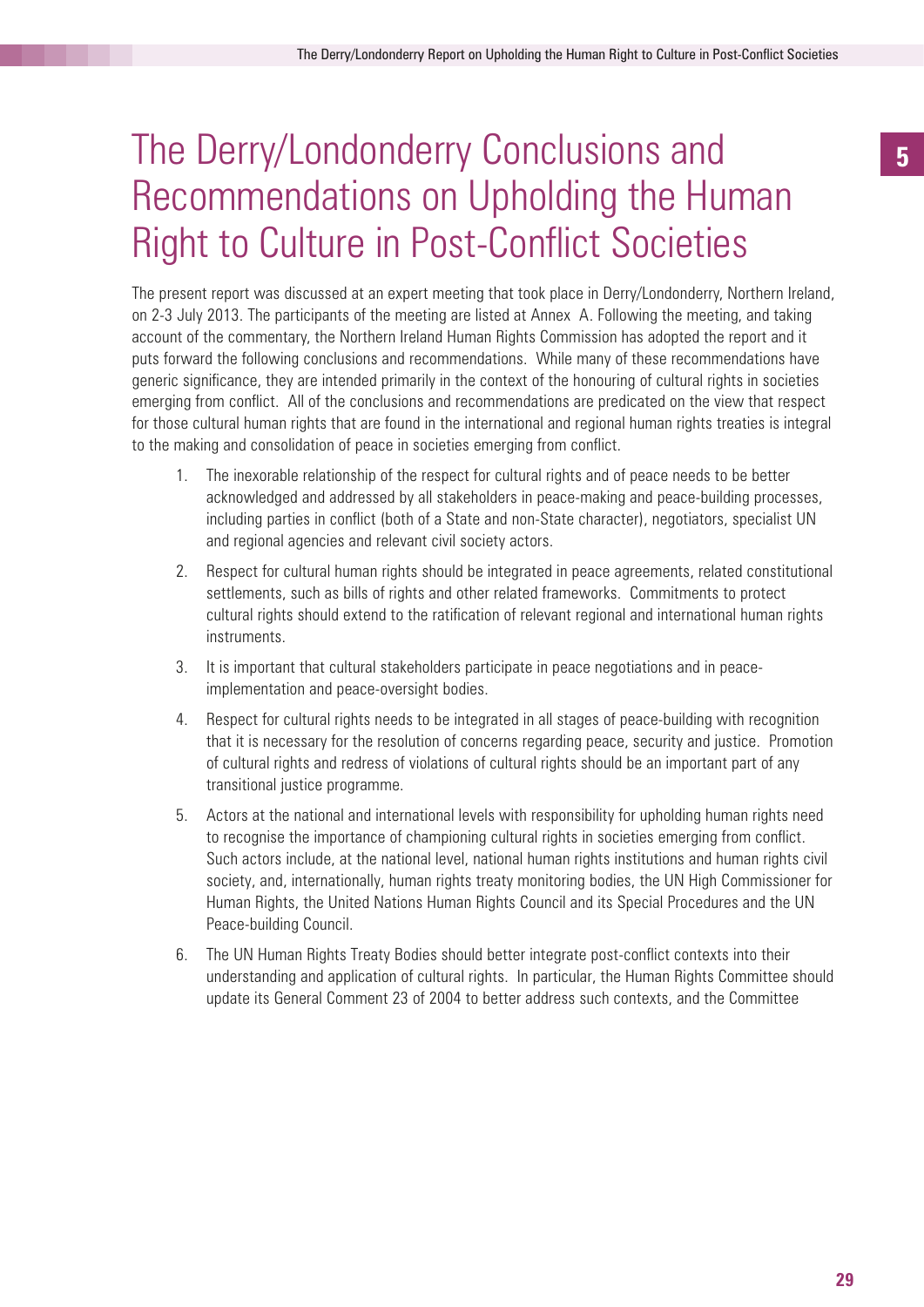on Economic, Social and Cultural Rights should consider the adoption of an annex to General Comment 27 on the application of article 15 of the International Covenant on Economic, Social and Cultural Rights in post-conflict contexts.

- 7. Cultural rights extend to a right of access to and the enjoyment of cultural heritage.
- 8. Cultural rights belong to all persons without discrimination, including to members of non-dominant or otherwise culturally excluded or overlooked communities.
- 9. The upholding of cultural rights will only be meaningful if it integrates close and on-going participation of the holders of human rights and in particular of those individuals and communities whose cultural rights are at most risk. Such participation has value in its own right and not just for purposes of achieving other public purposes.
- 10. Participation, to be meaningful, must ensure the engagement and views of community residents and cultural stakeholders; it must ensure that the voices that are heard are not just those of "cultural gatekeepers" but that they also include emerging cultural leaders.
- 11. It is imperative that participation embrace the involvement and views of children and young people.
- 12. The upholding of cultural rights in complex or divided societies requires that a cultural accommodation framework be put in place that acknowledges the inevitability of cultural contestation, that facilitates cultural exchanges across communities and that supports the simultaneous thriving of diverse and distinct cultures.
- 13. For diverse and distinct cultures to thrive it is necessary that a regulatory framework be put in place that ensures non-discriminatory access to resources.
- 14. The upholding of cultural rights in post-conflict contexts requires adequate funding support that is sufficiently sustained to support meaningful progressive realisation of cultural rights.
- 15. Cultural rights are not absolute rights and the state has the responsibility to regulate cultural expression so that it does not serve to violate the human rights of any person.
- 16. Internationally, there is much good practice regarding the upholding of cultural rights in societies emerging from conflict. It is important that that such good practice be identified and widely disseminated.
- 17. Such designations as a "city of culture", whether at national, regional or international levels, can play an important part on drawing attention to both good practice and the complexity of respecting cultural rights. As happened in the case of Derry/Londonderry, it is very valuable to award such designation to cities emerging from conflict.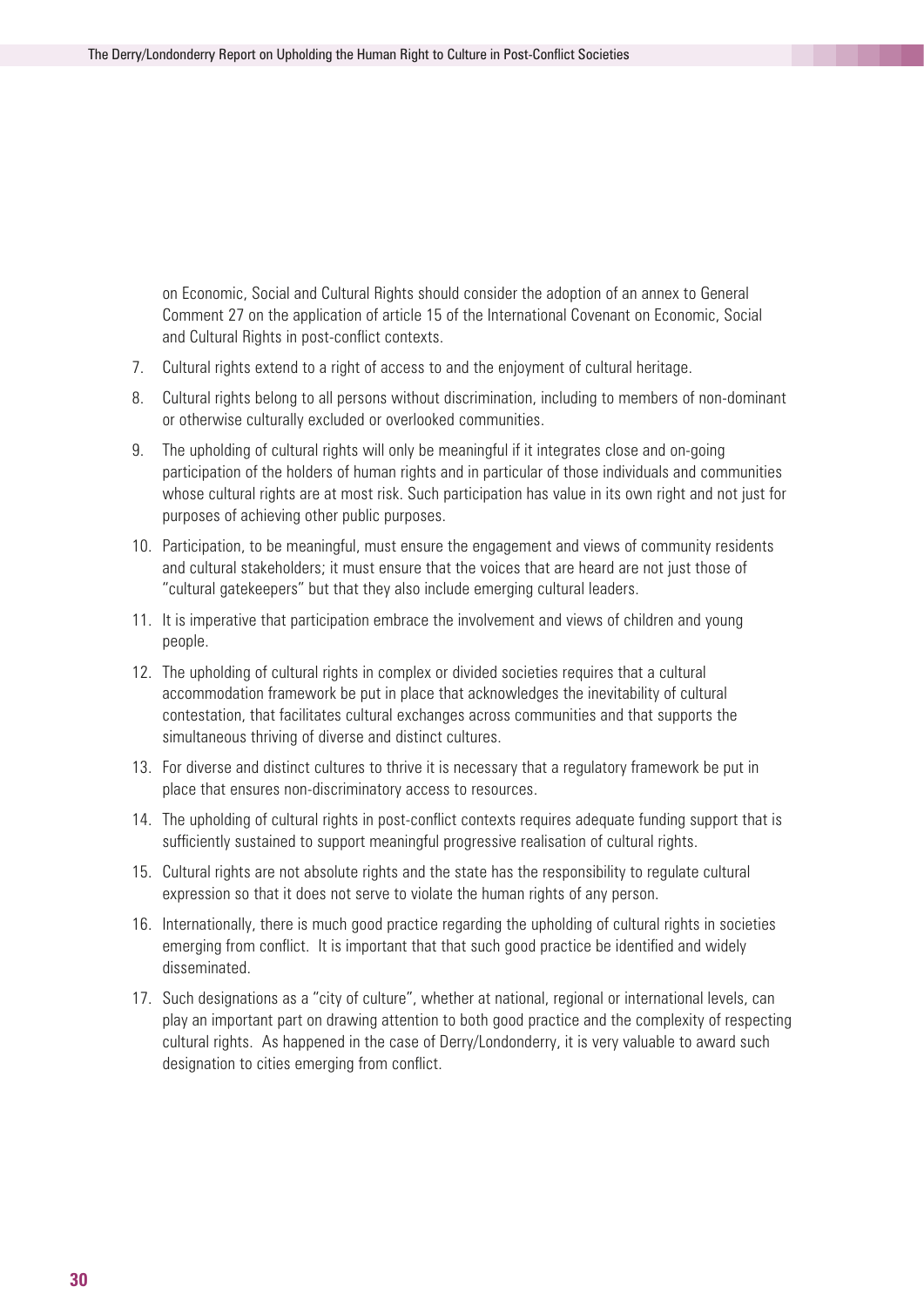## Annex A

### **Experts participating in the meetings in Derry/Londonderry from 1 – 3 July 2013**

| <b>Name</b>              | <b>Affiliation</b>                                                                                                                                               |
|--------------------------|------------------------------------------------------------------------------------------------------------------------------------------------------------------|
| Noro Andriamiseza        | Programme Specialist, Education for Peace and Human Rights Section,<br>United Nations Educational, Scientific and Cultural Organization, Paris                   |
| Mélanie Borès            | "PIMPA" project (politics of memory and art practices: the role of art in<br>peace and reconstruction processes), Geneva University of Art and Design,<br>Geneva |
| Dominique Bouchard       | Curator of Education and Outreach, Hunt Museum, Limerick, Ireland                                                                                                |
| Dominic Bryan            | Director, Institute of Irish Studies, and Reader in Social Anthropology,<br>Queen's University, Belfast                                                          |
| <b>Bob Collins</b>       | Chair, Arts Council of Northern Ireland, and Broadcasting Authority of<br>Ireland, Dublin                                                                        |
| <b>Christine Collins</b> | Commissioner, Northern Ireland Human Rights Commission, Belfast                                                                                                  |
| Elizabeth Craig          | Lecturer, Sussex University                                                                                                                                      |
| <b>Willie Doherty</b>    | Artist, Derry/Londonderry                                                                                                                                        |
| Pierre Hazan             | Co-Director, "PIMPA" project, Geneva University of Art and Design, Geneva                                                                                        |
| John Johnston            | Co-Director, Centre for Arts and Learning, Goldsmiths, University of London                                                                                      |
| Milton Kerr              | Commissioner, Northern Ireland Human Rights Commission, Belfast                                                                                                  |
| Nina Kochelyaeva         | Academic Secretary, Russian Institute for Cultural Research, Moscow                                                                                              |
| Simone Lässig            | Professor, History Department, University of Braunschweig, Director, Georg<br>Eckert Institute for International Textbook Research, Braunschweig                 |
| J. Wilton Littlechild    | Founder, International Organization of Indigenous Resource Development;<br>Chair, Expert Mechanism on the Rights of Indigenous Peoples                           |
| Deirdre Mac Bride        | Cultural Diversity Programme Director, Northern Ireland Community<br><b>Relations Council, Belfast</b>                                                           |
| Mumsy Malinga            | Workshop Facilitator, Apartheid Museum Johannesburg, South Africa                                                                                                |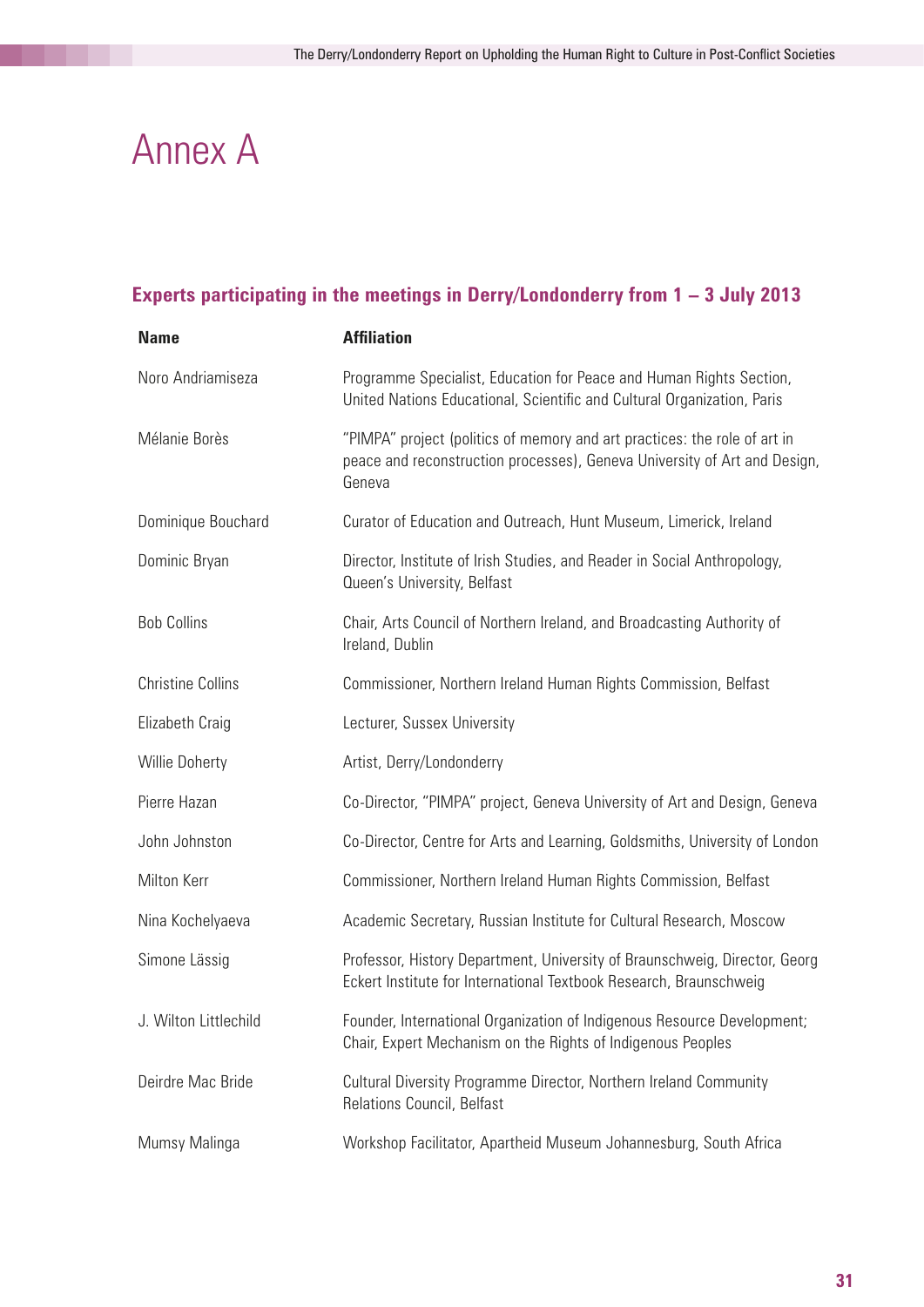| <b>Name</b>             | <b>Affiliation</b>                                                                                                                                                                         |
|-------------------------|--------------------------------------------------------------------------------------------------------------------------------------------------------------------------------------------|
| <b>Mikel Mancisidor</b> | Member, Committee on Economic, Social and Cultural Rights; Director,<br>UNESCO Etxea Centro UNESCO del País Vasco, Bilbao, Spain                                                           |
| Alan McCully            | Senior Lecturer in Education, School of Education, University of Ulster                                                                                                                    |
| Michael O'Flaherty      | Chief Commissioner, Northern Ireland Human Rights Commission, Belfast                                                                                                                      |
| Sylvie Ramel            | Senior Researcher, "PIMPA" project, Geneva University of Art and Design,<br>Geneva                                                                                                         |
| Farida Shaheed          | United Nations Special Rapporteur in the Field of Cultural Rights                                                                                                                          |
| Nobuhiro Shiba          | Professor Emeritus, Graduate School of Arts and Sciences, Division of Area<br>Studies, University of Tokyo, Japan                                                                          |
| Dubravka Stojanovi      | Professor, History Department, Faculty of Philosophy, Belgrade University,<br>Belgrade                                                                                                     |
| Ibrahim Thioub          | Professor, Dakar University; Director, Centre Africain de recherches sur<br>les traites et les esclavages, Dakar; Associate Fellow, Nantes Institute for<br>Advanced Study, Nantes, France |
| <b>Michael Wardlow</b>  | Chief Commissioner, Equality Commission for Northern Ireland                                                                                                                               |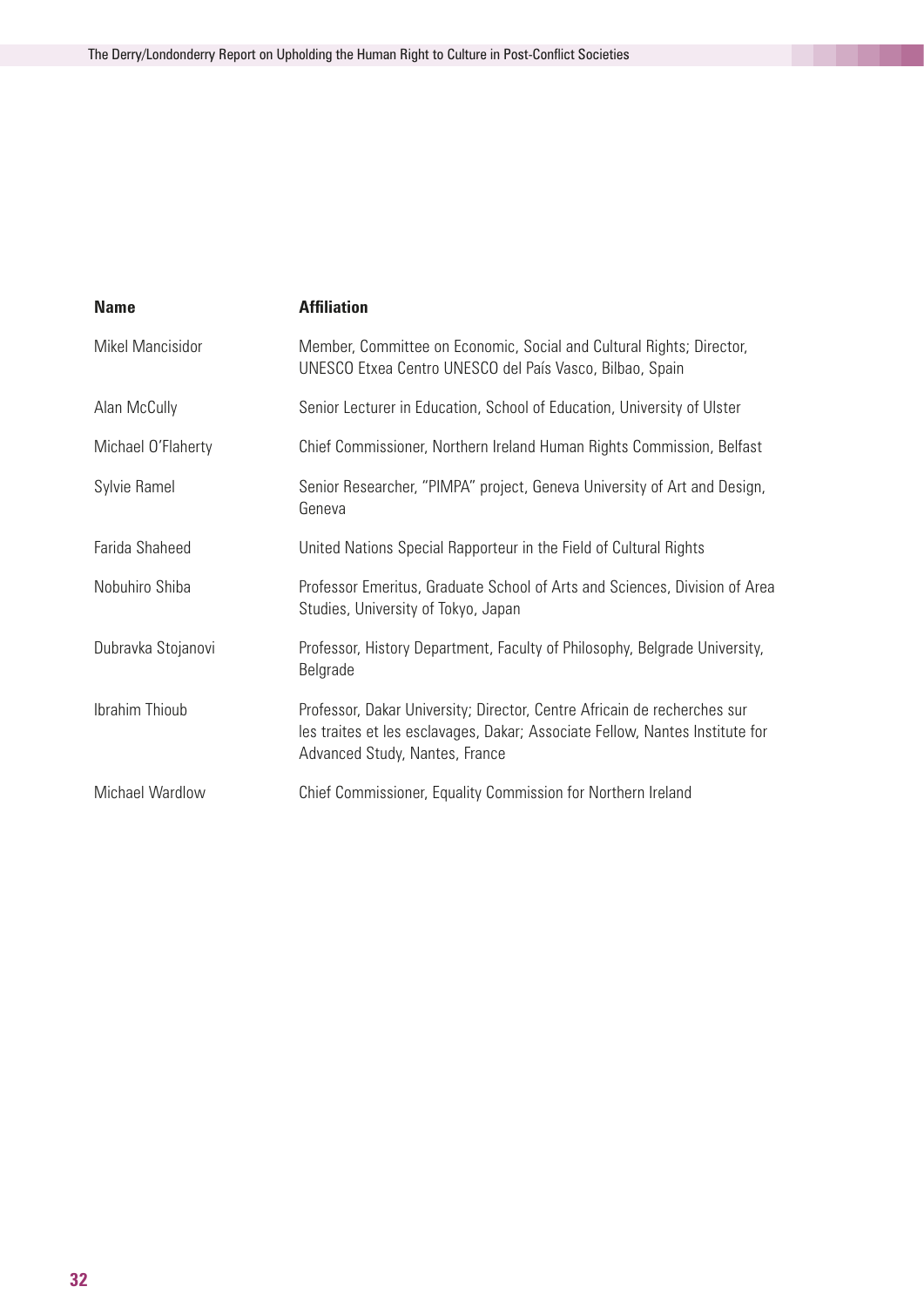The Derry/Londonderry Report on Upholding the Human Right to Culture in Post-Conflict Societies